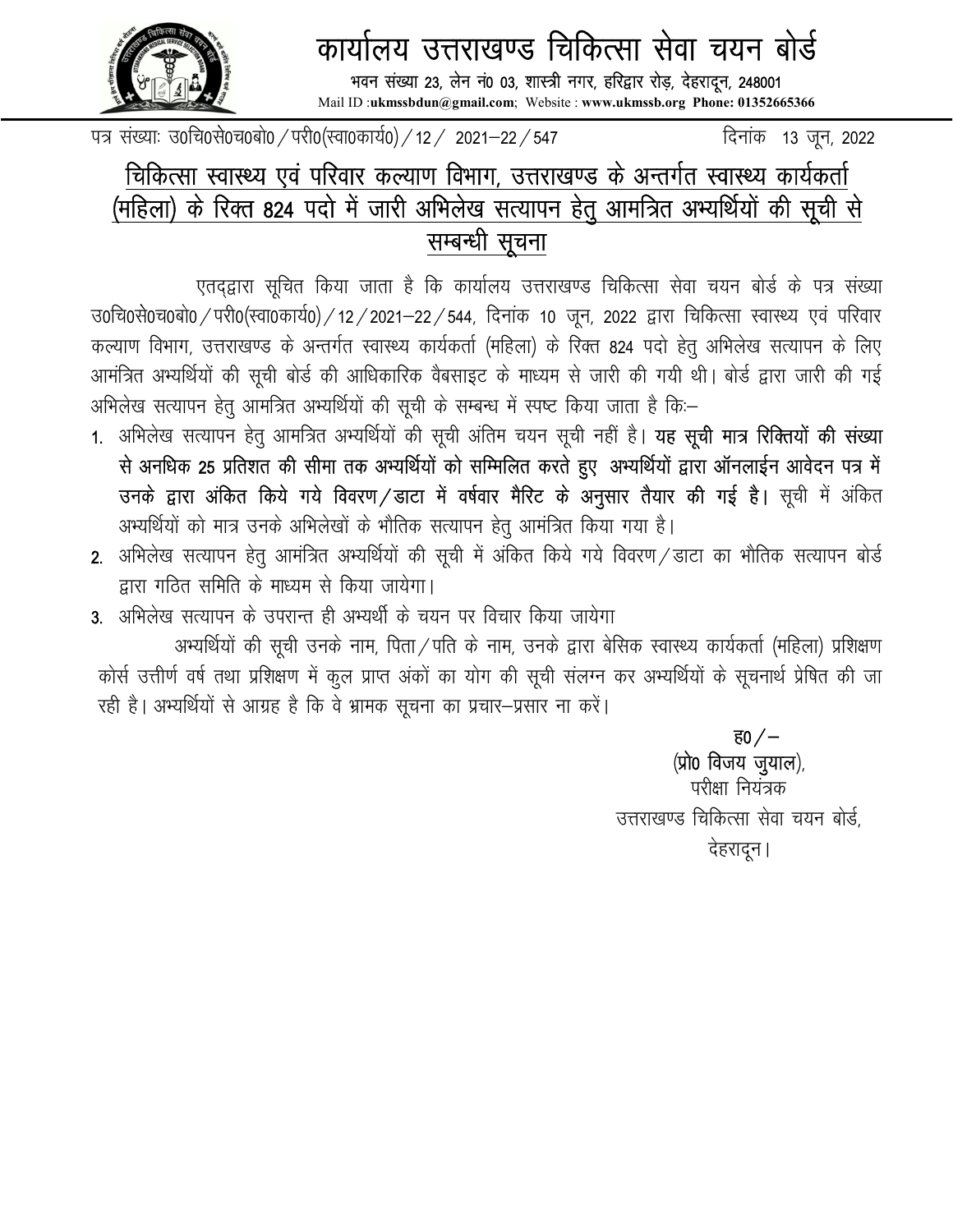श्रेणी/उपश्रेणीवार बेसिक स्वास्थ्य कार्यकर्ता (महिला) प्रशिक्षण कोर्स उर्चा जाए प्रियत प्रकों के आधार पर श्रेणीवार रिक्तियों की संख्या से अनधिक 25 प्रतिशत को सम्मलित करते हुए अभिलेख सत्यापन के लिए आमंत्रित अभ्यर्थियों का विवरण

(अभ्यर्थियों द्वारा ऑनलाईन आवेदन पत्र में अंकित किये गये विवरण/डाटा के अनुसार)

| क्रमांक        | पंजीकरण संख्या | अभ्यर्थी का नाम                      | पिता/पति का नाम            | जन्म तिथि   | श्रेणी    | उपश्रेणी | A.N.M.<br>कोर्स उत्तीर्ण<br>करने का<br>वर्ष | A.N.M.<br>कोर्स में<br>प्राप्त कुल<br>अंक | एन0 सी0<br>सी0 | प्रादेशिक सेना<br>(न्यूनतम 02 वर्ष की<br>सेवा) |
|----------------|----------------|--------------------------------------|----------------------------|-------------|-----------|----------|---------------------------------------------|-------------------------------------------|----------------|------------------------------------------------|
| 1              | 8005006471     | Mrs. SANTOSH CHANDRA                 | <b>FAQIUR RAM</b>          | 17 Aug 1978 | SC        |          | 1997                                        | 607                                       | <b>NO</b>      | <b>NO</b>                                      |
| $\overline{2}$ | 8005007361     | Mrs. GEETA PANWAR                    | KUNDAN SINGH PANWAR        | 18 Jul 1993 | OBC       |          | 1998                                        | 1109                                      | <b>NO</b>      | <b>NO</b>                                      |
| 3              | 8005004906     | Ms. PRIYANKA                         | <b>JAGAT SINGH</b>         | 25 May 1986 | <b>UR</b> |          | 1999                                        | 1097                                      | <b>NO</b>      | <b>NO</b>                                      |
| 4              | 8005004304     | Mrs. UMA KHATI                       | KAILASH SINGH KHATI        | 12 Oct 1980 | UR        |          | 2001                                        | 764                                       | <b>NO</b>      | <b>NO</b>                                      |
| 5              | 8005006969     | Mrs. BHAWNA AKANSHA<br><b>BROWNE</b> | <b>ALEXENDER BROWNE</b>    | 22 Mar 1982 | <b>UR</b> |          | 2002                                        | 872                                       | <b>NO</b>      | <b>NO</b>                                      |
| 6              | 8005003328     | Mrs. DEEPA SHARMA                    | <b>DIWAN RAM</b>           | 23 Nov 1980 | SC        |          | 2002                                        | 198                                       | <b>NO</b>      | <b>NO</b>                                      |
| $\overline{ }$ | 8005000057     | Mrs. RAJANI BIJALWAN                 | RAJENDRA DUTT BIJALWAN     | 15 Apr 1980 | UR        |          | 2003                                        | 785                                       | <b>NO</b>      | <b>NO</b>                                      |
| 8              | 8005001671     | Mrs. CHARANJIT KAUR                  | <b>JASVIR SINGH</b>        | 28 Sep 1976 | OBC       |          | 2003                                        | 574                                       | <b>NO</b>      | <b>NO</b>                                      |
| 9              | 8005005185     | Mrs. KAVITA CHAUDHARY                | J N KAUL                   | 16 Apr 1983 | <b>UR</b> |          | 2003                                        | 410                                       | <b>NO</b>      | <b>NO</b>                                      |
| 10             | 8005003983     | Mrs. KALPANA RANI                    | <b>TARA CHAND</b>          | 11 Jul 1980 | OBC       |          | 2004                                        | 1045                                      | <b>NO</b>      | <b>NO</b>                                      |
| 11             | 8005005880     | Mrs. BHAGWATI                        | <b>MANOJ KUMAR</b>         | 07 Jul 1991 | <b>ST</b> |          | 2004                                        | 927                                       | <b>NO</b>      | <b>NO</b>                                      |
| 12             | 8005007273     | Ms. SANDHYA ANTHONY                  | <b>HARISH</b>              | 10 Nov 1984 | <b>UR</b> |          | 2004                                        | 631                                       | <b>NO</b>      | <b>NO</b>                                      |
| 13             | 8005006046     | Mrs. TEENA TIWARI                    | <b>GCTEWARI</b>            | 24 Dec 1981 | <b>UR</b> |          | 2004                                        | 254                                       | <b>NO</b>      | <b>NO</b>                                      |
| 14             | 8005007075     | Mrs. KAMLA PANWAR                    | <b>MAHIPAL SINGH BISHT</b> | 15 Mar 1980 | OBC       |          | 2004                                        | 176                                       | <b>NO</b>      | <b>NO</b>                                      |
| 15             | 8005006285     | Ms. NISHA BENIWAL                    | <b>UDAY RAM</b>            | 05 Jul 1979 | SC        |          | 2004                                        | 0                                         | <b>YES</b>     | <b>NO</b>                                      |
| 16             | 8005004192     | Ms. BEENA MEHRA BHAKUNI              | <b>DHAN SINGH MEHRA</b>    | 02 Aug 1983 | <b>UR</b> |          | 2005                                        | 845                                       | <b>NO</b>      | <b>NO</b>                                      |
| 17             | 8005000487     | Mrs. RAJKUMARI DANIEL                | <b>HIRA SINGH</b>          | 16 Jan 1979 | <b>UR</b> |          | 2005                                        | 223                                       | <b>NO</b>      | <b>NO</b>                                      |
| 18             | 8005006278     | Mrs. KANAK LATA SINGH                | <b>HARI GOVIND PRASAD</b>  | 23 Jun 1982 | SC        |          | 2005                                        | 138                                       | NO.            | <b>NO</b>                                      |
| 19             | 8005006970     | Mrs. VIJETA SHRIVASTAVA              | SANTOSH SHRIVASTAVA        | 12 Dec 1984 | <b>UR</b> |          | 2006                                        | 883                                       | <b>NO</b>      | <b>NO</b>                                      |
| 20             | 8005000833     | Mrs. MANJU KHATI                     | DAULAT SINGH KHATI         | 15 Jan 1979 | UR        |          | 2006                                        | 848                                       | <b>NO</b>      | <b>NO</b>                                      |
| 21             | 8005001785     | Mrs. GAYATRI GOSWAMI                 | <b>SHIV GIRI GOSWAMI</b>   | 16 Nov 1986 | UR        |          | 2006                                        | 838                                       | <b>NO</b>      | <b>NO</b>                                      |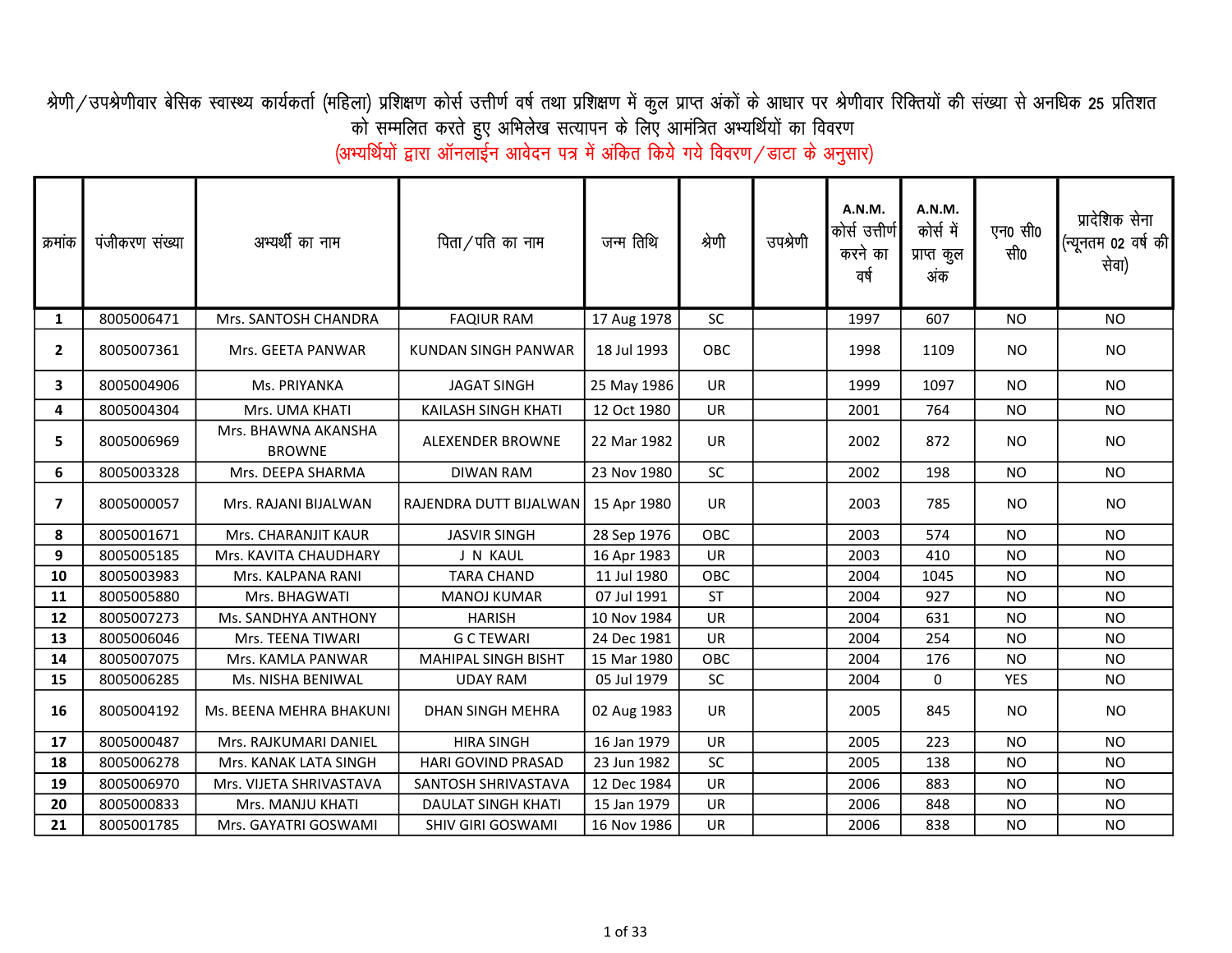| 22 | 8005001310 | Mrs. DURGA MAHARA    | <b>MANOJ KUMAR MAHARA</b>          | 12 Sep 1983 | <b>UR</b> | 2006 | 821  | NO.            | NO.       |
|----|------------|----------------------|------------------------------------|-------------|-----------|------|------|----------------|-----------|
| 23 | 8005005011 | Mrs. SITA            | <b>UMMED SINGH</b>                 | 28 Jun 1979 | <b>UR</b> | 2006 | 772  | N <sub>O</sub> | <b>NO</b> |
| 24 | 8005004764 | Mrs. RAJ KUMARI      | <b>INDAR MANI</b>                  | 30 May 1978 | OBC       | 2006 | 748  | <b>NO</b>      | <b>NO</b> |
| 25 | 8005000037 | Ms. USHA RANI        | RAJA RAM                           | 03 Sep 1985 | UR        | 2006 | 437  | <b>NO</b>      | <b>NO</b> |
| 26 | 8005004361 | Mrs. HEMA GOSWAMI    | <b>UMESH SINGH</b>                 | 22 Nov 1987 | OBC       | 2007 | 807  | <b>NO</b>      | <b>NO</b> |
| 27 | 8005000386 | Mrs. LALITA SINGH    | <b>ANAND SINGH</b>                 | 20 May 1983 | OBC       | 2007 | 513  | <b>NO</b>      | <b>NO</b> |
| 28 | 8005007161 | Ms. JAYA ARYA        | <b>MANOHAR LAL</b>                 | 15 Jun 1981 | UR        | 2007 | 450  | <b>NO</b>      | <b>NO</b> |
| 29 | 8005001969 | Ms. DORTHY DASS      | <b>GOAR DASS</b>                   | 13 Dec 1983 | UR        | 2007 | 439  | <b>NO</b>      | <b>NO</b> |
| 30 | 8005003396 | Mrs. VINITA NEGI     | <b>BALBIR SINGH</b>                | 20 May 1989 | UR        | 2007 | 276  | <b>NO</b>      | <b>NO</b> |
| 31 | 8005005225 | Mrs. VINEETA NEGI    | <b>BALBIR SINGH</b>                | 20 May 1989 | UR        | 2007 | 276  | <b>NO</b>      | <b>NO</b> |
| 32 | 8005006384 | Mrs. DEEPA BHANDARI  | RAJENDRA SINGH<br><b>BHANDARI</b>  | 03 Nov 1986 | OBC       | 2007 | 149  | <b>NO</b>      | <b>NO</b> |
| 33 | 8005000253 | Mrs. JAHEEDA NEGI    | <b>ABDUL KHALIQ</b>                | 12 Jan 1989 | UR        | 2008 | 1346 | <b>NO</b>      | <b>NO</b> |
| 34 | 8005000480 | Mrs. JAYANTI SATI    | <b>ASHOK KUMAR SATI</b>            | 26 Feb 1984 | UR        | 2008 | 1145 | NO.            | <b>NO</b> |
| 35 | 8005006760 | Ms. PRIYANKA DHARWAL | KISHAN CHAND DHARWAL               | 12 Jun 1985 | <b>UR</b> | 2008 | 827  | <b>NO</b>      | <b>NO</b> |
| 36 | 8005005213 | Mrs. TARA RAUTELA    | DHARAM SINGH RAUTELA               | 12 Apr 1984 | <b>UR</b> | 2008 | 776  | NO.            | <b>NO</b> |
| 37 | 8005002916 | Ms. RADHA            | <b>KHEEM SINGH</b>                 | 10 Jul 1981 | <b>UR</b> | 2008 | 705  | <b>NO</b>      | <b>NO</b> |
| 38 | 8005000515 | Mrs. ANITA KARAYAT   | <b>ANAND SINGH BISHT</b>           | 06 Nov 1988 | <b>UR</b> | 2008 | 680  | <b>YES</b>     | <b>NO</b> |
| 39 | 8005002762 | Mrs. KAVITA THAPA    | PURAN SINGH THAPA                  | 10 Jul 1980 | OBC       | 2008 | 653  | <b>NO</b>      | <b>NO</b> |
| 40 | 8005006650 | Mrs. RASHMI BAM      | <b>SIRMOUR SINGH</b>               | 22 Aug 1982 | <b>UR</b> | 2008 | 442  | <b>NO</b>      | <b>NO</b> |
| 41 | 8005004172 | Mrs. NISHA DEVI      | PAMINDER SINGH                     | 15 Jan 1989 | <b>UR</b> | 2008 | 418  | <b>NO</b>      | <b>NO</b> |
| 42 | 8005003744 | Mrs. LALITA CHAUHAN  | <b>RATAN SINGH</b>                 | 14 Jun 1987 | <b>UR</b> | 2008 | 415  | <b>NO</b>      | <b>NO</b> |
| 43 | 8005005340 | Mrs. KAMLESH ARYA    | <b>VIPIN DEV SNANI</b>             | 27 Aug 1983 | $\sf SC$  | 2008 | 408  | <b>NO</b>      | <b>NO</b> |
| 44 | 8005006991 | Mrs. REBECCA         | <b>ANIL K LAL</b>                  | 02 Nov 1984 | UR        | 2009 | 1378 | <b>NO</b>      | <b>NO</b> |
| 45 | 8005007510 | Mrs. MEENA KSHETRI   | KHARAK BAHADUR KSHETRI 20 May 1986 |             | UR        | 2009 | 1372 | <b>NO</b>      | <b>NO</b> |
| 46 | 8005002329 | Mrs. BHAWANA SHARMA  | <b>KEDAR DATT SHARMA</b>           | 24 Jul 1984 | <b>UR</b> | 2009 | 1081 | <b>NO</b>      | <b>NO</b> |
| 47 | 8005005545 | Ms. SEEMA RAUTHAN    | <b>RAGHUBIR SINGH</b>              | 08 Jan 1981 | <b>UR</b> | 2009 | 1002 | <b>NO</b>      | <b>NO</b> |
| 48 | 8005005586 | Mrs. RANJANA DHANIK  | ANAND SINGH NEGI                   | 18 Feb 1982 | EWS       | 2009 | 987  | <b>NO</b>      | <b>NO</b> |
| 49 | 8005001236 | Mrs. SUSHMA RAWAT    | <b>GABAR SINGH GUNSOLA</b>         | 15 Sep 1989 | <b>UR</b> | 2009 | 986  | <b>NO</b>      | <b>NO</b> |
| 50 | 8005001205 | Mrs. DEEPA PANDEY    | PURAN CHANDRA JOSHI                | 07 Jul 1978 | <b>UR</b> | 2009 | 982  | <b>NO</b>      | <b>NO</b> |
| 51 | 8005000382 | Mrs. MANISHA RAWAT   | MANGAL SINGH RAWAT                 | 01 Jul 1986 | <b>UR</b> | 2009 | 982  | <b>NO</b>      | <b>NO</b> |
| 52 | 8005005501 | Mrs. NEEMA GOSWAMI   | <b>SURENDRA NATH</b>               | 28 Aug 1984 | <b>UR</b> | 2009 | 978  | <b>NO</b>      | <b>NO</b> |
| 53 | 8005002322 | Mrs. BHAWANA JOSHI   | SHYAM DATT JOSHI                   | 07 May 1985 | <b>UR</b> | 2009 | 977  | <b>NO</b>      | <b>NO</b> |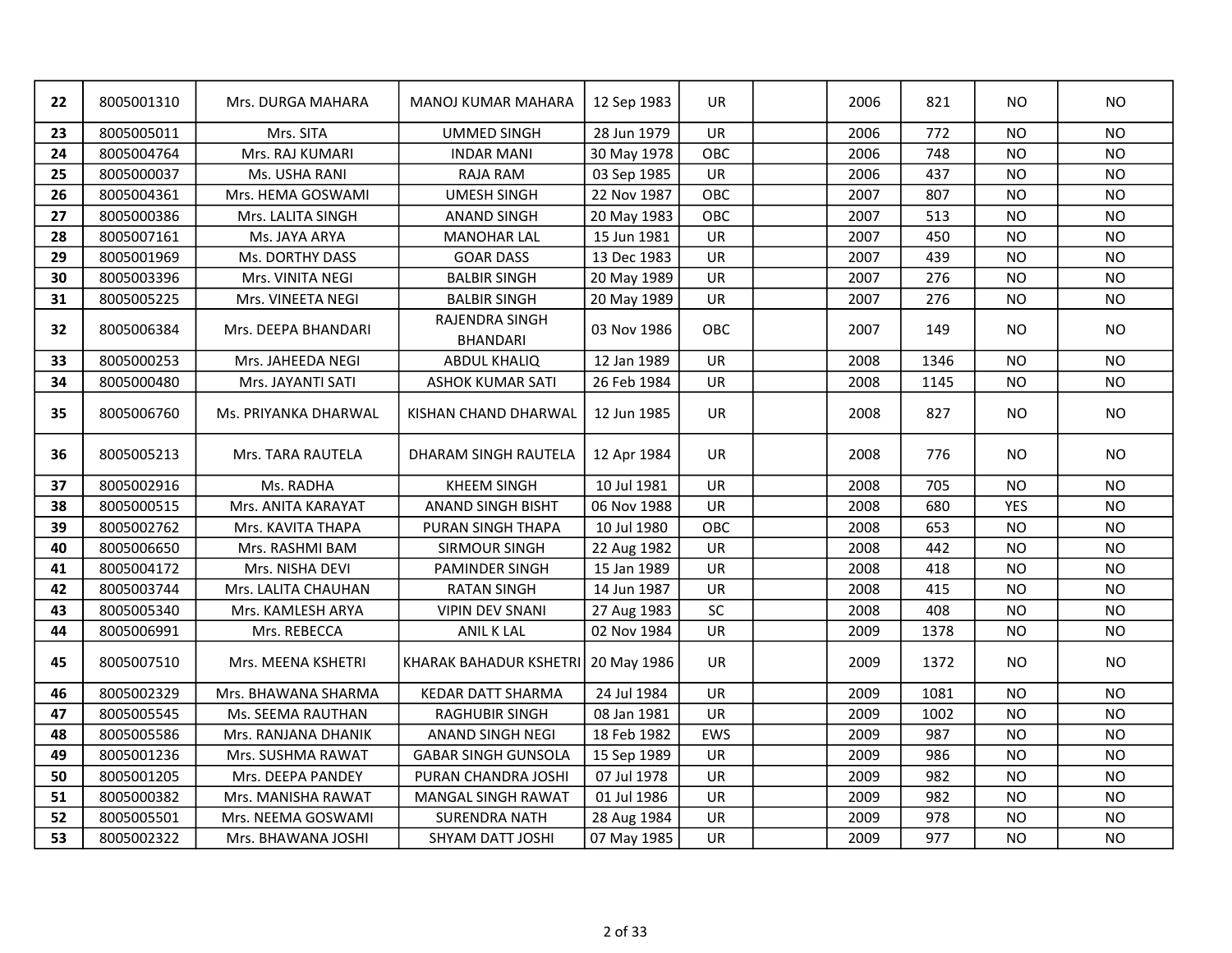| 54 | 8005002273 | Mrs. RENU CHAUHAN    | <b>DEEPAK SINGH</b>                     | 01 Aug 1987 | UR.       | 2009 | 977 | NO.            | <b>NO</b> |
|----|------------|----------------------|-----------------------------------------|-------------|-----------|------|-----|----------------|-----------|
| 55 | 8005001580 | Mrs. RAVITA NEWLY    | MR. BALAK RAM NEWLY                     | 10 Feb 1986 | <b>UR</b> | 2009 | 974 | NO.            | <b>NO</b> |
| 56 | 8005003138 | Mrs. DEEPIKA BISHT   | <b>SURENDRA SINGH BISHT</b>             | 15 Jan 1986 | UR        | 2009 | 973 | <b>NO</b>      | <b>NO</b> |
| 57 | 8005006449 | Mrs. AMITA BADONI    | JAGDAMBA PRASAD<br>DANGWAL              | 04 Feb 1985 | UR        | 2009 | 971 | N <sub>O</sub> | <b>NO</b> |
| 58 | 8005002399 | Mrs. GEETA PANDEY    | <b>GUSAIN DATT JOSHI</b>                | 18 Dec 1984 | <b>UR</b> | 2009 | 970 | NO             | <b>NO</b> |
| 59 | 8005002372 | Mrs. MEENAKSHI       | <b>BIRENDRA SINGH</b>                   | 02 Jun 1983 | <b>UR</b> | 2009 | 969 | <b>NO</b>      | NO.       |
| 60 | 8005001832 | Mrs. SAVITA RAWAT    | POORAN SINGH PANWAR                     | 19 Apr 1985 | UR        | 2009 | 967 | NO.            | <b>NO</b> |
| 61 | 8005001605 | Mrs. HEMLATA         | <b>FATEH SINGH</b>                      | 14 Mar 1986 | UR        | 2009 | 967 | <b>NO</b>      | <b>NO</b> |
| 62 | 8005004839 | Mrs. NEETU THAKUR    | <b>GAURAV KUMAR</b>                     | 01 Jan 1988 | <b>UR</b> | 2009 | 967 | NO.            | <b>NO</b> |
| 63 | 8005002250 | Ms. SANGEETA BISHT   | DABBAL SINGH                            | 03 Jul 1984 | <b>UR</b> | 2009 | 961 | <b>NO</b>      | NO        |
| 64 | 8005000743 | Mrs. KAMLESH NEGI    | <b>KRISHANA SINGH NEGI</b>              | 01 May 1981 | <b>UR</b> | 2009 | 958 | <b>NO</b>      | <b>NO</b> |
| 65 | 8005004264 | Mrs. POONAM DHULIYA  | SHRI GEETA RAM JOSHI                    | 28 Jun 1987 | UR.       | 2009 | 957 | <b>YES</b>     | <b>NO</b> |
| 66 | 8005000267 | Mrs. SANGITA CHAUHAN | JOT SINGH RAWAT                         | 06 Aug 1980 | <b>UR</b> | 2009 | 957 | NO.            | NO.       |
| 67 | 8005004223 | Ms. RENU JOSHI       | DAYA KISHAN JOSHI                       | 20 Jan 1981 | <b>UR</b> | 2009 | 955 | NO             | <b>NO</b> |
| 68 | 8005003821 | Mrs. ARCHANA         | JYOTI PRASAD DHULIYA                    | 30 Jun 1987 | <b>UR</b> | 2009 | 953 | <b>NO</b>      | NO        |
| 69 | 8005004085 | Mrs. REKHA THAPLIYAL | PREM DATTA JUYAL                        | 10 Mar 1988 | <b>UR</b> | 2009 | 942 | <b>NO</b>      | <b>NO</b> |
| 70 | 8005005516 | Mrs. HEMLATA NEGI    | <b>HEMANT NEGI</b>                      | 03 Feb 1985 | <b>UR</b> | 2009 | 941 | <b>NO</b>      | <b>NO</b> |
| 71 | 8005002999 | Ms. SHALINI          | <b>DILIP KUMAR</b>                      | 30 Jun 1988 | <b>SC</b> | 2009 | 936 | <b>NO</b>      | NO        |
| 72 | 8005004049 | Mrs. SUSHMA NEGI     | RANDHIR SINGH                           | 02 May 1984 | <b>UR</b> | 2009 | 914 | <b>NO</b>      | <b>NO</b> |
| 73 | 8005004094 | Mrs. ARCHNA UNIYAL   | <b>SHIV PRASAD</b>                      | 01 Feb 1985 | <b>UR</b> | 2009 | 914 | NO             | <b>NO</b> |
| 74 | 8005001369 | Mrs. MEERA RAWAT     | <b>BHOPAL SINGH NEGI</b>                | 09 Jul 1979 | UR        | 2009 | 912 | <b>NO</b>      | <b>NO</b> |
| 75 | 8005005273 | Mrs. REENA PANT      | ASHARAM                                 | 15 Mar 1988 | <b>UR</b> | 2009 | 910 | <b>NO</b>      | <b>NO</b> |
| 76 | 8005002941 | Mrs. REKHA RAWAT     | <b>HARISH SINGH RAWAT</b>               | 12 Jul 1988 | <b>UR</b> | 2009 | 900 | NO.            | <b>NO</b> |
| 77 | 8005003058 | Mrs. SUJETA CHAUHAN  | <b>SUMIT KUMAR</b>                      | 01 Dec 1985 | <b>UR</b> | 2009 | 898 | NO.            | <b>NO</b> |
| 78 | 8005005218 | Mrs. BHARTI RAWAT    | JITENDRA SINGH RAWAT                    | 15 Apr 1983 | UR        | 2009 | 893 | <b>NO</b>      | <b>NO</b> |
| 79 | 8005005365 | Mrs. KAMALA NEGI     | <b>ASHUTOSH NEGI</b>                    | 05 Jun 1988 | UR        | 2009 | 884 | NO.            | <b>NO</b> |
| 80 | 8005003997 | Mrs. BABITA          | <b>KHUSHAL SINGH</b>                    | 15 Jun 1988 | <b>UR</b> | 2009 | 880 | NO.            | <b>NO</b> |
| 81 | 8005004330 | Mrs. GEETA HARBOLA   | <b>BHUWAN CHANDRA</b><br><b>HARBOLA</b> | 31 Oct 1986 | <b>UR</b> | 2009 | 876 | NO.            | NO.       |
| 82 | 8005000073 | Mrs. PREETI PANT     | MANOJ KUMAR JOSHI                       | 25 May 1983 | <b>UR</b> | 2009 | 874 | NO.            | <b>NO</b> |
| 83 | 8005003834 | Mrs. KIRAN BORA      | <b>SURENDER SINGH BHAKUNI</b>           | 25 Feb 1986 | <b>UR</b> | 2009 | 860 | NO.            | NO.       |
| 84 | 8005004233 | Mrs. MAMATA NEGI     | <b>GOPAL SINGH</b>                      | 15 Jun 1989 | <b>UR</b> | 2009 | 853 | <b>NO</b>      | <b>NO</b> |
| 85 | 8005004265 | Ms. DEEKSHA JOSHI    | <b>GIRISH CHANDRA JOSHI</b>             | 04 Apr 1987 | UR        | 2009 | 845 | <b>NO</b>      | <b>NO</b> |
| 86 | 8005001939 | Mrs. NEHA CHAUHAN    | PREM SINGH                              | 07 Feb 1988 | UR        | 2009 | 842 | <b>NO</b>      | <b>NO</b> |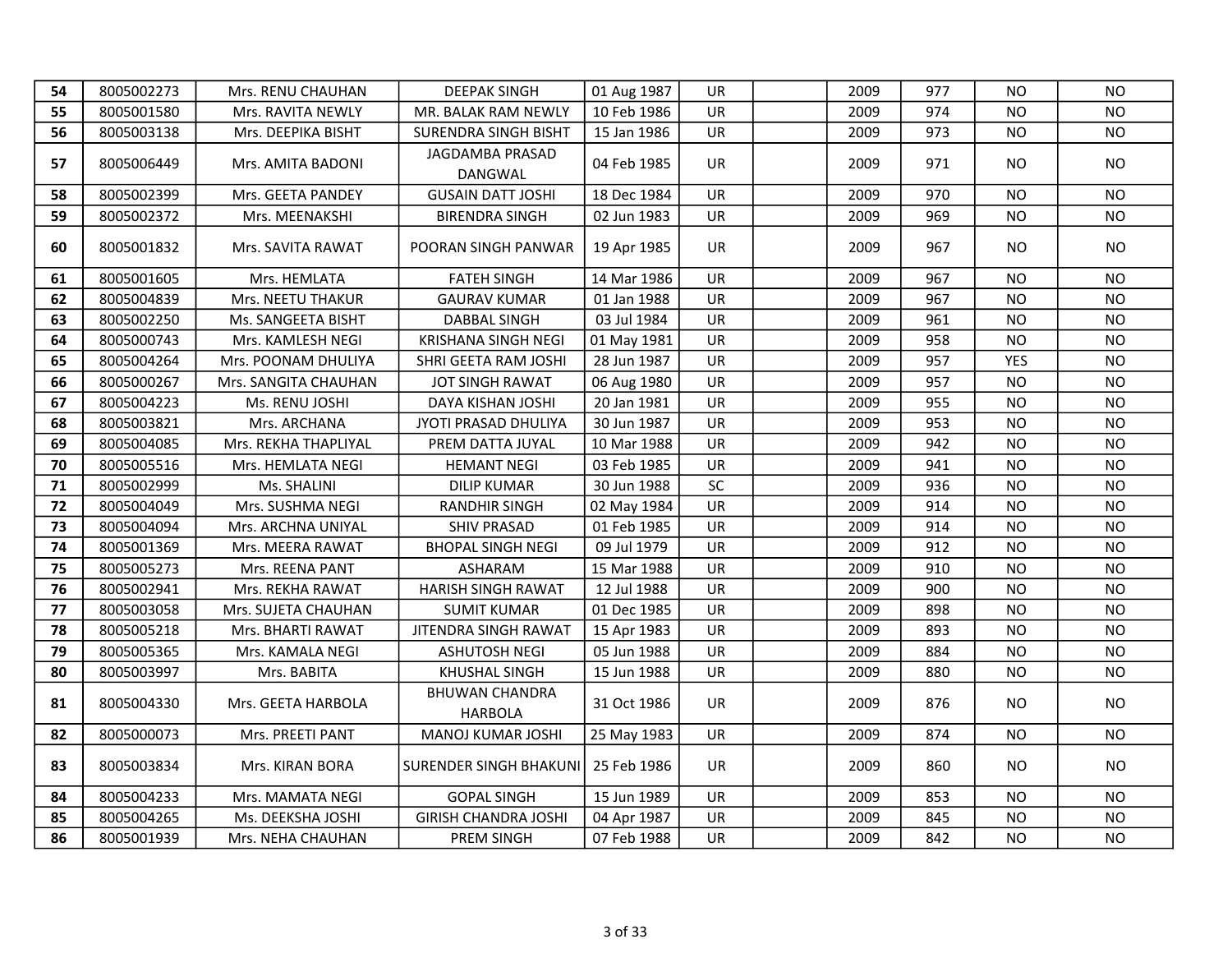| 87  | 8005002836 | Mrs. KM RAKHI DEVI                    | <b>TRILOK CHAND</b>                    | 06 Jul 1986 | <b>UR</b> |            | 2009 | 838  | NO.        | N <sub>O</sub> |
|-----|------------|---------------------------------------|----------------------------------------|-------------|-----------|------------|------|------|------------|----------------|
| 88  | 8005007252 | Mrs. ASHA                             | <b>SHIV KUMAR</b>                      | 25 Dec 1981 | UR        |            | 2009 | 834  | <b>NO</b>  | <b>NO</b>      |
| 89  | 8005003083 | Mrs. NIDHI CHAUHAN                    | NEERAJ KUMAR                           | 05 Feb 1985 | UR        |            | 2009 | 833  | <b>NO</b>  | <b>NO</b>      |
| 90  | 8005001040 | Ms. KSHMA RANI                        | RAMESH CHANDRA                         | 02 Jul 1984 | UR        |            | 2009 | 830  | <b>NO</b>  | <b>NO</b>      |
| 91  | 8005005034 | Mrs. DEEPIKA                          | <b>MAHIPAL SINGH</b>                   | 29 Jul 1988 | <b>UR</b> |            | 2009 | 829  | NO.        | <b>NO</b>      |
| 92  | 8005003884 | Mrs. NIRMALA DEOPA                    | <b>SHYAM SINGH</b>                     | 03 Mar 1981 | UR        |            | 2009 | 819  | NO         | <b>NO</b>      |
| 93  | 8005000967 | Mrs. MAMTA SINGH                      | RANJIT SINGH THAPA                     | 08 Jul 1986 | OBC       |            | 2009 | 752  | NO         | <b>NO</b>      |
| 94  | 8005004370 | Ms. KAMALA                            | <b>GOVIND SINGH</b>                    | 11 May 1986 | UR        |            | 2009 | 726  | NO         | <b>NO</b>      |
| 95  | 8005002895 | Mrs. RUBI TYAGI                       | RAJESHVAR SINGH TYAGI                  | 05 Nov 1980 | <b>UR</b> |            | 2009 | 523  | NO.        | <b>NO</b>      |
| 96  | 8005004379 | Mrs. MUNNI BISHT                      | <b>MOHAN SINGH</b>                     | 20 Feb 1983 | <b>UR</b> |            | 2009 | 508  | <b>NO</b>  | <b>NO</b>      |
| 97  | 8005001870 | Ms. GEETA BHATT                       | SATYA PRASAD BHATT                     | 10 Oct 1987 | <b>UR</b> |            | 2009 | 506  | NO.        | <b>NO</b>      |
| 98  | 8005000568 | Mrs. MAMTA SAH                        | SUNDAR LAL SAH                         | 12 May 1987 | <b>UR</b> |            | 2009 | 503  | <b>YES</b> | NO.            |
| 99  | 8005004042 | Mrs. SARITA                           | <b>VIJAY KUMAR</b>                     | 20 Jul 1977 | OBC       |            | 2009 | 502  | NO         | <b>NO</b>      |
| 100 | 8005001323 | Ms. SUNITA GUSAIN                     | SRI RAMACHANDRA SINGH<br><b>GUSAIN</b> | 21 Jun 1987 | <b>UR</b> |            | 2009 | 490  | NO.        | <b>NO</b>      |
| 101 | 8005003261 | Mrs. LAVI JOSHI                       | <b>SURAJ PRAKASH JOSHI</b>             | 13 Jan 1985 | <b>UR</b> |            | 2009 | 486  | NO         | <b>NO</b>      |
| 102 | 8005005162 | Ms. CHETANA                           | SRI BHAGWATI PRASAD                    | 12 Jan 1981 | <b>UR</b> |            | 2009 | 485  | NO         | <b>NO</b>      |
| 103 | 8005005919 | Mrs. ROSHANI DANGWAL                  | DEVENDRA DUTT<br>DANGWAL               | 14 Aug 1985 | UR        |            | 2009 | 485  | NO.        | <b>NO</b>      |
| 104 | 8005002361 | Mrs. SAVITA PAINULY                   | <b>MANI RAM PAINULY</b>                | 01 Feb 1988 | UR        |            | 2009 | 484  | NO         | <b>NO</b>      |
| 105 | 8005005221 | Mrs. SANGEETA TARIYAL                 | <b>VIJAY SINGH TARIYAL</b>             | 14 May 1983 | UR        |            | 2009 | 482  | <b>NO</b>  | <b>NO</b>      |
| 106 | 8005004400 | Mrs. SARITA JUGRAN                    | SHYAM LAL JUGRAN                       | 10 Jul 1983 | UR        |            | 2009 | 472  | NO         | <b>NO</b>      |
| 107 | 8005004511 | Mrs. URVASHI CHAUHAN                  | ROOPCHAND SINGH                        | 04 Jul 1988 | UR        |            | 2009 | 469  | NO         | <b>NO</b>      |
| 108 | 8005003256 | Mrs. SUSHEELA SHAHI                   | <b>INDRA SINGH SHAHI</b>               | 02 Jul 1986 | UR        |            | 2009 | 456  | <b>NO</b>  | <b>NO</b>      |
| 109 | 8005003197 | Mrs. SUMITRA RAWAT                    | SHIV CHARAN SINGH<br>RAWAT             | 15 Aug 1978 | UR        | <b>DFF</b> | 2009 | 450  | NO.        | NO.            |
| 110 | 8005003666 | Mrs. RITU SUPYAL                      | SHIVRAJ SINGH SUPYAL                   | 15 Jun 1981 | UR        |            | 2009 | 447  | <b>NO</b>  | <b>NO</b>      |
| 111 | 8005000771 | Mrs. SANJU DEVI                       | <b>JABAR SINGH</b>                     | 03 Feb 1985 | <b>UR</b> |            | 2009 | 439  | <b>NO</b>  | <b>NO</b>      |
| 112 | 8005004866 | Mrs. MINAKSHI                         | OMPRAKASH                              | 11 Sep 1990 | OBC       |            | 2009 | 390  | <b>NO</b>  | <b>NO</b>      |
| 113 | 8005000314 | Mrs. MASOOK ALI                       | <b>ISLAM</b>                           | 05 Jun 1983 | OBC       |            | 2009 | 300  | <b>NO</b>  | <b>NO</b>      |
| 114 | 8005002274 | Mrs. AGNUS J WILLIAM                  | <b>NOVIL PETER</b>                     | 14 Aug 1986 | UR        |            | 2009 | 242  | <b>NO</b>  | <b>NO</b>      |
| 115 | 8005007178 | Ms. AMITA NELSON                      | <b>NELSON</b>                          | 01 Jul 1988 | UR        |            | 2010 | 1531 | <b>NO</b>  | <b>NO</b>      |
| 116 | 8005001500 | Mrs. SHWETA JOSHI                     | ASHOK KUMAR JOSHI                      | 17 Jun 1990 | UR        |            | 2010 | 1255 | <b>NO</b>  | <b>NO</b>      |
| 117 | 8005003416 | Mrs. NEETA ADHIKARI<br><b>NAGDALI</b> | RAMESH CHANDRA SINGH                   | 15 Apr 1987 | UR        |            | 2010 | 1196 | NO.        | <b>NO</b>      |
| 118 | 8005000630 | Ms. KUSUM                             | <b>GOVIND SINGH KHATI</b>              | 18 Nov 1979 | <b>UR</b> |            | 2010 | 1195 | NO.        | <b>NO</b>      |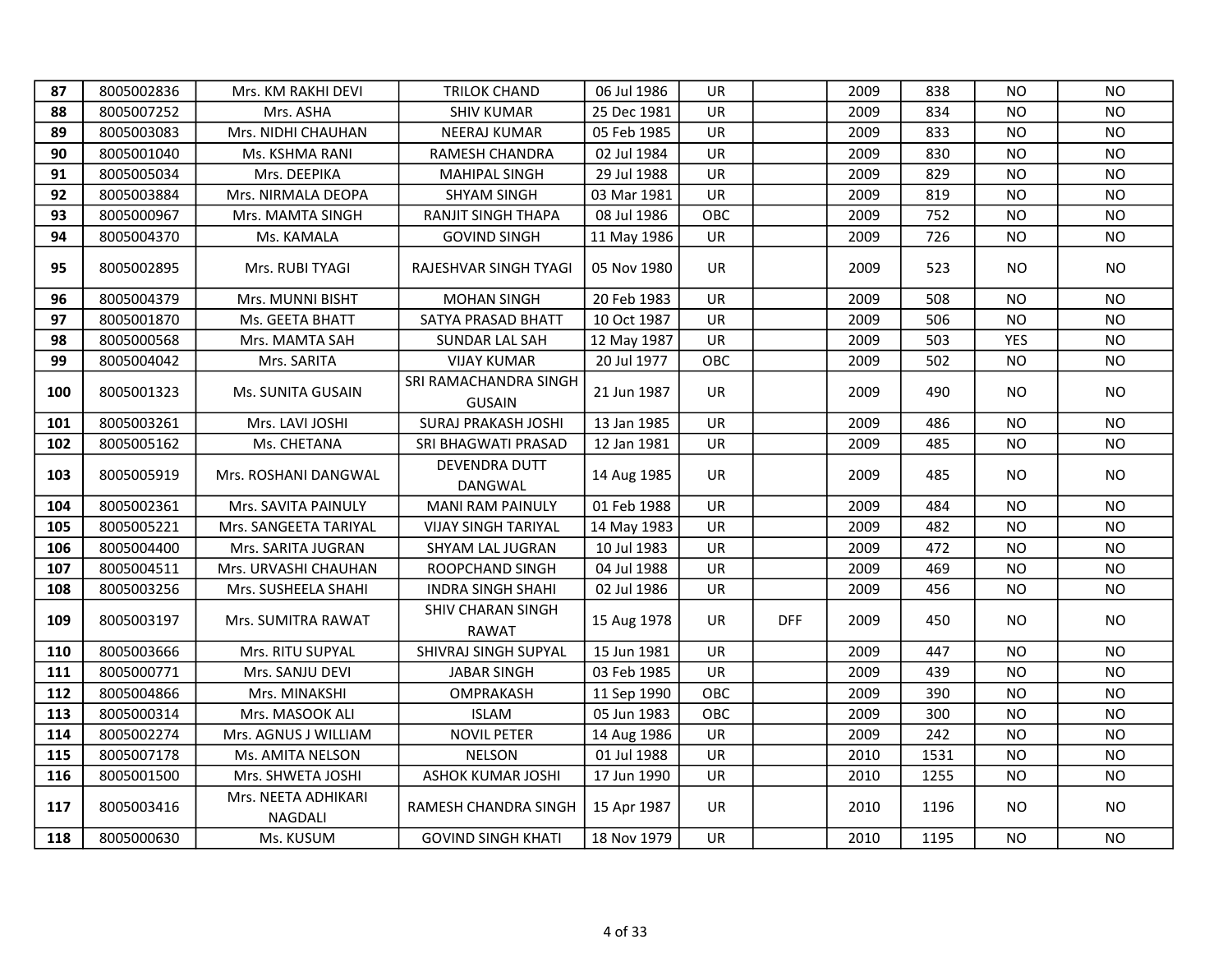| 119 | 8005004598 | Mrs. SHALINI           | <b>MOHIT KUMAR</b>                | 10 Jan 1989 | UR        | 2010 | 1189 | <b>NO</b>  | NO.            |
|-----|------------|------------------------|-----------------------------------|-------------|-----------|------|------|------------|----------------|
| 120 | 8005003958 | Mrs. CHANDRA MEHTA     | RAM SINGH BHATIYA                 | 05 May 1988 | UR        | 2010 | 1182 | NO.        | <b>NO</b>      |
| 121 | 8005003739 | Mrs. MUKTA DAKUA       | P K SINHA                         | 10 Aug 1988 | UR        | 2010 | 1162 | NO.        | <b>NO</b>      |
| 122 | 8005002697 | Mrs. RACHNA            | LATE DHEERAJ SINGH                | 05 Jan 1990 | UR        | 2010 | 1162 | NO.        | NO.            |
| 123 | 8005002812 | Mrs. JYOTI MEHRA       | <b>CHATUR SINGH GAUNIYA</b>       | 16 Jun 1991 | UR        | 2010 | 1161 | NO.        | <b>NO</b>      |
| 124 | 8005004554 | Mrs. MENKA CHAUHAN     | <b>ASHOK KUMAR</b>                | 08 May 1990 | <b>UR</b> | 2010 | 1157 | <b>NO</b>  | N <sub>O</sub> |
| 125 | 8005007315 | Mrs. ARUNA             | DAYAL SINGH PANWAR                | 12 Jun 1981 | <b>UR</b> | 2010 | 1138 | <b>YES</b> | N <sub>O</sub> |
| 126 | 8005002111 | Mrs. MOHINI            | <b>MANOJ KUMAR</b>                | 27 Jan 1988 | UR        | 2010 | 1133 | <b>NO</b>  | <b>NO</b>      |
| 127 | 8005000988 | Mrs. KM URMILA         | DHAN SINGH NEGI                   | 10 Jun 1987 | UR        | 2010 | 1131 | <b>NO</b>  | <b>NO</b>      |
| 128 | 8005003324 | Mrs. DEEPA ADHIKARI    | <b>GOVIND SINGH ADHIKARI</b>      | 07 Jul 1983 | <b>UR</b> | 2010 | 1127 | NO.        | <b>NO</b>      |
| 129 | 8005000613 | Mrs. PREMA TIWARI      | NARAYAN DUTT                      | 10 Jun 1980 | <b>UR</b> | 2010 | 1117 | <b>NO</b>  | N <sub>O</sub> |
| 130 | 8005003245 | Mrs. SUPRIYA BHARADWAJ | SHIRESHWAR MANDAL                 | 25 Jun 1983 | UR        | 2010 | 1117 | <b>NO</b>  | <b>NO</b>      |
| 131 | 8005005665 | Mrs. PUJA UNIYAL       | DINESH PRASAD UNIYAL              | 11 Feb 1988 | UR        | 2010 | 1106 | <b>NO</b>  | <b>NO</b>      |
| 132 | 8005003272 | Mrs. MEENAKSHI         | SATYAVEER SINGH<br><b>CHAUHAN</b> | 08 Aug 1986 | UR        | 2010 | 1102 | NO.        | <b>NO</b>      |
| 133 | 8005005962 | Ms. ANJANA             | SACHCHIDA NAND                    | 01 Dec 1979 | <b>UR</b> | 2010 | 1101 | NO.        | <b>NO</b>      |
| 134 | 8005000573 | Mrs. SEEMA RAWAT       | <b>MAKAR SINGH</b>                | 10 Jul 1982 | UR        | 2010 | 1100 | <b>NO</b>  | <b>NO</b>      |
| 135 | 8005003377 | Ms. BIPULA MANDAL      | <b>KRISHNA PAD MANDAL</b>         | 05 Jan 1990 | UR        | 2010 | 1099 | <b>NO</b>  | <b>NO</b>      |
| 136 | 8005000983 | Mrs. JULEE CHAUHAN     | RAJESH CHAUHAN                    | 04 Jun 1990 | UR        | 2010 | 1096 | <b>NO</b>  | <b>NO</b>      |
| 137 | 8005004296 | Mrs. MEENU CHAUHAN     | <b>JANAY CHAUHAN</b>              | 12 Mar 1983 | UR        | 2010 | 1094 | <b>NO</b>  | <b>NO</b>      |
| 138 | 8005001126 | Ms. RENU BHATT         | <b>KHILANAND BHATT</b>            | 02 Jul 1990 | UR        | 2010 | 1094 | <b>NO</b>  | <b>NO</b>      |
| 139 | 8005004895 | Mrs. RAJU MEHTA        | <b>VINOD KUMAR</b>                | 24 Jun 1979 | <b>UR</b> | 2010 | 1092 | <b>NO</b>  | <b>NO</b>      |
| 140 | 8005004441 | Mrs. GEETIKA SAMANT    | <b>DAN SINGH BHANDARI</b>         | 28 Mar 1985 | UR        | 2010 | 1082 | NO.        | <b>NO</b>      |
| 141 | 8005000874 | Mrs. DEEPA PUROHIT     | MR SRI KRISHNA                    | 12 Jul 1983 | UR        | 2010 | 1081 | <b>NO</b>  | <b>NO</b>      |
| 142 | 8005003027 | Mrs. POOJA JUGRAN      | MR. PRIYA RANJAN JUGRAN           | 05 Feb 1990 | <b>UR</b> | 2010 | 1075 | NO.        | <b>NO</b>      |
| 143 | 8005003920 | Mrs. SHIPRA SAJWAN     | MUKESH SINGH SAJWAN               | 21 Jan 1982 | <b>UR</b> | 2010 | 1074 | <b>NO</b>  | <b>NO</b>      |
| 144 | 8005003663 | Mrs. GEETA BOHRA       | RAM SINGH BELAL                   | 25 Jun 1980 | UR        | 2010 | 1067 | <b>NO</b>  | <b>NO</b>      |
| 145 | 8005000325 | Mrs. REKHA RANI        | <b>KUNDAN SINGH BISHT</b>         | 20 Jun 1986 | UR        | 2010 | 1057 | <b>NO</b>  | <b>NO</b>      |
| 146 | 8005001883 | Mrs. SANGEETA PANWAR   | W/O HARISH PANWAR                 | 25 Jul 1980 | UR        | 2010 | 1056 | <b>NO</b>  | <b>NO</b>      |
| 147 | 8005005377 | Mrs. USHA RANA         | <b>VIRENDRA RANA</b>              | 10 Apr 1984 | UR        | 2010 | 1056 | <b>NO</b>  | <b>NO</b>      |
| 148 | 8005002984 | Mrs. MAYA MEHTA        | NARESH SINGH MEHTA                | 08 Jul 1985 | UR        | 2010 | 1054 | <b>NO</b>  | <b>NO</b>      |
| 149 | 8005002269 | Mrs. UMA TATRARI       | <b>HEMANT KUMAR</b>               | 06 Jan 1987 | UR        | 2010 | 1051 | <b>NO</b>  | <b>NO</b>      |
| 150 | 8005004058 | Mrs. MEENAKSHI         | DARSHAN LAL UNIYAL                | 25 Mar 1990 | UR        | 2010 | 1049 | <b>NO</b>  | <b>NO</b>      |
| 151 | 8005004929 | Mrs. REKHA RAWAT       | THEP SINGH NEGI                   | 04 Feb 1980 | <b>UR</b> | 2010 | 1047 | <b>NO</b>  | <b>NO</b>      |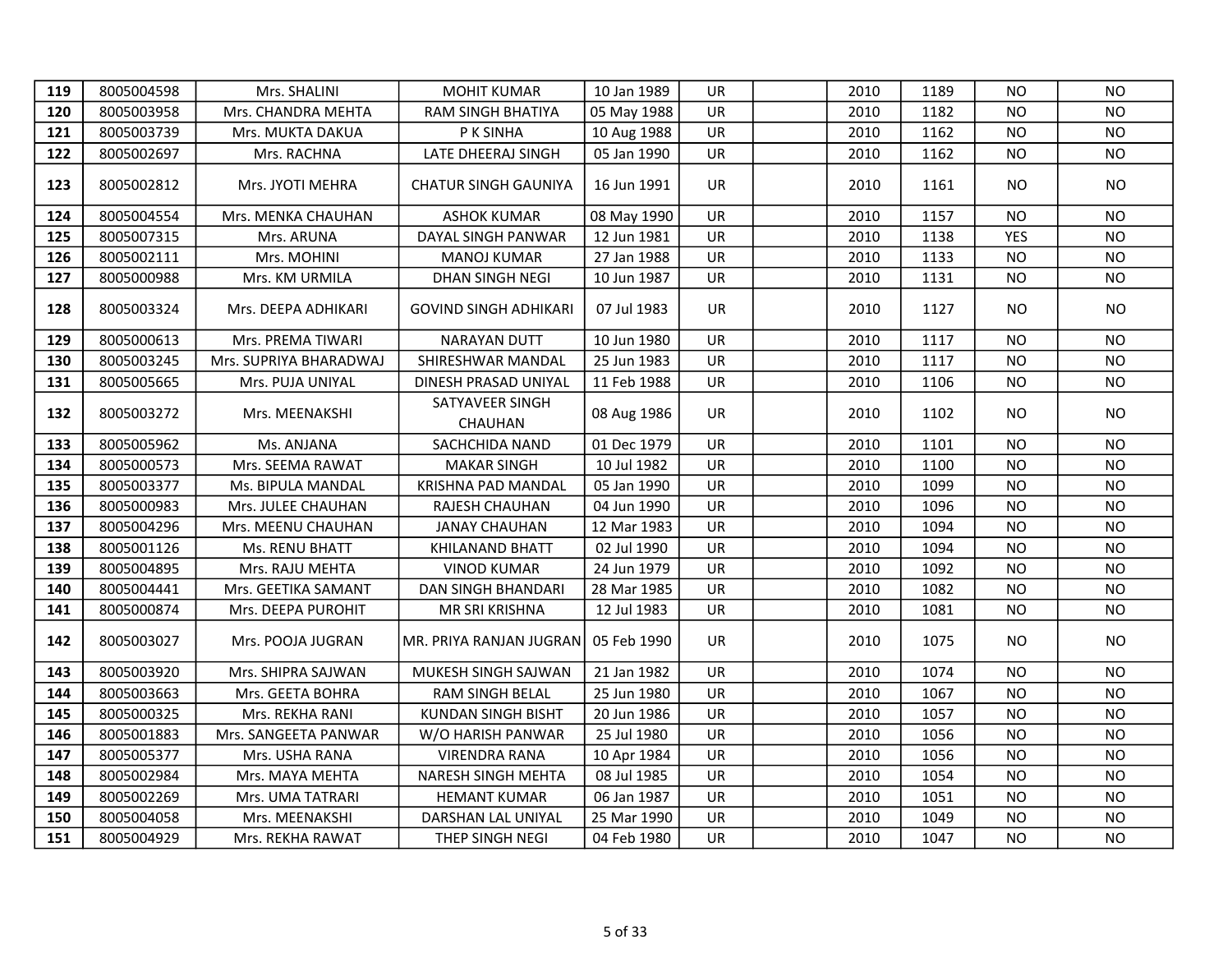| 152 | 8005006090 | Mrs. VARSHA              | <b>DAYAL SINGH</b>          | 30 Dec 1986 | UR        | 2010 | 1044 | <b>NO</b> | <b>NO</b>      |
|-----|------------|--------------------------|-----------------------------|-------------|-----------|------|------|-----------|----------------|
| 153 | 8005005780 | Mrs. REKHA CHAUDHARY     | <b>DHYAN SINGH BAGIYAL</b>  | 03 Jun 1989 | UR        | 2010 | 1044 | NO        | <b>NO</b>      |
| 154 | 8005005404 | Ms. NEHA GUSAIN          | DEVENDAR SINGH GUSAIN       | 23 Nov 1989 | <b>UR</b> | 2010 | 1044 | NO.       | <b>NO</b>      |
| 155 | 8005005300 | Mrs. KALPANA RAWAT       | <b>SADAR SINGH</b>          | 22 May 1983 | UR.       | 2010 | 1031 | NO.       | N <sub>O</sub> |
| 156 | 8005003008 | Mrs. GANGOTRI NEGI       | <b>CHANDRA DEV</b>          | 15 Apr 1981 | UR        | 2010 | 1024 | NO        | <b>NO</b>      |
| 157 | 8005006810 | Mrs. MALTI MAHER         | DAYAL SINGH PANWAR          | 01 Jul 1983 | UR        | 2010 | 1022 | NO        | <b>NO</b>      |
| 158 | 8005000071 | Mrs. SHAKUNTALA RAWAT    | SURENDRA SINGH              | 12 Feb 1979 | <b>UR</b> | 2010 | 1014 | NO.       | N <sub>O</sub> |
| 159 | 8005001478 | Mrs. MEENA NEGI          | <b>GIRVEER SINGH NEGI</b>   | 14 Sep 1987 | UR        | 2010 | 1011 | NO        | <b>NO</b>      |
| 160 | 8005003368 | Ms. DEEPA GARKOTI        | <b>MANOJ KUMAR</b>          | 02 Jul 1988 | UR        | 2010 | 1011 | <b>NO</b> | <b>NO</b>      |
| 161 | 8005004888 | Mrs. VIJAY LAXMI MADHWAL | RATAN MANI KOTHARI          | 17 Jul 1979 | UR.       | 2010 | 1003 | <b>NO</b> | <b>NO</b>      |
| 162 | 8005006773 | Mrs. SUNEETA SAJWAN      | <b>RAM SINGH GUSAIN</b>     | 03 Mar 1982 | UR        | 2010 | 1000 | NO        | NO.            |
| 163 | 8005001535 | Mrs. SOHITA PUNDIR       | <b>MAHENDR SINGH</b>        | 29 Jun 1982 | UR        | 2010 | 1000 | <b>NO</b> | <b>NO</b>      |
| 164 | 8005003968 | Mrs. ANITA RAWAT         | PREM SINGH                  | 20 Jun 1990 | UR        | 2010 | 994  | <b>NO</b> | NO.            |
| 165 | 8005004568 | Mrs. MONIKA SHRIKOTI     | <b>ABBAL SINGH SHRIKOTI</b> | 11 Apr 1988 | UR        | 2010 | 989  | <b>NO</b> | <b>NO</b>      |
| 166 | 8005004800 | Mrs. SHARMILA BHATT      | RAJEEV PRASAD DOBHAL        | 08 Mar 1983 | UR        | 2010 | 987  | NO.       | <b>NO</b>      |
| 167 | 8005000099 | Mrs. ANJALI KALA         | RAJNISH JOSHI               | 12 Aug 1985 | UR        | 2010 | 986  | NO        | <b>NO</b>      |
| 168 | 8005001914 | Mrs. ANJALI KALA         | RAJNISH JOSHI               | 12 Aug 1985 | <b>UR</b> | 2010 | 986  | <b>NO</b> | NO.            |
| 169 | 8005000498 | Mrs. HEMA NEGI           | <b>VIPIN NEGI</b>           | 27 Jun 1990 | UR        | 2010 | 977  | NO        | <b>NO</b>      |
| 170 | 8005002276 | Mrs. SONU JOSHI          | DEEP CHANDRA LOHANI         | 16 May 1986 | UR        | 2010 | 971  | <b>NO</b> | <b>NO</b>      |
| 171 | 8005002364 | Mrs. SONU JOSHI          | SANJAY KUMAR JOSHI          | 16 May 1986 | UR        | 2010 | 971  | <b>NO</b> | <b>NO</b>      |
| 172 | 8005004886 | Ms. SHIVANI              | BIRENDRA DATT BIJLWAN       | 02 Jul 1985 | UR        | 2010 | 967  | NO.       | NO.            |
| 173 | 8005004205 | Ms. REKHA SHRIKOTI       | <b>ABBAL SINGH SHRIKOTI</b> | 01 Jul 1986 | <b>UR</b> | 2010 | 960  | <b>NO</b> | <b>NO</b>      |
| 174 | 8005004576 | Mrs. SUNITA              | TEJ SINGH KHAROLA           | 10 Jun 1986 | <b>UR</b> | 2010 | 958  | <b>NO</b> | <b>NO</b>      |
| 175 | 8005004009 | Mrs. SUNEETA JAGWAN      | <b>BEER SINGH NEGI</b>      | 05 Apr 1985 | UR        | 2010 | 957  | NO        | <b>NO</b>      |
| 176 | 8005004894 | Mrs. SARINA              | <b>RATI RAM</b>             | 14 May 1983 | UR        | 2010 | 949  | <b>NO</b> | <b>NO</b>      |
| 177 | 8005001080 | Mrs. ANITA PANWAR        | JITENDRA SINGH PANWAR       | 21 Jan 1986 | UR        | 2010 | 945  | NO.       | <b>NO</b>      |
| 178 | 8005006446 | Mrs. KIRAN KHATI         | <b>BHARAT SINGH KHATI</b>   | 10 Jan 1988 | <b>UR</b> | 2010 | 943  | <b>NO</b> | <b>NO</b>      |
| 179 | 8005005259 | Mrs. SANDHYA BISHT       | <b>GANESH SINGH SAMANT</b>  | 12 Feb 1987 | UR        | 2010 | 936  | <b>NO</b> | <b>NO</b>      |
| 180 | 8005001855 | Ms. SARITA THALWAL       | UMED SINGH THALWAL          | 21 Jul 1979 | <b>UR</b> | 2010 | 934  | <b>NO</b> | <b>NO</b>      |
| 181 | 8005003738 | Mrs. URMILA              | JAIKRISHNA NAUTIYAL         | 14 Mar 1979 | OBC       | 2010 | 930  | <b>NO</b> | <b>NO</b>      |
| 182 | 8005004578 | Mrs. PREETI              | SUKHBEER SINGH              | 01 Nov 1983 | <b>UR</b> | 2010 | 928  | <b>NO</b> | <b>NO</b>      |
| 183 | 8005001026 | Mrs. SEEMA DUMKA         | MR. GOVIND BALLABH          | 01 Jul 1978 | UR        | 2010 | 924  | <b>NO</b> | <b>NO</b>      |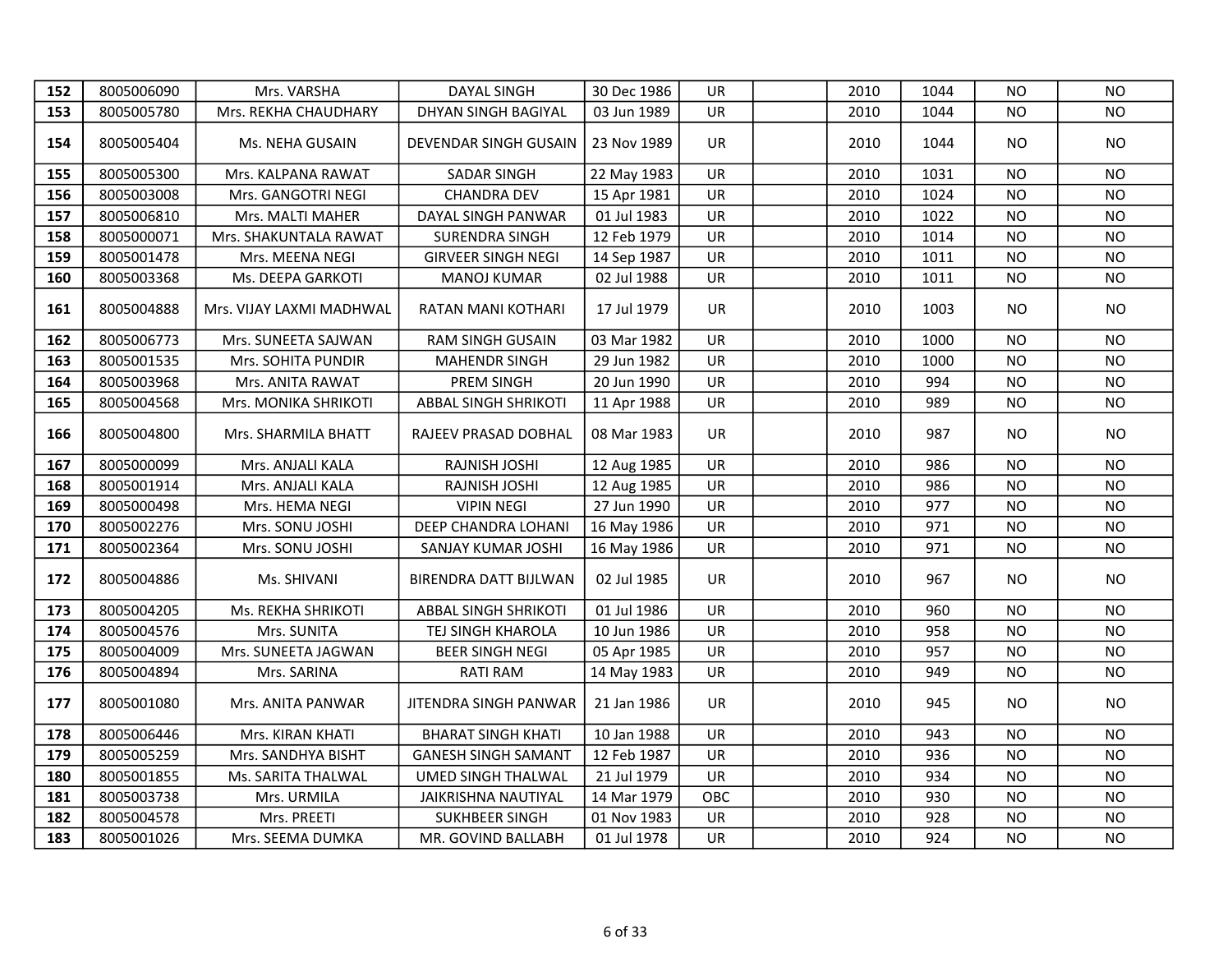| 184 | 8005005229 | Mrs. CHANDA MANRAL       | PREM SINGH MANRAL                        | 05 Jul 1984 | <b>EWS</b> | 2010 | 924 | <b>NO</b>  | <b>NO</b> |
|-----|------------|--------------------------|------------------------------------------|-------------|------------|------|-----|------------|-----------|
| 185 | 8005004238 | Mrs. ANITA GAIROLA       | <b>NATHI LAL</b>                         | 01 May 1981 | UR         | 2010 | 923 | <b>NO</b>  | <b>NO</b> |
| 186 | 8005003406 | Mrs. REENA               | <b>GOPAL SINGH</b>                       | 28 Apr 1987 | UR         | 2010 | 921 | <b>NO</b>  | <b>NO</b> |
| 187 | 8005002494 | Mrs. GEETA RAWAT         | HARI SINGH SINDHWAL                      | 30 Jun 1980 | UR         | 2010 | 919 | NO.        | <b>NO</b> |
| 188 | 8005003621 | Mrs. SANTOSHI PUROHIT    | HARISH CHANDRA PUROHIT                   | 20 Aug 1985 | <b>UR</b>  | 2010 | 916 | NO.        | <b>NO</b> |
| 189 | 8005006188 | Mrs. MONIKA NIRMAL SINGH | NIRMAL SINGH                             | 01 Oct 1986 | UR         | 2010 | 916 | NO.        | NO        |
| 190 | 8005004389 | Mrs. VINITA RAUTELA      | <b>MANMOHAN SINGH</b><br>RAUTELA         | 10 Jan 1979 | UR         | 2010 | 915 | NO.        | NO.       |
| 191 | 8005001063 | Mrs. GEETA BHAKUNI       | DEVENDRA SINGH BHAKUNI                   | 03 Apr 1987 | UR.        | 2010 | 908 | NO.        | NO.       |
| 192 | 8005004964 | Mrs. BHAGWATI KARGETI    | <b>MANOJ KUMAR</b>                       | 05 Apr 1983 | UR         | 2010 | 905 | <b>NO</b>  | <b>NO</b> |
| 193 | 8005006476 | Ms. JYOTI                | JAGDAMBA PRASAD                          | 04 Aug 1990 | UR         | 2010 | 905 | <b>NO</b>  | <b>NO</b> |
| 194 | 8005004969 | Ms. SUNITA RAWAT         | <b>DARMIYAN SINGH</b>                    | 15 Jul 1990 | UR         | 2010 | 902 | <b>NO</b>  | <b>NO</b> |
| 195 | 8005005207 | Mrs. KANCHAN BISHT       | <b>GOVIND SINGH</b>                      | 06 Jun 1980 | UR         | 2010 | 901 | <b>NO</b>  | <b>NO</b> |
| 196 | 8005000031 | Mrs. SEEMA BUDHLAKOTI    | <b>HARISH CHANDRA</b><br><b>UPADHYAY</b> | 20 Jan 1980 | UR         | 2010 | 897 | NO.        | <b>NO</b> |
| 197 | 8005002930 | Mrs. SHUDHA PANDEY       | KISHAN CHANDRA PANDEY                    | 25 Oct 1986 | UR         | 2010 | 894 | NO.        | NO.       |
| 198 | 8005006129 | Mrs. RENUKA SINGH        | NIRMAL SINGH                             | 19 Aug 1984 | UR         | 2010 | 878 | <b>NO</b>  | NO.       |
| 199 | 8005000373 | Ms. KIRAN SUPYAL         | <b>BHUPENDRA SINGH SUPYAL</b>            | 10 Oct 1988 | UR         | 2010 | 872 | NO.        | NO.       |
| 200 | 8005004000 | Ms. POONAM PUROHIT       | DEVANAND PUROHIT                         | 03 Feb 1986 | UR         | 2010 | 871 | <b>NO</b>  | <b>NO</b> |
| 201 | 8005002504 | Mrs. BABITA              | PREM CHAND TYAGI                         | 03 Feb 1988 | <b>UR</b>  | 2010 | 867 | <b>NO</b>  | <b>NO</b> |
| 202 | 8005004538 | Mrs. ARTI                | <b>DHARAM SINGH</b>                      | 10 Jul 1985 | UR         | 2010 | 864 | <b>NO</b>  | <b>NO</b> |
| 203 | 8005003684 | Mrs. SEEMA               | <b>RAM KRISHAN BHATT</b>                 | 10 Jul 1989 | <b>UR</b>  | 2010 | 581 | <b>NO</b>  | <b>NO</b> |
| 204 | 8005003727 | Mrs. BHAGWATI DANGI      | HAYAT SINGH DANGI                        | 21 Apr 1990 | UR         | 2010 | 578 | <b>NO</b>  | <b>NO</b> |
| 205 | 8005004217 | Mrs. KAVITA KOTHARI      | VIJAYA NAND KANDWAL                      | 10 Aug 1981 | UR         | 2010 | 564 | <b>NO</b>  | <b>NO</b> |
| 206 | 8005000039 | Mrs. AARADHANA KUNWAR    | MOHAN SINGH KUNWAR                       | 23 Jul 1989 | <b>UR</b>  | 2010 | 555 | <b>YES</b> | <b>NO</b> |
| 207 | 8005003312 | Mrs. SARITA RAWAT        | SHAMSHER SINGH                           | 10 Apr 1980 | UR         | 2010 | 555 | <b>NO</b>  | <b>NO</b> |
| 208 | 8005005077 | Mrs. SHOBHA CHANDRA      | SATYA DEV ARYA                           | 10 Jun 1986 | SC         | 2010 | 547 | <b>NO</b>  | <b>NO</b> |
| 209 | 8005000610 | Mrs. MONIKA JOSHI        | PANKAJ JOSHI                             | 10 Apr 1989 | UR         | 2010 | 544 | <b>NO</b>  | <b>NO</b> |
| 210 | 8005001640 | Mrs. CHANDRAKALA NEGI    | <b>LALIT SINGH NEGI</b>                  | 01 Jul 1986 | UR         | 2010 | 540 | <b>NO</b>  | <b>NO</b> |
| 211 | 8005001677 | Mrs. CHANDRAKALA NEGI    | <b>LALIT SINGH NEGI</b>                  | 01 Jul 1986 | UR         | 2010 | 540 | <b>NO</b>  | <b>NO</b> |
| 212 | 8005005028 | Ms. ARUNA CHAUHAN        | NARENDRA SINGH                           | 10 Aug 1979 | UR         | 2010 | 531 | <b>NO</b>  | <b>NO</b> |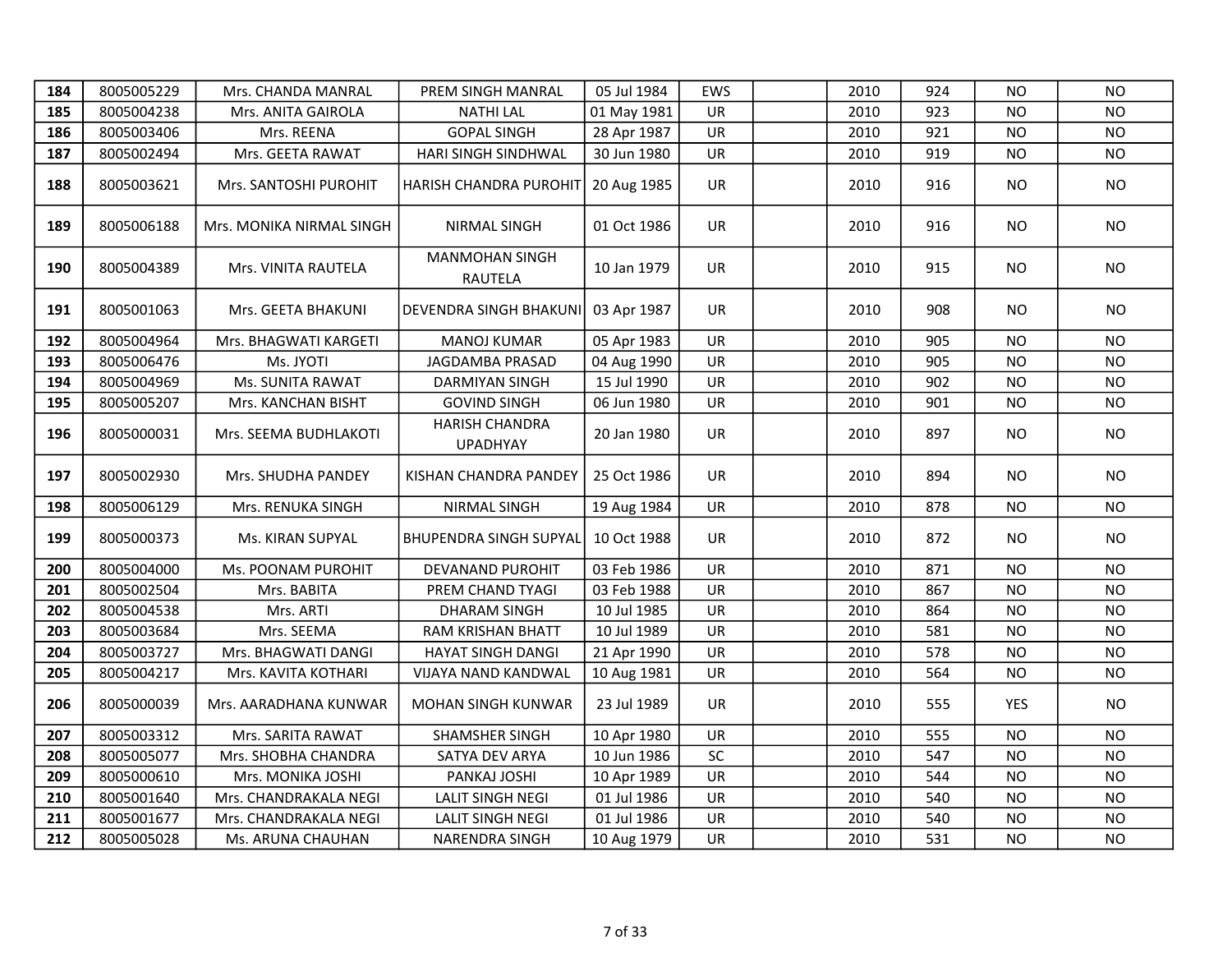| 213 | 8005004877 | Ms. KM ASHA PANWAR    | <b>GYAN SINGH PANWAR</b>                | 02 Jul 1987 | UR.       | 2010 | 530  | NO.       | NO.       |
|-----|------------|-----------------------|-----------------------------------------|-------------|-----------|------|------|-----------|-----------|
| 214 | 8005002701 | Mrs. REKHA CHAND      | <b>CHANDRI CHAND</b>                    | 05 May 1980 | SC        | 2010 | 529  | NO.       | <b>NO</b> |
| 215 | 8005004351 | Mrs. SUNEETA          | ATAR SINGH BHANDARI                     | 12 Oct 1984 | UR        | 2010 | 528  | <b>NO</b> | <b>NO</b> |
| 216 | 8005001521 | Mrs. JYOTI JOSHI      | KASHI DATT JOSHI                        | 22 Jun 1991 | UR        | 2010 | 523  | NO.       | <b>NO</b> |
| 217 | 8005002006 | Mrs. SARIKA KAUR      | PRATAP SINGH NEGI                       | 01 Aug 1979 | UR        | 2010 | 522  | NO.       | <b>NO</b> |
| 218 | 8005001840 | Mrs. REENA LASIYAL    | RAM KISHORE MADHWAL                     | 20 Aug 1981 | <b>UR</b> | 2010 | 522  | NO.       | <b>NO</b> |
| 219 | 8005002788 | Ms. BABITA NEGI       | <b>SURESH KUMAR</b>                     | 29 Jan 1989 | UR.       | 2010 | 510  | NO.       | <b>NO</b> |
| 220 | 8005000228 | Mrs. HEMLATA RANA     | <b>CHATAR SINGH BISHT</b>               | 14 May 1984 | UR        | 2010 | 508  | NO.       | NO.       |
| 221 | 8005003392 | Mrs. ASHA JOSHI       | RAM DATT JOSHI                          | 01 Jun 1988 | UR        | 2010 | 506  | NO.       | <b>NO</b> |
| 222 | 8005002527 | Mrs. BABITA           | <b>BUDHI RAM</b>                        | 10 Jul 1989 | UR        | 2010 | 502  | NO.       | <b>NO</b> |
| 223 | 8005002737 | Mrs. SUNITA JUYAL     | <b>INDRA MANI</b>                       | 05 Apr 1982 | OBC       | 2010 | 481  | NO.       | <b>NO</b> |
| 224 | 8005003283 | Mrs. POONAM RAWAT     | <b>BINOD SINGH RAWAT</b>                | 16 Feb 1982 | UR        | 2010 | 480  | NO.       | <b>NO</b> |
| 225 | 8005002314 | Mrs. PREETI NAUTIYAL  | UPENDRA NAUTIYAL                        | 21 Jul 1990 | UR        | 2010 | 479  | <b>NO</b> | <b>NO</b> |
| 226 | 8005000306 | Mrs. MANISHA TIWARI   | KAILASH CHANDRA TIWARI                  | 28 Oct 1989 | UR.       | 2010 | 451  | NO.       | NO.       |
| 227 | 8005004173 | Mrs. MAMTA ARYA       | <b>GOPAL RAM</b>                        | 01 Jun 1976 | SC        | 2010 | 442  | NO.       | NO.       |
| 228 | 8005002213 | Mrs. KAMLA PAWAR      | BAHADUR SINGH KANWAL                    | 09 Apr 1985 | UR        | 2010 | 440  | NO.       | <b>NO</b> |
| 229 | 8005001807 | Mrs. SAKSHI           | PAVAN KUMAR                             | 04 Aug 1989 | <b>UR</b> | 2010 | 436  | NO.       | <b>NO</b> |
| 230 | 8005002010 | Ms. RICHA PANT        | <b>HARISH CHANDRA PANT</b>              | 18 May 1982 | <b>UR</b> | 2010 | 431  | <b>NO</b> | <b>NO</b> |
| 231 | 8005005538 | Mrs. ASHA RANI        | ROHTASH SHARMA                          | 08 May 1984 | UR        | 2010 | 391  | <b>NO</b> | <b>NO</b> |
| 232 | 8005000313 | Mrs. MEENU            | <b>NAR SINGH</b>                        | 10 Jan 1987 | <b>UR</b> | 2010 | 134  | NO.       | <b>NO</b> |
| 233 | 8005001005 | Mrs. BABITA NAUNI     | <b>VIRENDRA PRASAD</b>                  | 03 May 1986 | <b>UR</b> | 2011 | 3304 | <b>NO</b> | <b>NO</b> |
| 234 | 8005005812 | Mrs. SHILPI NEGI      | <b>GOPAL SINGH NEGI</b>                 | 01 Jun 1989 | <b>UR</b> | 2011 | 1752 | NO.       | <b>NO</b> |
| 235 | 8005007022 | Mrs. REENA RAJPUT     | <b>TEJWANT SINGH</b>                    | 18 Oct 1982 | <b>UR</b> | 2011 | 1375 | NO.       | <b>NO</b> |
| 236 | 8005001795 | Ms. SHIVANI           | <b>LALIT KUMAR</b>                      | 16 Apr 1988 | UR        | 2011 | 1336 | <b>NO</b> | <b>NO</b> |
| 237 | 8005000982 | Mrs. BABEETA BHANDARI | <b>CHANDRA SINGH</b><br><b>BHANDARI</b> | 01 Jul 1985 | EWS       | 2011 | 1308 | NO.       | <b>NO</b> |
| 238 | 8005004581 | Mrs. SHWETA PANDEY    | NAGENDRA NATH PANDEY                    | 05 Sep 1989 | <b>UR</b> | 2011 | 1284 | NO.       | NO.       |
| 239 | 8005006462 | Mrs. STENA R MASIH    | <b>RAHMAT MASIH</b>                     | 13 Oct 1986 | <b>UR</b> | 2011 | 1225 | <b>NO</b> | <b>NO</b> |
| 240 | 8005000364 | Mrs. GEETANJALI BISHT | <b>KISHAN RAWAT</b>                     | 20 Sep 1987 | UR        | 2011 | 1176 | NO.       | <b>NO</b> |
| 241 | 8005002362 | Mrs. GEETA NEGI       | AJEET SINGH                             | 12 Jan 1988 | UR        | 2011 | 1156 | <b>NO</b> | <b>NO</b> |
| 242 | 8005004455 | Mrs. GUNJAN TIWARI    | <b>VIPIN CHANDRA PANT</b>               | 15 Apr 1988 | UR        | 2011 | 1152 | <b>NO</b> | <b>NO</b> |
| 243 | 8005004333 | Ms. NEEMA RAWAT       | <b>BISHAN SINGH RAWAT</b>               | 07 Mar 1990 | UR        | 2011 | 1150 | <b>NO</b> | <b>NO</b> |
| 244 | 8005003296 | Mrs. MAMTA NEGI       | NANDAN SINGH NEGI                       | 02 Jul 1987 | <b>UR</b> | 2011 | 1149 | <b>NO</b> | <b>NO</b> |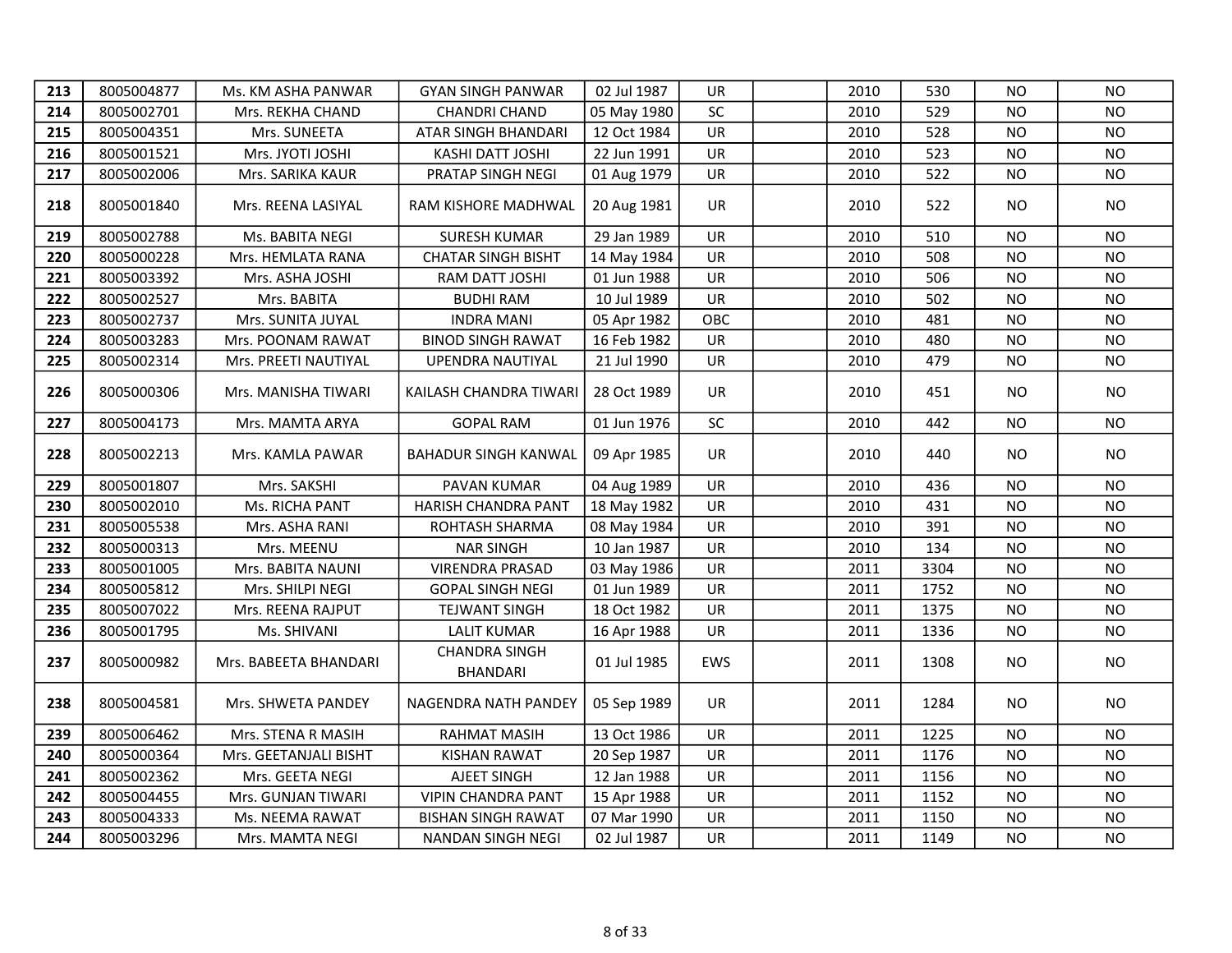| 245 | 8005003466 | Mrs. RASHMI NEGI       | DHEERAJ SINGH NEGI                | 22 Jan 1989 | <b>UR</b> | 2011 | 1149 | <b>NO</b>  | <b>NO</b> |
|-----|------------|------------------------|-----------------------------------|-------------|-----------|------|------|------------|-----------|
| 246 | 8005000890 | Mrs. CHETNA NAUTIYAL   | VIRENDRA DATT BIJLWAN             | 02 Jan 1982 | <b>UR</b> | 2011 | 1148 | NO.        | <b>NO</b> |
| 247 | 8005002740 | Mrs. BHAWNA NEGI       | JEET SINGH NEGI                   | 02 May 1985 | <b>UR</b> | 2011 | 1148 | NO.        | <b>NO</b> |
| 248 | 8005000545 | Mrs. JYOTI SAMANT      | TAPENDRA SINGH BASERA             | 11 Aug 1989 | <b>UR</b> | 2011 | 1141 | NO.        | <b>NO</b> |
| 249 | 8005003946 | Ms. PRIYANKA MANDAL    | <b>BABOO RAM MANDAL</b>           | 17 Mar 1989 | <b>UR</b> | 2011 | 1135 | NO.        | <b>NO</b> |
| 250 | 8005001684 | Mrs. MAMTA BISHT       | <b>NARENDRA SINGH</b><br>ADHIKARI | 10 May 1986 | <b>UR</b> | 2011 | 1128 | NO.        | <b>NO</b> |
| 251 | 8005004954 | Mrs. SANGITA KHATI     | DARBAN SINGH DASEELA              | 01 Feb 1988 | <b>UR</b> | 2011 | 1123 | NO.        | <b>NO</b> |
| 252 | 8005003878 | Ms. SHALINI RAWAL      | KISHAN SINGH RAWAL                | 08 Sep 1991 | UR        | 2011 | 1122 | NO.        | NO.       |
| 253 | 8005001821 | Mrs. PRIYANKA MISHRA   | <b>ANAND BALLABH MISHRA</b>       | 16 Dec 1987 | <b>UR</b> | 2011 | 1121 | NO.        | <b>NO</b> |
| 254 | 8005002387 | Mrs. ANJU KARKI        | H M MEHTA                         | 07 Sep 1987 | <b>UR</b> | 2011 | 1117 | <b>NO</b>  | <b>NO</b> |
| 255 | 8005005820 | Mrs. MAMTA NEGI        | <b>TIRLOK SINGH</b>               | 14 Apr 1984 | <b>UR</b> | 2011 | 1115 | <b>YES</b> | <b>NO</b> |
| 256 | 8005005010 | Ms. GEETA KHANNA       | DAYAL SINGH PANWAR                | 31 Aug 1987 | UR        | 2011 | 1115 | NO.        | <b>NO</b> |
| 257 | 8005006461 | Mrs. RASHMI NEGI       | <b>BHARAT SINGH</b>               | 04 Jan 1989 | <b>UR</b> | 2011 | 1111 | <b>NO</b>  | <b>NO</b> |
| 258 | 8005003802 | Mrs. HIMANI BHANDARI   | DARVAN SINGH DASILA               | 28 Jun 1990 | <b>UR</b> | 2011 | 1109 | NO.        | <b>NO</b> |
| 259 | 8005003359 | Mrs. SUSHMA KUMARI     | <b>BACHAN SINGH</b>               | 12 Jun 1981 | UR        | 2011 | 1108 | <b>NO</b>  | <b>NO</b> |
| 260 | 8005003986 | Mrs. GEETA UPADHYAY    | PURUSHOTTAM BHATT                 | 18 Feb 1988 | <b>UR</b> | 2011 | 1108 | <b>NO</b>  | <b>NO</b> |
| 261 | 8005000676 | Mrs. SHANTI BAUNTHIYAL | DEEN DAYAL JUYAL                  | 10 Apr 1981 | UR        | 2011 | 1107 | <b>NO</b>  | <b>NO</b> |
| 262 | 8005004766 | Mrs. ARCHANA JYOTI     | <b>BALBIR SINGH</b>               | 24 Oct 1987 | <b>UR</b> | 2011 | 1107 | <b>NO</b>  | <b>NO</b> |
| 263 | 8005001803 | Mrs. LALITA KATHAYAT   | <b>BHUPAL SINGH KATHAYAT</b>      | 05 Jan 1991 | UR        | 2011 | 1107 | NO.        | <b>NO</b> |
| 264 | 8005000008 | Mrs. RAMA BHATT        | SHRI BALAK RAM GODIYAL            | 04 Sep 1984 | UR        | 2011 | 1106 | NO.        | <b>NO</b> |
| 265 | 8005000399 | Ms. JARINA             | FAROOQ AHMED                      | 09 Dec 1986 | OBC       | 2011 | 1105 | <b>NO</b>  | <b>NO</b> |
| 266 | 8005000203 | Mrs. JANKI PASBOLA     | MR NAGENDRA PASBOLA               | 12 Feb 1988 | UR        | 2011 | 1100 | NO.        | <b>NO</b> |
| 267 | 8005000672 | Mrs. PUSHPA BISHT      | RAMESH SINGH KOTIYA               | 15 Oct 1983 | <b>UR</b> | 2011 | 1099 | <b>NO</b>  | <b>NO</b> |
| 268 | 8005002623 | Mrs. ANJU PANT         | <b>LALIT MOHAN PANT</b>           | 27 Jan 1988 | <b>UR</b> | 2011 | 1092 | <b>NO</b>  | <b>NO</b> |
| 269 | 8005006401 | Ms. REETA CHAND        | <b>PURAN SINGH</b>                | 10 Sep 1985 | UR        | 2011 | 1089 | <b>NO</b>  | <b>NO</b> |
| 270 | 8005002819 | Ms. RINKI              | <b>CHANDRA SINGH</b>              | 15 Dec 1990 | UR        | 2011 | 1088 | <b>NO</b>  | <b>NO</b> |
| 271 | 8005002439 | Mrs. VIDYA SAMANT      | <b>RANJEET SINGH</b>              | 14 Aug 1983 | <b>UR</b> | 2011 | 1083 | <b>NO</b>  | <b>NO</b> |
| 272 | 8005005108 | Mrs. SHOBHA RAWAT      | DARBAN SINGH PATWAL               | 01 Jun 1980 | UR        | 2011 | 1082 | <b>NO</b>  | <b>NO</b> |
| 273 | 8005004381 | Mrs. MAMTA             | KULDEEP SINGH NEGI                | 03 Dec 1986 | UR        | 2011 | 1080 | <b>NO</b>  | <b>NO</b> |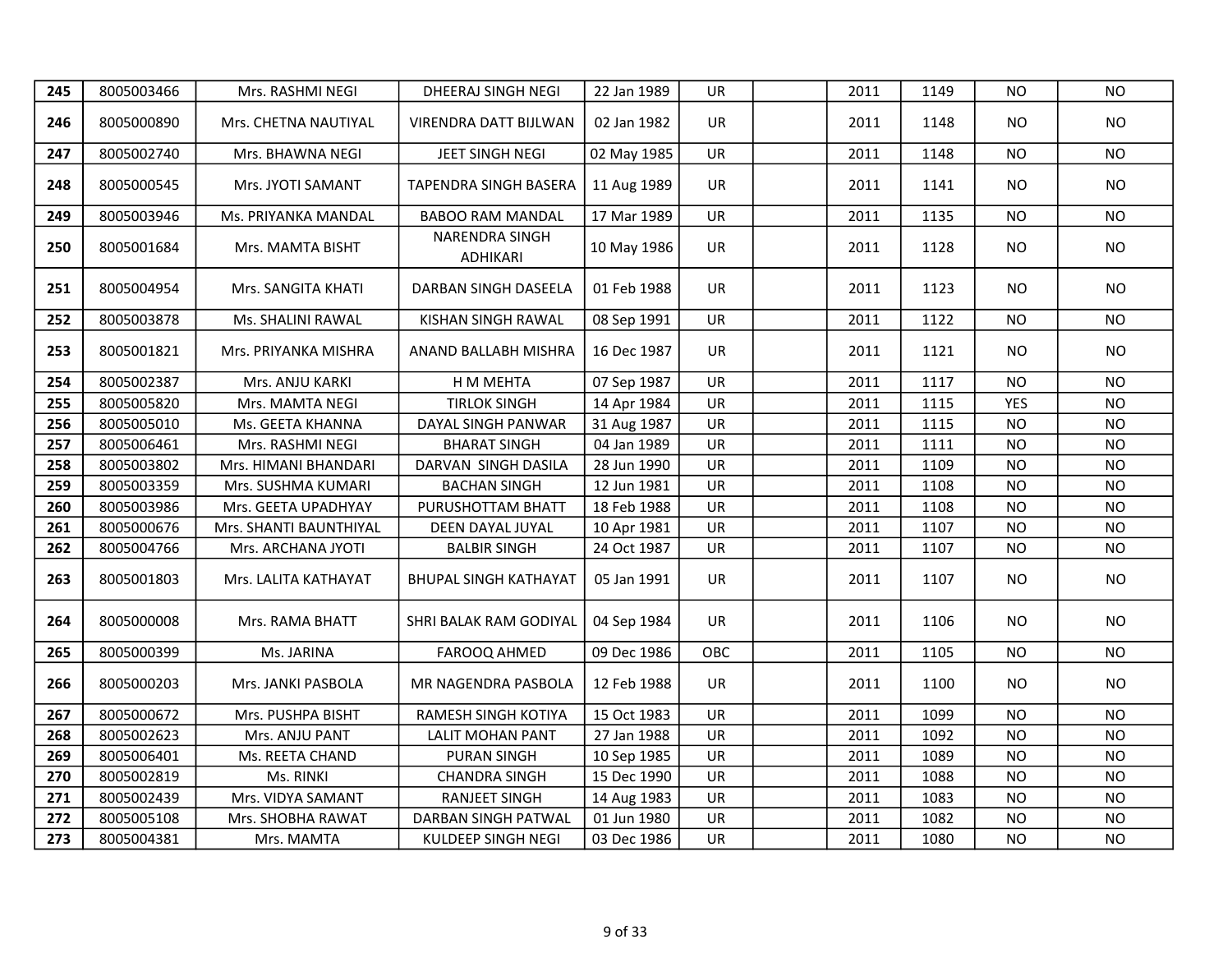| 274 | 8005005062 | Mrs. USHA              | <b>SOHAN LAL</b>                     | 02 Mar 1982 | UR.       | 2011 | 1078 | <b>NO</b> | N <sub>O</sub> |
|-----|------------|------------------------|--------------------------------------|-------------|-----------|------|------|-----------|----------------|
| 275 | 8005002512 | Mrs. RAJNI DEVI        | <b>MANOJ KUMAR RAWAT</b>             | 25 Dec 1984 | <b>UR</b> | 2011 | 1071 | NO.       | <b>NO</b>      |
| 276 | 8005006693 | Ms. MEENA KANDPAL      | <b>KEVLANAND KANDPAL</b>             | 01 Jul 1989 | UR        | 2011 | 1069 | NO.       | <b>NO</b>      |
| 277 | 8005004809 | Mrs. POOJA PAINULY     | SHASHI BHUSHAN PAINULY               | 02 Jun 1988 | UR.       | 2011 | 1067 | NO.       | NO.            |
| 278 | 8005004224 | Mrs. VIDHI BHANDARI    | <b>VIRENDA SINGH RAWAT</b>           | 01 Sep 1983 | UR        | 2011 | 1066 | <b>NO</b> | <b>NO</b>      |
| 279 | 8005001871 | Mrs. TEJWANTI DEVI     | <b>BHUPAL SINGH</b>                  | 30 Oct 1986 | UR        | 2011 | 1066 | NO        | <b>NO</b>      |
| 280 | 8005000677 | Mrs. BHAWANA TIWARI    | <b>SANJAY TIWARI</b>                 | 02 Jul 1981 | UR        | 2011 | 1063 | <b>NO</b> | <b>NO</b>      |
| 281 | 8005001118 | Mrs. SANGEETA UPADHYAY | NARAYAN DUTT BHATT                   | 10 Dec 1979 | <b>UR</b> | 2011 | 1060 | NO.       | <b>NO</b>      |
| 282 | 8005007165 | Ms. REKHA RANI KAMBOJ  | PREETAM CHANDRA                      | 03 Sep 1991 | OBC       | 2011 | 1060 | NO.       | <b>NO</b>      |
| 283 | 8005000212 | Mrs. LEELA VERMA       | SANJAY VERMA                         | 20 Jul 1979 | <b>UR</b> | 2011 | 1057 | NO.       | <b>NO</b>      |
| 284 | 8005003928 | Mrs. MADHU CHAMOLI     | <b>NATHI LAL</b>                     | 15 Jan 1986 | <b>UR</b> | 2011 | 1057 | <b>NO</b> | <b>NO</b>      |
| 285 | 8005003393 | Mrs. GIRIJA RAI        | <b>KAILASH RAI</b>                   | 15 Mar 1990 | UR        | 2011 | 1057 | <b>NO</b> | <b>NO</b>      |
| 286 | 8005004418 | Mrs. VIJAY LUXMI       | <b>INDRA MANI BHADRI</b>             | 01 Jan 1987 | UR        | 2011 | 1056 | ΝO        | <b>NO</b>      |
| 287 | 8005002498 | Mrs. KAMINI CHAUHAN    | ANIL CHAUHAN                         | 05 Feb 1990 | UR        | 2011 | 1055 | ΝO        | <b>NO</b>      |
| 288 | 8005003415 | Mrs. VIJAY LAXMI ASWAL | <b>MADAN SINGH GUSAIN</b>            | 01 Apr 1980 | <b>UR</b> | 2011 | 1052 | NO        | <b>NO</b>      |
| 289 | 8005004340 | Ms. SARITA BISHT       | <b>PUSHKAR SINGH</b>                 | 05 Jul 1980 | <b>UR</b> | 2011 | 1052 | <b>NO</b> | <b>NO</b>      |
| 290 | 8005005478 | Mrs. DEVKI CHAND       | <b>LALIT CHAND</b>                   | 12 Jul 1981 | OBC       | 2011 | 1049 | <b>NO</b> | <b>NO</b>      |
| 291 | 8005000528 | Mrs. RENU JOSHI        | <b>VINOD KUMAR</b>                   | 13 Jul 1987 | <b>UR</b> | 2011 | 1043 | ΝO        | <b>NO</b>      |
| 292 | 8005003052 | Mrs. DURGEE JOSHI      | KESHWANAND MISHRA                    | 05 Jul 1978 | <b>UR</b> | 2011 | 1041 | <b>NO</b> | <b>NO</b>      |
| 293 | 8005003947 | Mrs. SARITA NEGI       | NARENDRA SINGH                       | 30 May 1980 | UR        | 2011 | 1041 | <b>NO</b> | <b>NO</b>      |
| 294 | 8005004733 | Mrs. PREETI RAWAT      | <b>KULDEEP RAWAT</b>                 | 20 Mar 1990 | UR        | 2011 | 1040 | <b>NO</b> | <b>NO</b>      |
| 295 | 8005002968 | Mrs. NEELAM RAWAT      | PURUSHOTTAM SINGH                    | 03 Oct 1982 | UR        | 2011 | 1039 | <b>NO</b> | <b>NO</b>      |
| 296 | 8005001906 | Mrs. BASANTI BHATT     | <b>KUBER CHANDRA BHATT</b>           | 10 Feb 1981 | <b>UR</b> | 2011 | 1036 | <b>NO</b> | <b>NO</b>      |
| 297 | 8005005189 | Ms. BABITA BHANDARI    | LATE CHITRA SINGH<br><b>BHANDARI</b> | 10 Sep 1988 | UR        | 2011 | 1036 | NO.       | <b>NO</b>      |
| 298 | 8005005570 | Mrs. ANAMIKA PUROHIT   | SHRI KRISHNA PUROHIT                 | 05 Jul 1990 | <b>UR</b> | 2011 | 1034 | <b>NO</b> | <b>NO</b>      |
| 299 | 8005006331 | Mrs. UMA BHATT         | <b>CHUNAMANI BHATT</b>               | 02 Mar 1985 | UR        | 2011 | 1033 | <b>NO</b> | <b>NO</b>      |
| 300 | 8005007044 | Ms. SONAM TOPWAL       | JAYPAL SINGH TOPWAL                  | 15 Jun 1989 | UR        | 2011 | 1032 | <b>NO</b> | <b>NO</b>      |
| 301 | 8005001909 | Mrs. GEETA TOPWAL      | SHRI SAHAB SINGH<br>CHAUHAN          | 25 May 1982 | <b>UR</b> | 2011 | 1030 | NO.       | <b>NO</b>      |
| 302 | 8005004046 | Mrs. REETA             | <b>RATAN SINGH RANA</b>              | 05 Sep 1979 | UR        | 2011 | 1023 | NO.       | <b>NO</b>      |
| 303 | 8005002875 | Mrs. BEENA JOSHI       | LAXMI DUTT JOSHI                     | 29 Dec 1988 | <b>UR</b> | 2011 | 1023 | ΝO        | <b>NO</b>      |
| 304 | 8005002459 | Mrs. GANGA DEVI        | RAJENDRA SINGH                       | 12 Apr 1980 | OBC       | 2011 | 1019 | <b>NO</b> | <b>NO</b>      |
| 305 | 8005006242 | Mrs. SEEMA BISHT       | <b>MANOHAR SINGH BISHT</b>           | 20 Mar 1987 | <b>UR</b> | 2011 | 1019 | <b>NO</b> | <b>NO</b>      |
| 306 | 8005004227 | Mrs. SUNITA UNIYAL     | OM PRAKASH UNIYAL                    | 25 May 1984 | UR        | 2011 | 1018 | <b>NO</b> | <b>NO</b>      |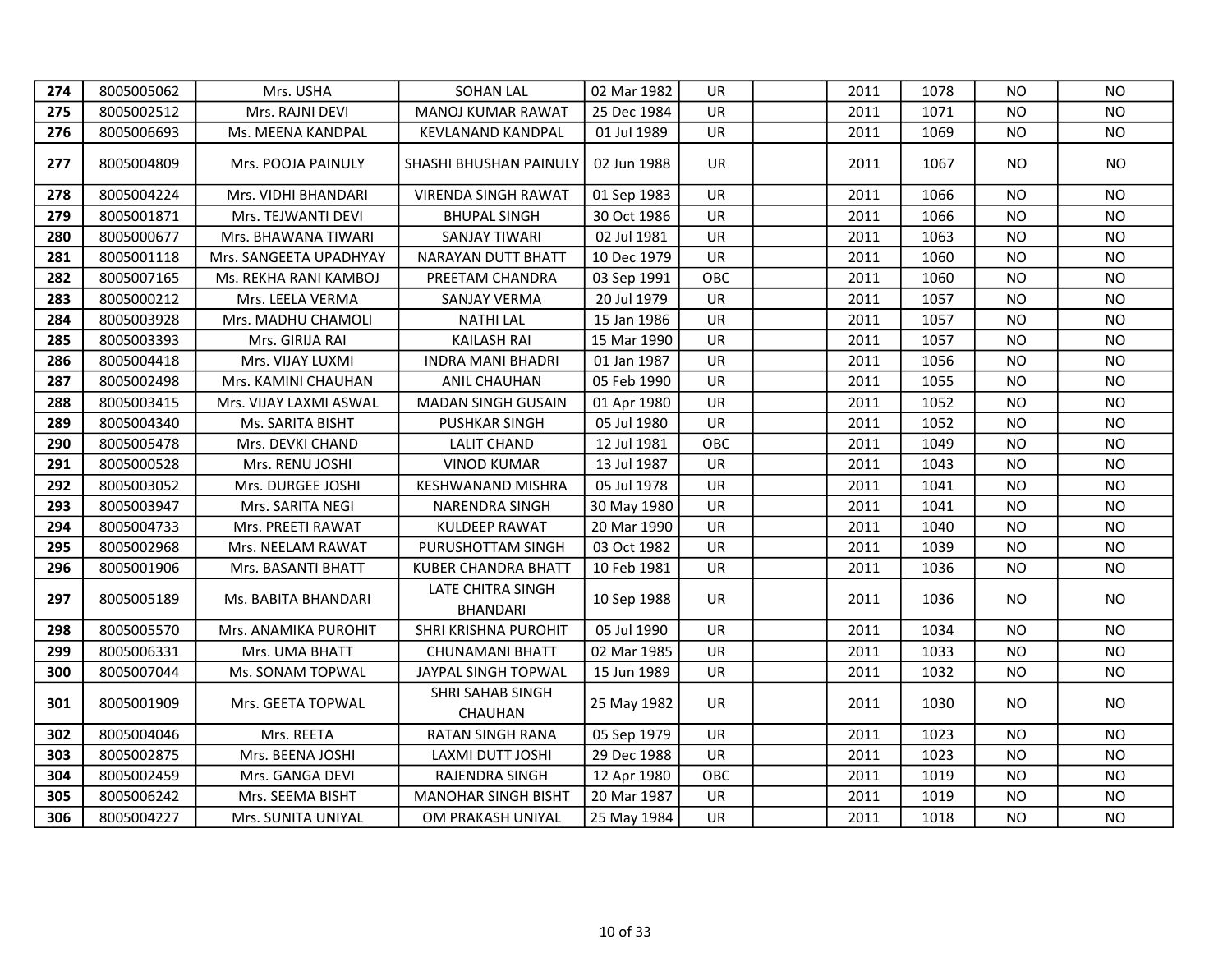| 307 | 8005001828 | Mrs. KANCHAN PANDEY JOSHI             | JAGDISH CHANDRA JOSHI                   | 15 May 1985 | <b>UR</b> | 2011 | 1018 | NO.            | <b>NO</b>      |
|-----|------------|---------------------------------------|-----------------------------------------|-------------|-----------|------|------|----------------|----------------|
| 308 | 8005001975 | Mrs. SEEMA KATHAIT                    | <b>PRATAP SINGH</b>                     | 20 May 1984 | UR        | 2011 | 1017 | <b>NO</b>      | <b>NO</b>      |
| 309 | 8005003959 | Mrs. ANITA BHADRI                     | <b>GURU PRASAD</b>                      | 20 Jun 1981 | <b>UR</b> | 2011 | 1016 | <b>NO</b>      | <b>NO</b>      |
| 310 | 8005007204 | Mrs. VIJAY                            | ASHWINI KUMAR                           | 05 Oct 1988 | OBC       | 2011 | 1010 | <b>NO</b>      | <b>NO</b>      |
| 311 | 8005000042 | Mrs. POOJA JOSHI                      | <b>BUDHI BALLABH PANT</b>               | 26 Dec 1989 | <b>UR</b> | 2011 | 1010 | <b>NO</b>      | <b>NO</b>      |
| 312 | 8005001374 | Mrs. HEMA PATHAK                      | <b>JAGDISH CHANDRA BHATT</b>            | 25 Jun 1989 | <b>UR</b> | 2011 | 1009 | NO.            | <b>NO</b>      |
| 313 | 8005001523 | Mrs. DEEPA RAWAT                      | <b>SURAT SINGH</b>                      | 04 Mar 1989 | UR        | 2011 | 1008 | <b>NO</b>      | <b>NO</b>      |
| 314 | 8005003734 | Mrs. SUNITA RAWAT                     | KULDEEP SINGH NEGI                      | 01 Jan 1984 | <b>UR</b> | 2011 | 1007 | <b>NO</b>      | <b>NO</b>      |
| 315 | 8005000773 | Mrs. SAVITRI CHILWAL                  | <b>GOPAL SINGH CHILWAL</b>              | 30 Jun 1990 | <b>UR</b> | 2011 | 1007 | <b>NO</b>      | <b>NO</b>      |
| 316 | 8005005480 | Ms. DEEPA MEHRA                       | LAXMAN SINGH MEHRA                      | 18 Jul 1987 | UR        | 2011 | 1005 | NO.            | <b>NO</b>      |
| 317 | 8005002546 | Mrs. MALTI SINGH MANDAL               | <b>BHIM SINGH</b>                       | 01 Mar 1988 | <b>UR</b> | 2011 | 995  | NO.            | <b>NO</b>      |
| 318 | 8005006594 | Mrs. MAMTA RISHI                      | <b>MOHAN LAL</b>                        | 18 Sep 1982 | <b>SC</b> | 2011 | 991  | NO.            | N <sub>O</sub> |
| 319 | 8005004699 | Ms. NAINA DOBRIYAL                    | MOHAN LAL DOBRIYAL                      | 01 May 1982 | <b>UR</b> | 2011 | 988  | <b>NO</b>      | <b>NO</b>      |
| 320 | 8005006004 | Mrs. DEEPA PATHAK                     | PAN DEV PATHAK                          | 02 May 1990 | UR        | 2011 | 987  | <b>NO</b>      | <b>NO</b>      |
| 321 | 8005005549 | Mrs. ANJANA LINGWAL                   | <b>BERANDAR SINGH</b><br><b>CHAUHAN</b> | 16 Aug 1979 | <b>UR</b> | 2011 | 986  | NO.            | <b>NO</b>      |
| 322 | 8005003456 | Mrs. SAROJNI ARYA                     | HARISH CHANDRA ARYA                     | 11 Mar 1981 | <b>UR</b> | 2011 | 986  | <b>NO</b>      | <b>NO</b>      |
| 323 | 8005005347 | Mrs. ARCHANA MAMGAIN                  | <b>VILOCHAN PRASAD</b><br>PANTHARI      | 05 Jun 1986 | <b>UR</b> | 2011 | 986  | NO.            | <b>NO</b>      |
| 324 | 8005002126 | Mrs. ARCHANA NAUTIYAL                 | SHIVANAND                               | 04 May 1980 | UR        | 2011 | 984  | <b>NO</b>      | <b>NO</b>      |
| 325 | 8005001839 | Ms. KIRAN                             | LATE PAN SINGH                          | 07 Aug 1989 | <b>UR</b> | 2011 | 984  | <b>NO</b>      | <b>NO</b>      |
| 326 | 8005000052 | Mrs. POONAM VERMA                     | <b>AJAY VERMA</b>                       | 28 Apr 1982 | <b>UR</b> | 2011 | 983  | <b>NO</b>      | <b>NO</b>      |
| 327 | 8005002482 | Mrs. SANGEETA                         | RAMESH CHANDRA                          | 10 Jul 1979 | UR        | 2011 | 980  | <b>NO</b>      | <b>NO</b>      |
| 328 | 8005000952 | Mrs. INDU ANTHWAL                     | DEVI PRASAD UNIYAL                      | 05 Jul 1980 | <b>UR</b> | 2011 | 979  | <b>NO</b>      | <b>NO</b>      |
| 329 | 8005001035 | Mrs. MANJU BHATT                      | <b>CHURAMANI BHATT</b>                  | 01 Jan 1987 | <b>UR</b> | 2011 | 978  | <b>NO</b>      | <b>NO</b>      |
| 330 | 8005004463 | Mrs. SHIVANI                          | <b>BRIJ BHUSHAN</b>                     | 15 Dec 1990 | <b>UR</b> | 2011 | 976  | <b>NO</b>      | <b>NO</b>      |
| 331 | 8005001609 | Mrs. PREETAM                          | <b>MANWAR SINGH</b>                     | 10 Jun 1990 | <b>UR</b> | 2011 | 974  | <b>NO</b>      | <b>NO</b>      |
| 332 | 8005002464 | Mrs. PINKI                            | <b>TOTA SINGH NEGI</b>                  | 14 Jul 1981 | <b>UR</b> | 2011 | 973  | <b>YES</b>     | <b>NO</b>      |
| 333 | 8005000688 | Mrs. SHIKHA JOSHI                     | SANJEEV JOSHI                           | 17 Mar 1989 | <b>UR</b> | 2011 | 973  | <b>NO</b>      | <b>NO</b>      |
| 334 | 8005007076 | Mrs. DEEPMALA SINGH                   | <b>RAMESH SINGH</b>                     | 18 Jan 1986 | UR        | 2011 | 970  | N <sub>O</sub> | <b>NO</b>      |
| 335 | 8005002680 | Mrs. MAMTA RANA                       | PHOOL SINGH KANDIYAL                    | 02 Nov 1984 | <b>UR</b> | 2011 | 967  | NO.            | <b>NO</b>      |
| 336 | 8005002613 | Mrs. NIRMALA RANI<br><b>KIRTUNIYA</b> | <b>NIKHIL KIRTUNIYA</b>                 | 15 Jun 1991 | <b>UR</b> | 2011 | 951  | NO.            | <b>NO</b>      |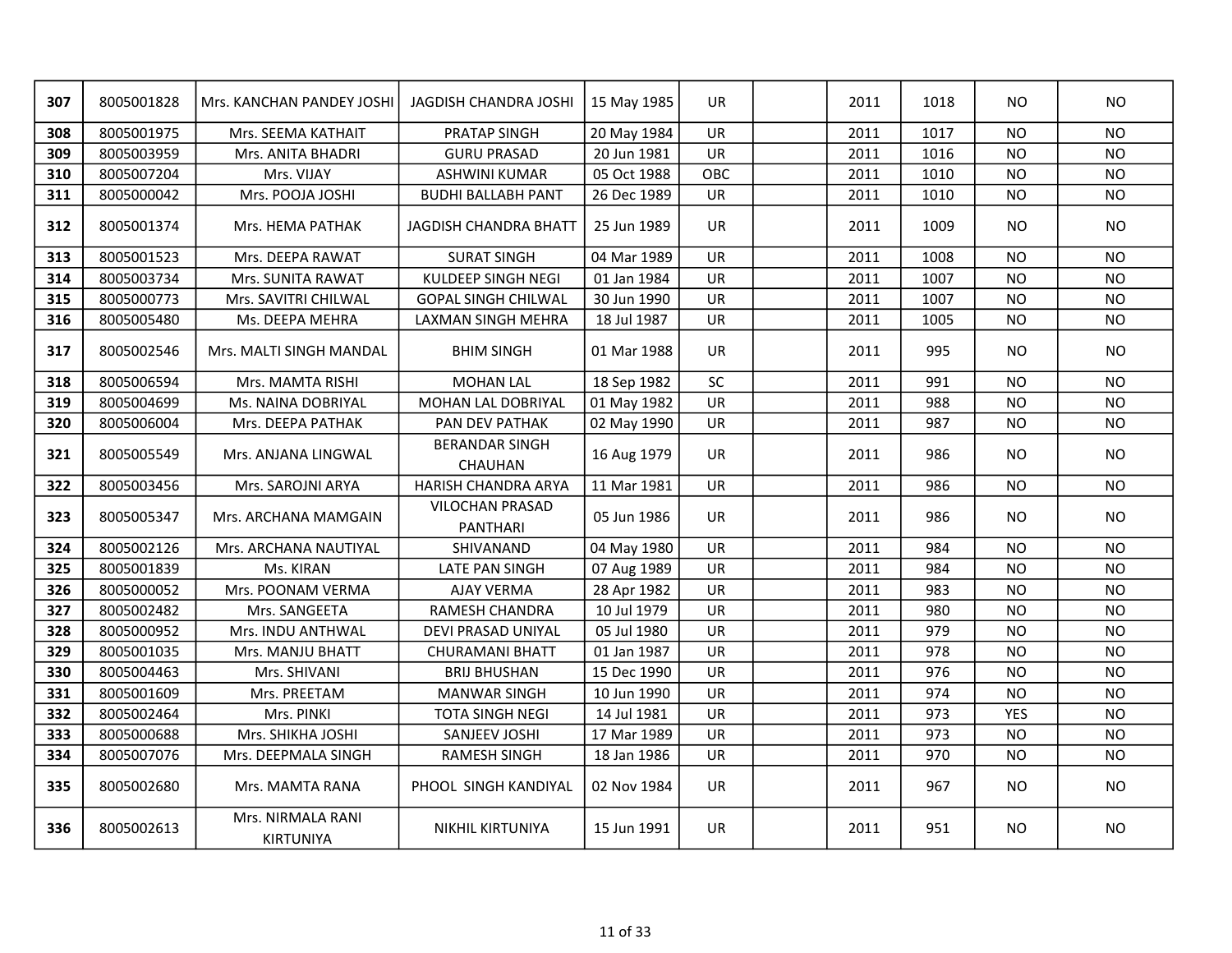| 337 | 8005001957 | Ms. TRIVENI RANA         | SHURVEER SINGH PANWAR                | 25 Jul 1979 | <b>UR</b> |            | 2011 | 939 | <b>NO</b>  | <b>NO</b>      |
|-----|------------|--------------------------|--------------------------------------|-------------|-----------|------------|------|-----|------------|----------------|
| 338 | 8005003847 | Mrs. MEERA DEVI          | <b>DARSHAN SINGH</b>                 | 16 Jul 1982 | <b>UR</b> | <b>DFF</b> | 2011 | 932 | NO.        | <b>NO</b>      |
| 339 | 8005005978 | Mrs. KIRAN ANTHWAL       | CHANDRAMANI                          | 25 Apr 1983 | EWS       |            | 2011 | 932 | <b>NO</b>  | <b>NO</b>      |
| 340 | 8005004781 | Mrs. SAVITA BHANDARI     | <b>VIJAY SINGH</b>                   | 16 Jul 1988 | <b>UR</b> |            | 2011 | 926 | NO.        | <b>NO</b>      |
| 341 | 8005000758 | Mrs. MADHUBALA           | RAJENDRA PRASAD                      | 01 Feb 1991 | <b>UR</b> |            | 2011 | 902 | <b>NO</b>  | <b>NO</b>      |
| 342 | 8005001987 | Mrs. KALA BHATT          | SHYAMLAL BHATT                       | 01 Apr 1988 | UR        |            | 2011 | 861 | <b>NO</b>  | <b>NO</b>      |
| 343 | 8005001512 | Mrs. SHANTI BAUNTHIYAL   | DEEN DAYAL JYUAL                     | 10 Apr 1981 | UR        |            | 2011 | 601 | <b>NO</b>  | <b>NO</b>      |
| 344 | 8005005295 | Mrs. ARTI                | <b>MAHAVEER PRASAD</b><br>UNIYAL     | 01 Feb 1984 | <b>UR</b> |            | 2011 | 598 | <b>NO</b>  | <b>NO</b>      |
| 345 | 8005000013 | Mrs. ANEETA BISHT        | <b>VIRENDRA SINGH</b>                | 18 May 1993 | UR        |            | 2011 | 588 | NO.        | <b>NO</b>      |
| 346 | 8005001104 | Mrs. SUCHITA RAWAT       | <b>SHRI MOHAN SINGH</b>              | 20 Apr 1982 | <b>UR</b> |            | 2011 | 581 | <b>NO</b>  | <b>NO</b>      |
| 347 | 8005004283 | Mrs. TANUJA NEGI CHAUHAN | <b>BEER SINGH NEGI</b>               | 11 Jun 1990 | UR        |            | 2011 | 579 | <b>NO</b>  | <b>NO</b>      |
| 348 | 8005003812 | Mrs. MONIKA SAJWAN       | KUNDAN SINGH SAJWAN                  | 23 Sep 1986 | <b>UR</b> |            | 2011 | 578 | <b>NO</b>  | N <sub>O</sub> |
| 349 | 8005003595 | Mrs. DEEPIKA RAWAT       | PUSHKAR SINGH RAWAT                  | 03 Apr 1989 | <b>UR</b> |            | 2011 | 573 | <b>NO</b>  | <b>NO</b>      |
| 350 | 8005005830 | Mrs. JYOTI               | <b>MOHAN PRASAD</b>                  | 30 Jun 1985 | <b>UR</b> |            | 2011 | 570 | <b>NO</b>  | <b>NO</b>      |
| 351 | 8005002910 | Mrs. ANJULA KUNWAR       | <b>SHYAM SINGH</b>                   | 01 Jan 1986 | <b>UR</b> |            | 2011 | 568 | <b>NO</b>  | <b>NO</b>      |
| 352 | 8005004021 | Ms. NUTAN JUYAL          | RAM KRISHANA JUYAL                   | 21 Jul 1991 | <b>UR</b> |            | 2011 | 566 | <b>NO</b>  | <b>NO</b>      |
| 353 | 8005003076 | Mrs. SHAKUNTALA THAKUR   | <b>DHANUSH RAM THAKUR</b>            | 23 Sep 1981 | UR        |            | 2011 | 562 | <b>NO</b>  | <b>NO</b>      |
| 354 | 8005001426 | Mrs. SEEMA RAWAT         | SOBAT SINGH MAJYARI                  | 25 Jul 1989 | <b>UR</b> |            | 2011 | 561 | <b>NO</b>  | <b>NO</b>      |
| 355 | 8005001790 | Ms. VANDANA JOSHI        | PRAYAG DATT JOSHI                    | 24 Aug 1989 | <b>UR</b> | Ex-Army    | 2011 | 557 | <b>YES</b> | <b>NO</b>      |
| 356 | 8005002301 | Mrs. GEETA RAUTELA       | <b>RAM SINGH RANSWAL</b>             | 05 Jul 1988 | <b>UR</b> |            | 2011 | 552 | <b>NO</b>  | <b>NO</b>      |
| 357 | 8005000538 | Mrs. JYOTI TIWARI        | PANKAJ TIWARI                        | 02 Jun 1991 | <b>UR</b> |            | 2011 | 552 | NO.        | <b>NO</b>      |
| 358 | 8005005537 | Mrs. CHANCHAL SHARMA     | RAJEEV SHARMA                        | 23 Sep 1981 | <b>UR</b> |            | 2011 | 551 | <b>NO</b>  | <b>NO</b>      |
| 359 | 8005000344 | Mrs. ABALI               | DEVENDRA SINGH NEGI                  | 10 Sep 1989 | OBC       |            | 2011 | 551 | <b>NO</b>  | <b>NO</b>      |
| 360 | 8005000719 | Mrs. INDRA BAHUGUNA      | RAJENDRA PRASAD<br><b>BAHUGUNA</b>   | 03 Mar 1981 | <b>UR</b> |            | 2011 | 549 | NO.        | <b>NO</b>      |
| 361 | 8005004341 | Mrs. JYOTI KHANDURI      | <b>MANISH KHANDURI</b>               | 02 Jul 1987 | <b>UR</b> |            | 2011 | 547 | <b>NO</b>  | NO.            |
| 362 | 8005000726 | Ms. KAMLA                | <b>MOHAN PRASAD</b>                  | 01 Nov 1988 | <b>UR</b> |            | 2011 | 546 | <b>NO</b>  | <b>NO</b>      |
| 363 | 8005003227 | Ms. VIJAYLAXMI           | <b>RAM SINGH</b>                     | 12 Apr 1984 | UR        |            | 2011 | 540 | <b>NO</b>  | <b>NO</b>      |
| 364 | 8005001895 | Mrs. REENA RAWAT         | JAGBEER SINGH RAWAT                  | 02 Sep 1988 | OBC       |            | 2011 | 536 | <b>NO</b>  | <b>NO</b>      |
| 365 | 8005000227 | Ms. KAVITA NEGI          | LATE MR. BHARAT SINGH<br><b>NEGI</b> | 20 Jul 1990 | <b>UR</b> |            | 2011 | 535 | NO.        | <b>NO</b>      |
| 366 | 8005005575 | Ms. RUCHIRAJ KALYANI     | <b>NAND KISHOR ARYA</b>              | 01 Jun 1988 | SC        |            | 2011 | 529 | <b>NO</b>  | <b>NO</b>      |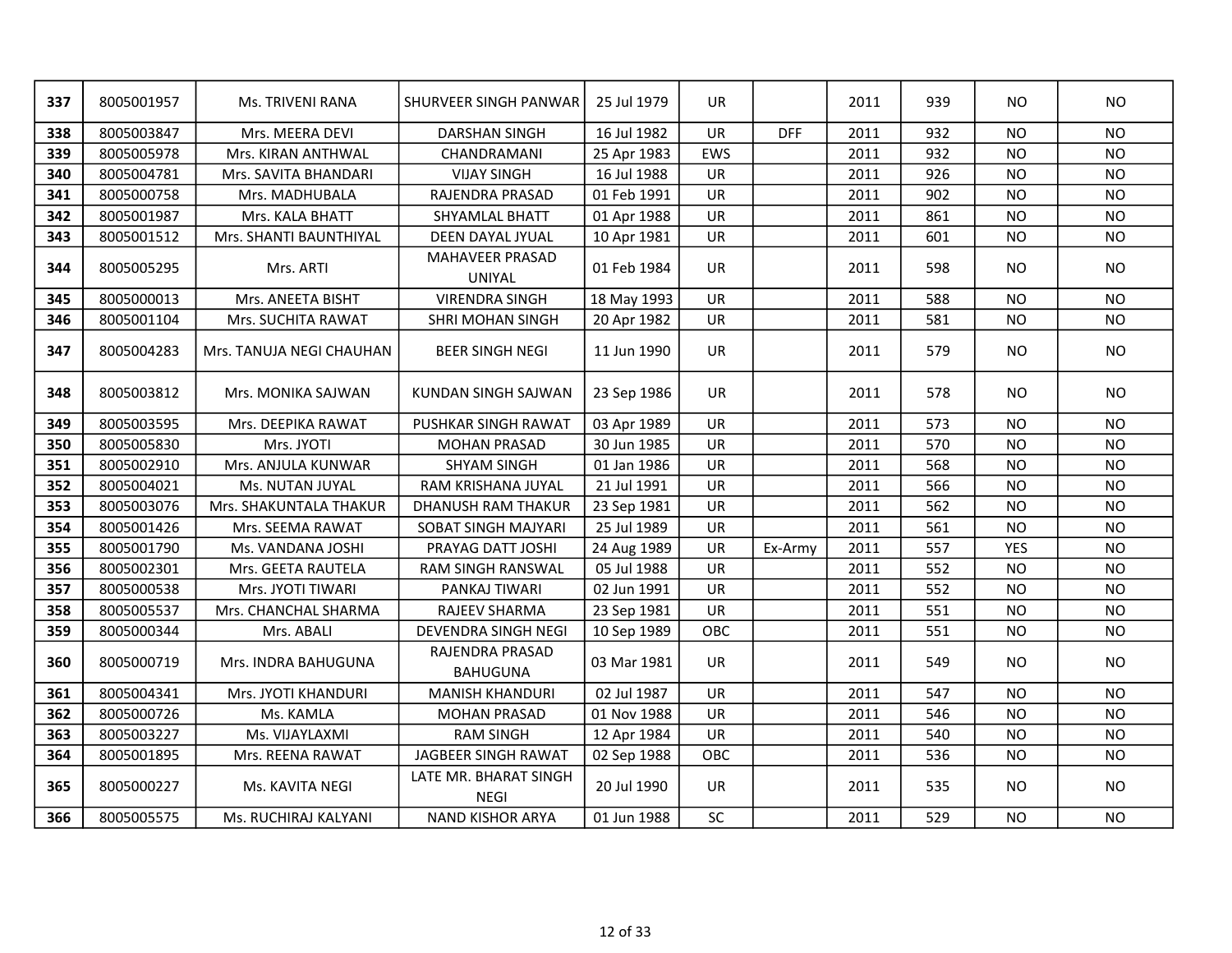| 367 | 8005002972 | Mrs. MAMTA MEHARA       | PURAN SINGH CHAUHAN               | 12 Dec 1978 | <b>OBC</b> | 2011 | 516  | NO.       | <b>NO</b> |
|-----|------------|-------------------------|-----------------------------------|-------------|------------|------|------|-----------|-----------|
| 368 | 8005002735 | Mrs. MEENA              | DEVENDRA SARSWAT                  | 02 Jan 1981 | UR         | 2011 | 516  | <b>NO</b> | <b>NO</b> |
| 369 | 8005000608 | Mrs. LEELA              | <b>NARAYAN RAM</b>                | 10 Sep 1986 | SC         | 2011 | 511  | <b>NO</b> | <b>NO</b> |
| 370 | 8005006763 | Mrs. KAMLA PANT         | <b>HARISH CHANDRA PANT</b>        | 16 May 1986 | <b>UR</b>  | 2011 | 508  | NO        | <b>NO</b> |
| 371 | 8005001545 | Ms. NNN                 | <b>FFFF</b>                       | 30 Jun 1986 | UR         | 2011 | 500  | <b>NO</b> | <b>NO</b> |
| 372 | 8005005802 | Mrs. RITU RANI          | <b>JAIPAL SINGH</b>               | 03 Apr 1983 | UR         | 2011 | 499  | <b>NO</b> | <b>NO</b> |
| 373 | 8005002889 | Ms. KIRAN               | <b>NAND KISHOR</b>                | 21 Jan 1986 | SC         | 2011 | 492  | <b>NO</b> | <b>NO</b> |
| 374 | 8005004977 | Ms. KIRAN               | <b>NAND KISHOR</b>                | 21 Jan 1986 | <b>SC</b>  | 2011 | 492  | NO        | <b>NO</b> |
| 375 | 8005000782 | Mrs. LALITA BISHT       | <b>ANAND SINGH</b>                | 30 Jul 1987 | UR         | 2011 | 491  | NO        | <b>NO</b> |
| 376 | 8005002348 | Mrs. SUNITA             | <b>PREM LAL</b>                   | 01 Jul 1982 | UR         | 2011 | 487  | <b>NO</b> | <b>NO</b> |
| 377 | 8005004066 | Mrs. SUVIDHA            | SANGRAM SINGH                     | 18 Feb 1981 | UR         | 2011 | 484  | <b>NO</b> | <b>NO</b> |
| 378 | 8005003607 | Mrs. REKHA RAMOLA       | HARISH CHAND RAMOLA               | 04 Jul 1979 | <b>UR</b>  | 2011 | 475  | <b>NO</b> | <b>NO</b> |
| 379 | 8005004830 | Mrs. SUDHA              | <b>SUNIL SINGH RAWAT</b>          | 28 Apr 1991 | UR         | 2011 | 461  | <b>NO</b> | <b>NO</b> |
| 380 | 8005003182 | Mrs. RANJANA NEWLI      | PURNA SINGH BAGIYAL               | 02 Feb 1991 | <b>UR</b>  | 2011 | 459  | <b>NO</b> | <b>NO</b> |
| 381 | 8005006099 | Ms. JENIFER RAJ GILL    | MR RAJ MASIH GILL                 | 07 Jul 1986 | <b>UR</b>  | 2011 | 450  | <b>NO</b> | <b>NO</b> |
| 382 | 8005003066 | Mrs. BEENA KARKI        | <b>MOHAN SINGH KARKI</b>          | 10 Oct 1979 | UR         | 2011 | 442  | <b>NO</b> | <b>NO</b> |
| 383 | 8005003184 | Mrs. SEEMA BISHT        | <b>MANOHAR SINGH BISHT</b>        | 20 Mar 1987 | <b>UR</b>  | 2011 | 441  | <b>NO</b> | <b>NO</b> |
| 384 | 8005000387 | Mrs. JANKI SHARMA       | MR. RAGHUVAR DATT<br><b>JOSHI</b> | 20 Dec 1980 | <b>UR</b>  | 2011 | 438  | NO.       | <b>NO</b> |
| 385 | 8005006850 | Ms. KIRAN               | <b>MADAN SINGH</b>                | 10 Apr 1991 | EWS        | 2011 | 435  | <b>NO</b> | <b>NO</b> |
| 386 | 8005006485 | Mrs. POOJA              | <b>RAJENDER SINGH</b>             | 08 Nov 1992 | <b>UR</b>  | 2011 | 433  | <b>NO</b> | <b>NO</b> |
| 387 | 8005004497 | Mrs. BHAGA BISHT        | JAGDISH SINGH BISHT               | 03 Jun 1988 | <b>UR</b>  | 2011 | 431  | <b>NO</b> | <b>NO</b> |
| 388 | 8005004200 | Mrs. VINEETA BISHT      | <b>MOHAN SINGH BISHT</b>          | 07 Jan 1990 | <b>UR</b>  | 2011 | 431  | <b>NO</b> | <b>NO</b> |
| 389 | 8005002169 | Ms. VIMLA JOSHI         | PREM BALLABH JOSHI                | 04 Jun 1991 | <b>UR</b>  | 2011 | 429  | <b>NO</b> | <b>NO</b> |
| 390 | 8005006979 | Mrs. VINITA SHARMA      | RAM PRASAD SHARMA                 | 01 Jan 1983 | <b>UR</b>  | 2012 | 1419 | <b>NO</b> | <b>NO</b> |
| 391 | 8005004732 | Mrs. RUBEE SIKARWAR     | <b>DHIRAJ PRATAP SINGH</b>        | 01 Aug 1990 | <b>UR</b>  | 2012 | 1382 | <b>NO</b> | <b>NO</b> |
| 392 | 8005007476 | Mrs. BINDESHWARI UPRETI | HARISHCHANDRA JOSHI               | 05 Jan 1989 | UR         | 2012 | 1357 | <b>NO</b> | <b>NO</b> |
| 393 | 8005001224 | Mrs. POONAM BORA        | <b>SHIV SINGH</b>                 | 01 Jan 1990 | <b>UR</b>  | 2012 | 1328 | <b>NO</b> | <b>NO</b> |
| 394 | 8005005552 | Mrs. TANUJA JOSHI       | M C JOSHI                         | 30 Jul 1990 | <b>UR</b>  | 2012 | 1214 | <b>NO</b> | <b>NO</b> |
| 395 | 8005007300 | Mrs. SHANTI SAYALA      | <b>HAYAT SINGH SAYALA</b>         | 22 May 1977 | OBC        | 2012 | 1186 | NO        | <b>NO</b> |
| 396 | 8005001604 | Mrs. SUSHMA             | LILADHAR                          | 22 Jun 1979 | UR         | 2012 | 1185 | <b>NO</b> | <b>NO</b> |
| 397 | 8005001484 | Mrs. INDU NEGI          | <b>AMIT NEGI</b>                  | 05 Jul 1984 | <b>UR</b>  | 2012 | 1180 | <b>NO</b> | <b>NO</b> |
| 398 | 8005001167 | Mrs. SARSWATI NEGI      | <b>KALYAN SINGH</b>               | 01 Jun 1989 | <b>UR</b>  | 2012 | 1179 | <b>NO</b> | <b>NO</b> |
| 399 | 8005006277 | Mrs. RANJU              | SRI BAL KRISHAN                   | 10 Aug 1988 | <b>UR</b>  | 2012 | 1170 | NO        | <b>NO</b> |
| 400 | 8005001964 | Mrs. MEENAKSHI SHARMA   | MAHAVIR PRASAD SHARMA 10 May 1988 |             | <b>UR</b>  | 2012 | 1155 | <b>NO</b> | <b>NO</b> |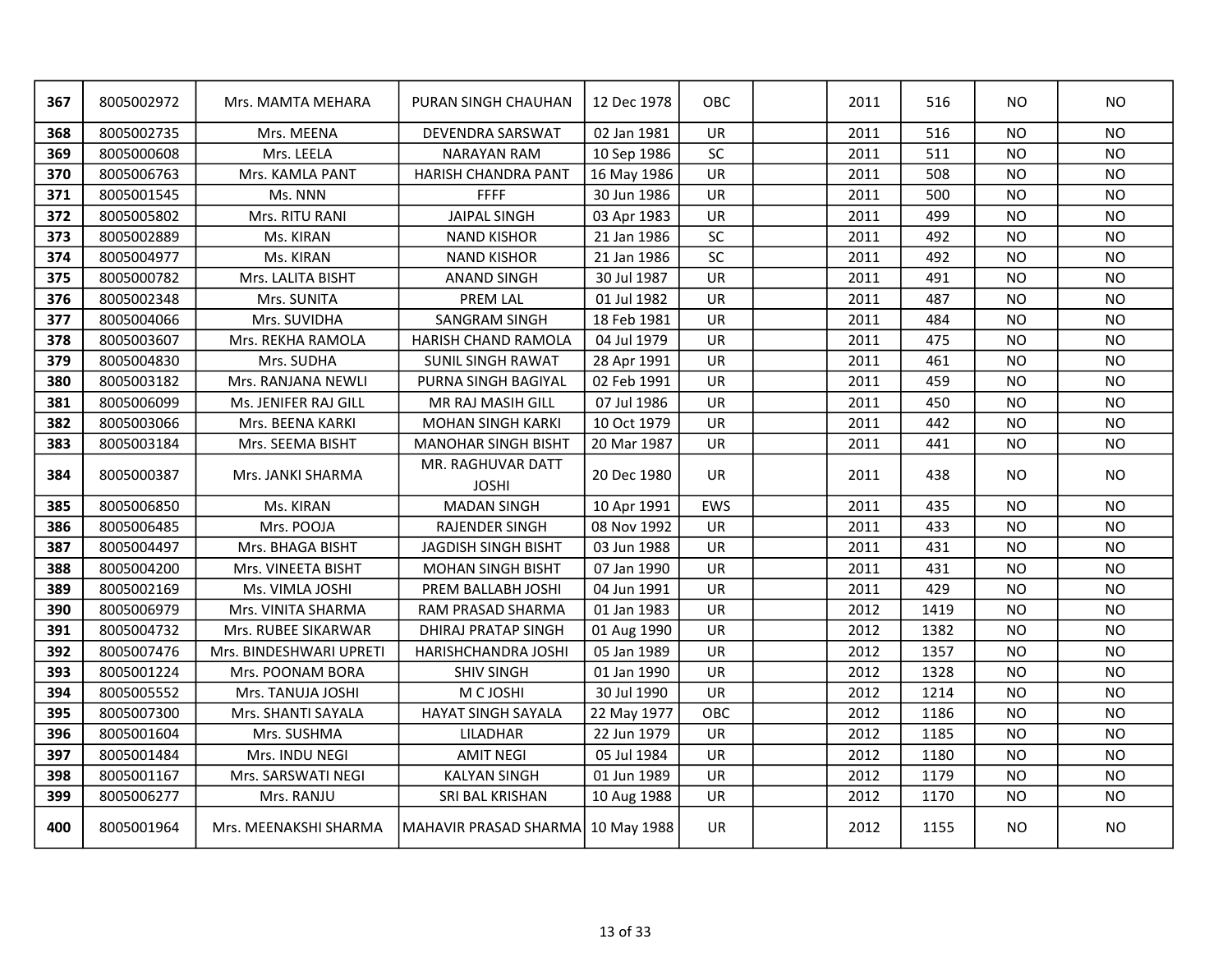| 401 | 8005000356 | Mrs. BHARTI BISHT        | <b>JAMAN SINGH BISHT</b>               | 26 May 1987 | UR        | 2012 | 1153 | <b>NO</b> | <b>NO</b> |
|-----|------------|--------------------------|----------------------------------------|-------------|-----------|------|------|-----------|-----------|
| 402 | 8005006213 | Mrs. VIDYA MEHRA         | <b>MADAN SINGH NEGI</b>                | 23 May 1987 | <b>UR</b> | 2012 | 1149 | NO.       | <b>NO</b> |
| 403 | 8005003625 | Mrs. SHALINI SINGH       | GHAN SHYAM SINGH                       | 12 Jul 1986 | UR        | 2012 | 1147 | NO.       | <b>NO</b> |
| 404 | 8005000523 | Mrs. SHASHI BALA PAINULY | RAMESH PRASAD RATURI                   | 10 Jul 1989 | UR.       | 2012 | 1147 | NO.       | NO.       |
| 405 | 8005000153 | Mrs. HEMLATA BISHT       | SURENDAR SINGH BISHT                   | 09 Nov 1985 | UR        | 2012 | 1145 | <b>NO</b> | <b>NO</b> |
| 406 | 8005004559 | Ms. NEELAM POKHRIYAL     | MANGAT RAM POKHRIYAL                   | 03 Dec 1978 | <b>UR</b> | 2012 | 1142 | NO.       | <b>NO</b> |
| 407 | 8005003499 | Mrs. VIMLA               | <b>SOBAN SINGH</b>                     | 22 Nov 1979 | <b>UR</b> | 2012 | 1142 | NO.       | <b>NO</b> |
| 408 | 8005003766 | Mrs. MAMATA PUNERA       | KRISHNA DATT BHATT                     | 06 Apr 1990 | <b>UR</b> | 2012 | 1142 | NO.       | <b>NO</b> |
| 409 | 8005002268 | Mrs. SADHANA CHAUHAN     | <b>RAM BAHADUR</b><br><b>BHADAURIA</b> | 25 Dec 1988 | <b>UR</b> | 2012 | 1141 | NO.       | <b>NO</b> |
| 410 | 8005005944 | Mrs. LAXMILATA           | SHIVPYARE                              | 12 Jul 1991 | <b>UR</b> | 2012 | 1140 | <b>NO</b> | <b>NO</b> |
| 411 | 8005003649 | Mrs. POONAM              | <b>NAIN SINGH</b>                      | 20 Sep 1982 | OBC       | 2012 | 1139 | NO.       | <b>NO</b> |
| 412 | 8005006615 | Mrs. SONALI BISHT        | <b>VINOD KUMAR BISHT</b>               | 21 Feb 1995 | UR        | 2012 | 1136 | <b>NO</b> | <b>NO</b> |
| 413 | 8005001309 | Mrs. MEENAKSHI NEGI      | MR MAKAAN SINGH<br>PANWAR              | 04 Nov 1987 | <b>UR</b> | 2012 | 1134 | NO.       | <b>NO</b> |
| 414 | 8005000406 | Mrs. NAMRATA JOSHI       | <b>AMIT JOSHI</b>                      | 12 Apr 1984 | EWS       | 2012 | 1133 | <b>NO</b> | <b>NO</b> |
| 415 | 8005000211 | Mrs. RUCHI BIJALWAN      | PARAS RAM SAKLANI                      | 17 Nov 1988 | <b>UR</b> | 2012 | 1133 | <b>NO</b> | <b>NO</b> |
| 416 | 8005000282 | Mrs. MAMTA BISHT         | JEEVAN SINGH BISHT                     | 21 Jun 1989 | OBC       | 2012 | 1132 | <b>NO</b> | <b>NO</b> |
| 417 | 8005003736 | Ms. LAXMI DEVI           | LAL SINGH BISHT                        | 03 Jan 1981 | UR        | 2012 | 1131 | <b>NO</b> | <b>NO</b> |
| 418 | 8005005953 | Ms. RITANKASHI PUNDIR    | <b>SUMAN SINGH PUNDIR</b>              | 12 May 1992 | EWS       | 2012 | 1131 | <b>NO</b> | <b>NO</b> |
| 419 | 8005003909 | Ms. UMA                  | <b>SHIVSWAROOP</b>                     | 10 Jul 1992 | OBC       | 2012 | 1131 | <b>NO</b> | <b>NO</b> |
| 420 | 8005000232 | Ms. PREETI DANGWAL       | <b>GOVIND PRASAD</b>                   | 30 Jun 1991 | <b>UR</b> | 2012 | 1129 | <b>NO</b> | <b>NO</b> |
| 421 | 8005005940 | Mrs. GEETA               | <b>BHUPESH PATHAK</b>                  | 14 Jul 1986 | UR        | 2012 | 1128 | <b>NO</b> | <b>NO</b> |
| 422 | 8005000517 | Mrs. REETA RAWAT         | <b>KAMAL SINGH</b>                     | 10 Oct 1989 | EWS       | 2012 | 1128 | <b>NO</b> | <b>NO</b> |
| 423 | 8005003001 | Ms. MEENA DHAMI          | <b>GOPAL SINGH DHAMI</b>               | 01 Jul 1991 | OBC       | 2012 | 1128 | <b>NO</b> | <b>NO</b> |
| 424 | 8005003948 | Mrs. LATA NEGI           | KHEM SINGH NEGI                        | 20 Aug 1984 | <b>UR</b> | 2012 | 1125 | <b>NO</b> | <b>NO</b> |
| 425 | 8005005242 | Mrs. ARTI BHATT          | MAHESHANAND THAPLIYAL                  | 10 Oct 1992 | UR        | 2012 | 1125 | NO.       | <b>NO</b> |
| 426 | 8005003325 | Mrs. JYOTI DEVI          | <b>MOHAN SINGH</b>                     | 14 May 1981 | <b>UR</b> | 2012 | 1124 | <b>NO</b> | <b>NO</b> |
| 427 | 8005000757 | Mrs. RAJU BHANDARI       | <b>MAAN SINGH</b>                      | 20 May 1981 | <b>UR</b> | 2012 | 1124 | <b>NO</b> | <b>NO</b> |
| 428 | 8005002833 | Mrs. NEELAM KANDARI      | RAJESH KANDARI                         | 15 Jun 1990 | UR        | 2012 | 1121 | <b>NO</b> | <b>NO</b> |
| 429 | 8005001433 | Mrs. REKHA SHARMA        | VISHWANATH SHARMA                      | 02 Mar 1979 | UR        | 2012 | 1120 | <b>NO</b> | <b>NO</b> |
| 430 | 8005003167 | Mrs. PRITI JOSHI         | RAVINDRA PANT                          | 22 Aug 1985 | UR        | 2012 | 1120 | <b>NO</b> | <b>NO</b> |
| 431 | 8005004777 | Mrs. KHUSHBU RANA        | KAMESHWAR RANA                         | 25 Mar 1990 | OBC       | 2012 | 1120 | <b>NO</b> | <b>NO</b> |
| 432 | 8005005412 | Mrs. ARTEE               | <b>HARI SINGH</b>                      | 09 Sep 1991 | UR        | 2012 | 1120 | <b>NO</b> | <b>NO</b> |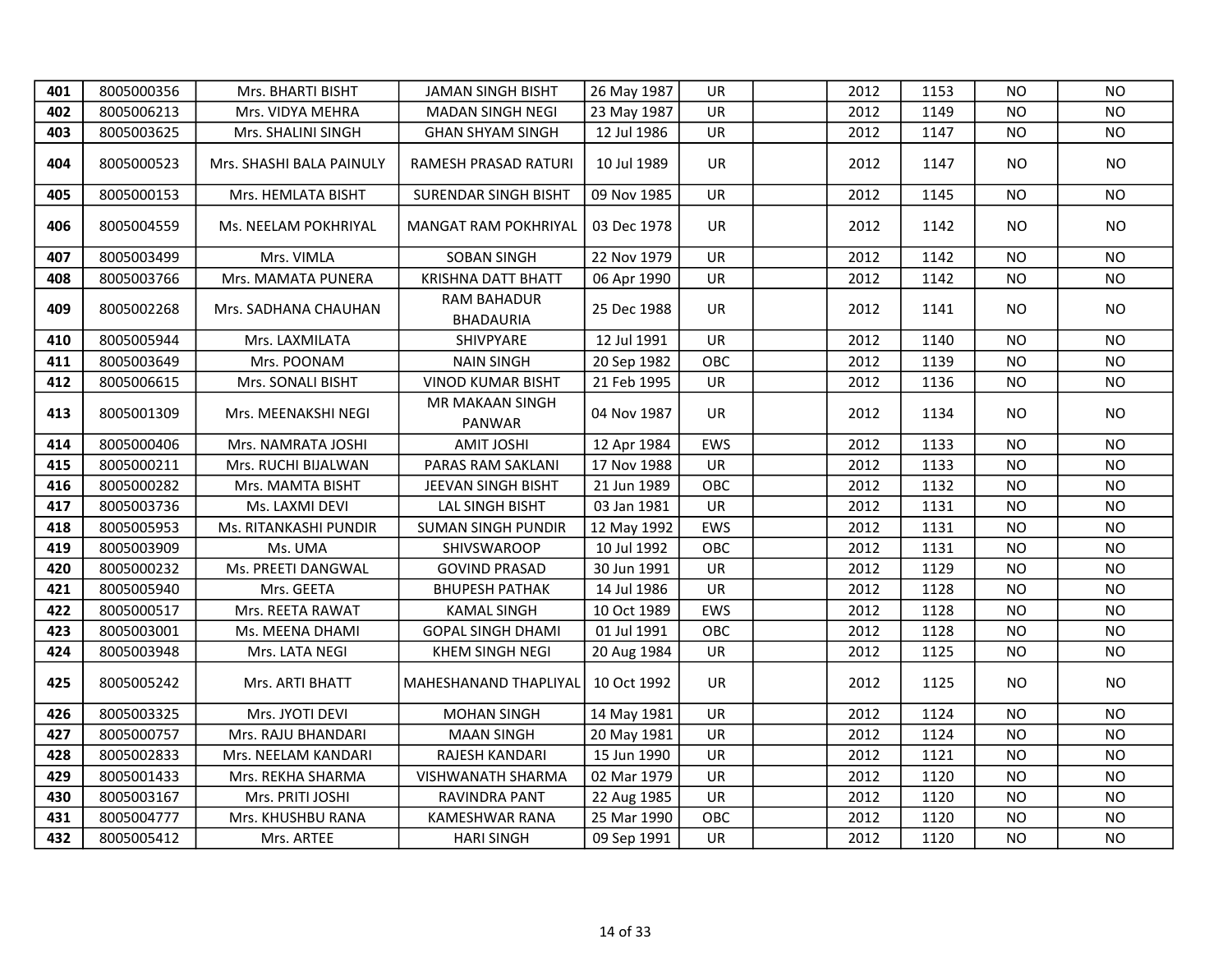| 433 | 8005003747 | Mrs. RENU CHAUHAN         | <b>KANHAIYA LAL</b>                       | 20 Nov 1983 | UR        | 2012 | 1119 | NO.        | NO.       |
|-----|------------|---------------------------|-------------------------------------------|-------------|-----------|------|------|------------|-----------|
| 434 | 8005004551 | Mrs. VINITA               | <b>VIKRAM SINGH TOMAR</b>                 | 20 Mar 1991 | OBC       | 2012 | 1119 | NO.        | <b>NO</b> |
| 435 | 8005000101 | Mrs. MAYA DEVI            | DAYAL SINGH CHAUHAN                       | 10 Oct 1978 | OBC       | 2012 | 1117 | NO.        | <b>NO</b> |
| 436 | 8005004372 | Mrs. RAKHI DEVI           | RAJENDRA SINGH                            | 18 Aug 1985 | <b>UR</b> | 2012 | 1117 | NO.        | <b>NO</b> |
| 437 | 8005003765 | Mrs. DEEPA RAWAL          | DIWAN SINGH                               | 15 Jan 1986 | <b>UR</b> | 2012 | 1113 | NO.        | <b>NO</b> |
| 438 | 8005002806 | Ms. DEEPA KUNWAR          | PREM SINGH KUNWAR                         | 01 Jun 1987 | OBC       | 2012 | 1111 | NO.        | NO.       |
| 439 | 8005006102 | Mrs. PRATIBHA             | <b>VIJAY LAL LINGWAL</b>                  | 18 Jul 1988 | OBC       | 2012 | 1111 | NO.        | <b>NO</b> |
| 440 | 8005002938 | Mrs. SEEMA LUNTHI         | <b>MADAN SINGH SAMANT</b>                 | 02 Jul 1990 | <b>UR</b> | 2012 | 1111 | NO.        | <b>NO</b> |
| 441 | 8005004225 | Mrs. ASHA CHAUDHARY       | LAXMI CHAND                               | 10 Jul 1987 | <b>UR</b> | 2012 | 1110 | NO.        | <b>NO</b> |
| 442 | 8005002825 | Mrs. SHANTI BUTOLA        | VISARJAN SINGH BUTOLA                     | 05 Jul 1989 | <b>UR</b> | 2012 | 1109 | NO.        | <b>NO</b> |
| 443 | 8005005804 | Ms. PRERNA BORA           | <b>GOVIND SINGH BORA</b>                  | 17 May 1982 | <b>UR</b> | 2012 | 1108 | NO.        | <b>NO</b> |
| 444 | 8005000311 | Mrs. MAMTA RAWAT          | <b>BIRENDRA SINGH</b>                     | 01 Dec 1982 | UR        | 2012 | 1107 | NO         | NO.       |
| 445 | 8005006948 | Ms. PREMA                 | SURJEET SINGH KUNWAR                      | 01 May 1987 | OBC       | 2012 | 1107 | NO.        | NO        |
| 446 | 8005004242 | Mrs. RAJNI JOSHI          | <b>UMA DUTT</b>                           | 12 Jun 1988 | <b>UR</b> | 2012 | 1107 | <b>NO</b>  | NO.       |
| 447 | 8005000009 | Mrs. ANSHI BHANDARI       | <b>BHUPENDER SINGH</b><br><b>BHANDARI</b> | 10 May 1980 | <b>UR</b> | 2012 | 1104 | NO.        | NO.       |
| 448 | 8005001672 | Ms. NEENA                 | <b>DALIP SINGH DHAMI</b>                  | 20 Oct 1980 | OBC       | 2012 | 1104 | <b>NO</b>  | <b>NO</b> |
| 449 | 8005001434 | Mrs. JYOTI ASWAL PHARSWAN | DARSHAN SINGH                             | 13 Jun 1988 | EWS       | 2012 | 1104 | NO.        | <b>NO</b> |
| 450 | 8005000575 | Mrs. SHIBBI RAWAT         | <b>GOPAL SINGH CHAUDHARY</b>              | 03 Aug 1981 | UR        | 2012 | 1103 | NO.        | NO.       |
| 451 | 8005000509 | Mrs. ASHA PUJARA          | <b>TAPENDRA SINGH</b>                     | 16 May 1988 | <b>UR</b> | 2012 | 1103 | <b>NO</b>  | NO.       |
| 452 | 8005002011 | Mrs. MAMTA ARYA           | CHANDRA PRAKASH ARYA                      | 24 Feb 1977 | SC        | 2012 | 1102 | <b>YES</b> | <b>NO</b> |
| 453 | 8005003279 | Mrs. MUNNI MEHTA          | <b>KALYAN SINGH MEHTA</b>                 | 30 Jun 1980 | <b>UR</b> | 2012 | 1098 | <b>NO</b>  | <b>NO</b> |
| 454 | 8005003771 | Mrs. MINAKSHI RAWAT       | SHRI DHEERAJ SINGH                        | 03 May 1986 | <b>UR</b> | 2012 | 1098 | NO.        | <b>NO</b> |
| 455 | 8005002141 | Ms. PRIYANKA RAWAT        | <b>BALBIR SINGH RAWAT</b>                 | 26 Jan 1995 | OBC       | 2012 | 1097 | <b>YES</b> | <b>NO</b> |
| 456 | 8005004059 | Mrs. KM REETA RANI        | <b>RAMESH KUMAR</b>                       | 31 Oct 1995 | <b>SC</b> | 2012 | 1095 | <b>NO</b>  | <b>NO</b> |
| 457 | 8005007295 | Mrs. CHANDRA KALA         | <b>ARJUN SINGH</b>                        | 16 Jul 1973 | OBC       | 2012 | 1091 | <b>NO</b>  | <b>NO</b> |
| 458 | 8005000697 | Ms. DEEPIKA MAHAR         | <b>VIKRAM SINGH MAHAR</b>                 | 04 Jul 1991 | UR        | 2012 | 1090 | <b>NO</b>  | <b>NO</b> |
| 459 | 8005005356 | Mrs. ANJALI               | RAJENDRA SINGH                            | 15 Sep 1993 | UR        | 2012 | 1090 | <b>NO</b>  | <b>NO</b> |
| 460 | 8005002842 | Mrs. RENU SAMANT          | CHANDRA SINGH BATHYAL                     | 15 Jan 1980 | UR        | 2012 | 1089 | NO.        | NO.       |
| 461 | 8005004595 | Mrs. PREETI PANWAR        | JABAR SINGH PANWAR                        | 25 Oct 1990 | <b>UR</b> | 2012 | 1089 | <b>NO</b>  | <b>NO</b> |
| 462 | 8005004367 | Mrs. PUSPA DEVI           | <b>ASHOK KUMAR</b>                        | 05 Dec 1980 | UR        | 2012 | 1088 | <b>NO</b>  | <b>NO</b> |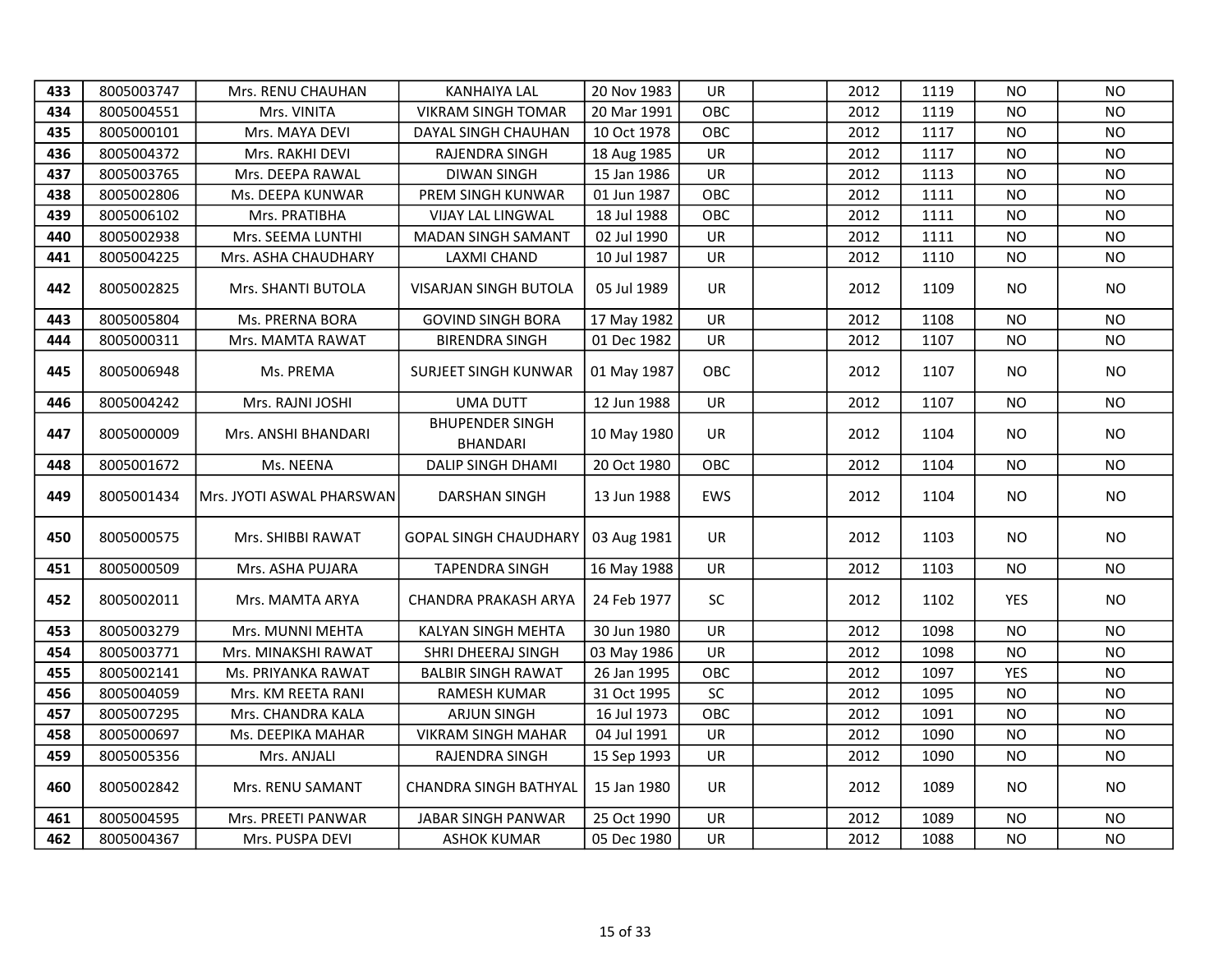| 463 | 8005005342 | Mrs. NASREEN BAND                    | <b>HIDAYAT ALI</b>                        | 15 Jul 1975 | <b>OBC</b> |            | 2012 | 1086 | NO.       | <b>NO</b>      |
|-----|------------|--------------------------------------|-------------------------------------------|-------------|------------|------------|------|------|-----------|----------------|
| 464 | 8005001656 | Ms. SEEMA                            | <b>KISHORI LAL</b>                        | 12 Jun 1982 | <b>UR</b>  |            | 2012 | 1086 | NO.       | <b>NO</b>      |
| 465 | 8005004773 | Mrs. MENKA                           | <b>MANWAR SINGH RAWAT</b>                 | 30 Jun 1986 | UR         |            | 2012 | 1085 | NO.       | <b>NO</b>      |
| 466 | 8005005882 | Ms. ANJALI KHAROLA                   | <b>BALVEER SINGH KHAROLA</b>              | 10 Jul 1986 | OBC        |            | 2012 | 1083 | NO.       | <b>NO</b>      |
| 467 | 8005003801 | Mrs. MOHITA                          | <b>VISHNU DUTT PETWAL</b>                 | 17 Dec 1991 | <b>UR</b>  |            | 2012 | 1083 | NO.       | <b>NO</b>      |
| 468 | 8005006715 | Ms. RAJESHWARI CHAMOLI               | <b>SUKHDEV CHAMOLI</b>                    | 14 Mar 1992 | UR         |            | 2012 | 1082 | NO.       | <b>NO</b>      |
| 469 | 8005002436 | Mrs. JYOTI PRABHA<br><b>GWASKOTI</b> | <b>BAHADUR RAM</b>                        | 10 Sep 1980 | SC         |            | 2012 | 1081 | NO.       | <b>NO</b>      |
| 470 | 8005004513 | Ms. ANJALI RAWAT                     | MR MAHIPAL SINGH<br>RAWAT                 | 10 Aug 1993 | <b>UR</b>  |            | 2012 | 1081 | NO.       | NO.            |
| 471 | 8005003866 | Mrs. BEENA                           | SHRI SURENDRA SINGH                       | 03 Jan 1987 | <b>UR</b>  |            | 2012 | 1080 | NO.       | <b>NO</b>      |
| 472 | 8005000832 | Mrs. PUSHPA DEVI                     | <b>DHAN SINGH</b>                         | 07 May 1990 | <b>UR</b>  |            | 2012 | 1080 | <b>NO</b> | <b>NO</b>      |
| 473 | 8005000229 | Mrs. MINAKSHI GURUNG                 | KAMLESH GURUNG                            | 07 Apr 1984 | SC         |            | 2012 | 1079 | <b>NO</b> | NO.            |
| 474 | 8005000074 | Mrs. MANISHA DUTTA                   | AMULYA KUMAR MANDAL                       | 20 Nov 1981 | UR         |            | 2012 | 1078 | <b>NO</b> | NO.            |
| 475 | 8005005007 | Mrs. RESHMI BHAKUNI                  | <b>ANKIT BHAKUNI</b>                      | 08 Feb 1988 | <b>UR</b>  |            | 2012 | 1078 | NO.       | <b>NO</b>      |
| 476 | 8005001381 | Mrs. LAKSHMI KATHAIT                 | <b>BHOPAL SINGH</b>                       | 12 Dec 1983 | OBC        |            | 2012 | 1077 | NO.       | <b>NO</b>      |
| 477 | 8005004536 | Mrs. PRAVEEN BANO                    | NASRUDEEN                                 | 01 Jun 1987 | OBC        |            | 2012 | 1077 | NO.       | <b>NO</b>      |
| 478 | 8005005170 | Ms. NEEMA PANDEY                     | NARAYAN DATT PANDEY                       | 15 Aug 1987 | UR         |            | 2012 | 1077 | NO.       | <b>NO</b>      |
| 479 | 8005002519 | Ms. MANJU AUNSA                      | <b>HEERA LAL AUNSA</b>                    | 12 Apr 1990 | SC         |            | 2012 | 1077 | <b>NO</b> | <b>NO</b>      |
| 480 | 8005003630 | Mrs. REENU BHATT                     | <b>SURENDAR KUMAR</b>                     | 22 Mar 1982 | <b>UR</b>  |            | 2012 | 1076 | <b>NO</b> | N <sub>O</sub> |
| 481 | 8005000014 | Mrs. VIMLA BISHT                     | <b>TAJBAR SINGH BISHT</b>                 | 15 Nov 1992 | <b>UR</b>  |            | 2012 | 1075 | <b>NO</b> | <b>NO</b>      |
| 482 | 8005003936 | Mrs. POONAM GUSAIN                   | PURAN SINGH GUSAIN                        | 28 Sep 1985 | <b>UR</b>  |            | 2012 | 1074 | <b>NO</b> | <b>NO</b>      |
| 483 | 8005004842 | Mrs. PITAMBARI DEVI                  | <b>SULTAN SINGH</b>                       | 07 Feb 1981 | OBC        |            | 2012 | 1073 | <b>NO</b> | <b>NO</b>      |
| 484 | 8005001730 | Mrs. DEEPIKA NEGI                    | SABBAL SINGH GUSAIN                       | 18 Jul 1990 | UR         |            | 2012 | 1073 | <b>NO</b> | <b>NO</b>      |
| 485 | 8005003094 | Mrs. ANJU DHAPOLA                    | <b>CHANCHAL SINGH</b>                     | 16 Mar 1988 | UR         |            | 2012 | 1072 | <b>NO</b> | <b>NO</b>      |
| 486 | 8005003282 | Mrs. RUCHI RAWAT                     | <b>BALBIR SINGH</b>                       | 25 Feb 1993 | <b>UR</b>  |            | 2012 | 1072 | <b>NO</b> | <b>NO</b>      |
| 487 | 8005001662 | Ms. DEEPAK BRIJWASI                  | <b>GIRISH CHANDRA</b><br><b>BRIJWASHI</b> | 24 Mar 1983 | UR.        |            | 2012 | 1071 | NO.       | NO.            |
| 488 | 8005005519 | Mrs. SARASWATI                       | SATYENDRA SINGH                           | 10 Jul 1983 | <b>UR</b>  |            | 2012 | 1070 | NO.       | <b>NO</b>      |
| 489 | 8005001781 | Mrs. HEMA PANT                       | <b>GAURAVE PANT</b>                       | 02 Jun 1992 | UR         |            | 2012 | 1070 | <b>NO</b> | <b>NO</b>      |
| 490 | 8005004412 | Mrs. SHALINI NEGI                    | <b>GUMAN SINGH BISHT</b>                  | 01 Dec 1983 | UR         |            | 2012 | 1069 | <b>NO</b> | <b>NO</b>      |
| 491 | 8005001061 | Mr. BHAGWATI SHAH                    | <b>BHOOPAL SINGH SHAH</b>                 | 25 Mar 1983 | UR         |            | 2012 | 1068 | <b>NO</b> | <b>NO</b>      |
| 492 | 8005005596 | Mrs. GUNJAN VERMA                    | <b>GAURAV VERMA</b>                       | 02 Jun 1989 | OBC        | <b>DFF</b> | 2012 | 1068 | <b>NO</b> | <b>NO</b>      |
| 493 | 8005004454 | Mrs. KIRAN RATHORE                   | <b>LAXMI CHAND</b>                        | 10 Jul 1983 | <b>UR</b>  |            | 2012 | 1066 | <b>NO</b> | <b>NO</b>      |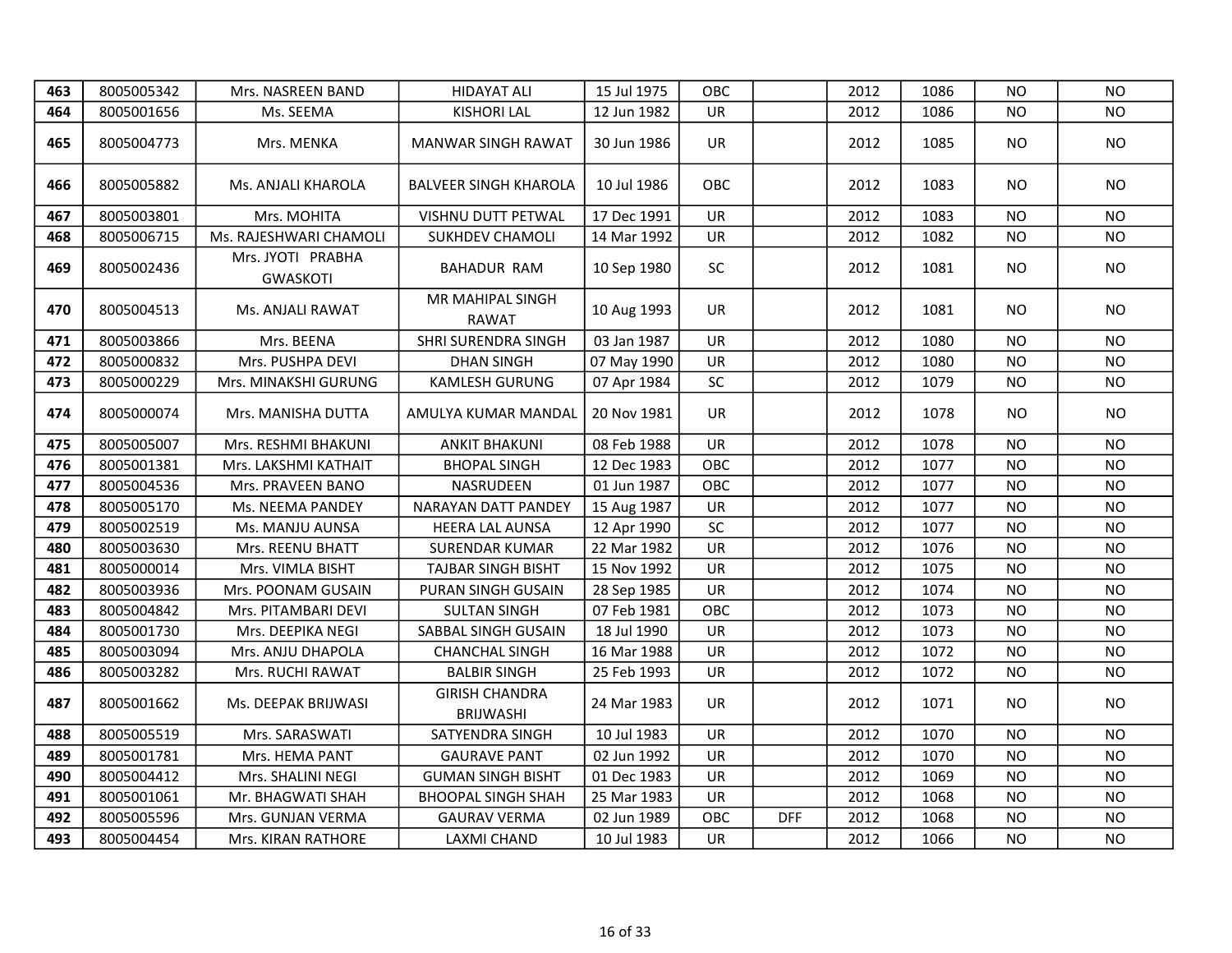| 494 | 8005000756 | Mrs. PREETI               | <b>SOBAN SINGH</b>         | 11 Jul 1991 | <b>UR</b> | 2012 | 1066 | NO.        | <b>NO</b> |
|-----|------------|---------------------------|----------------------------|-------------|-----------|------|------|------------|-----------|
| 495 | 8005004092 | Ms. REENA RANI            | RAMESH KUMAR               | 04 Sep 1993 | <b>SC</b> | 2012 | 1066 | NO.        | <b>NO</b> |
| 496 | 8005004589 | Mrs. VAISHALI THAPA JUYAL | VINAY JUYAL                | 19 Sep 1993 | UR        | 2012 | 1066 | NO.        | <b>NO</b> |
| 497 | 8005001793 | Ms. ANJANA RAWAT          | <b>HARISH RAWAT</b>        | 30 Mar 1994 | <b>UR</b> | 2012 | 1066 | NO         | <b>NO</b> |
| 498 | 8005005892 | Mrs. BABITA JOSHI         | TARA CHANDRA JOSHI         | 01 Oct 1982 | UR        | 2012 | 1065 | NO.        | NO.       |
| 499 | 8005001915 | Mrs. SAVITA NEGI          | VIRENDRA SINGH RAWAT       | 03 Aug 1981 | UR.       | 2012 | 1064 | NO.        | <b>NO</b> |
| 500 | 8005002564 | Mrs. RUCHITA SILSWAL      | PREM KISHORE SILSWAL       | 18 Jul 1986 | UR        | 2012 | 1062 | NO.        | <b>NO</b> |
| 501 | 8005002090 | Ms. NEHA PANU             | SHIV SINGH PANU            | 09 Nov 1993 | UR        | 2012 | 1062 | NO.        | <b>NO</b> |
| 502 | 8005000981 | Mrs. RENU                 | DINESH CHANDRA PUROHIT     | 10 Feb 1983 | <b>UR</b> | 2012 | 1061 | NO.        | <b>NO</b> |
| 503 | 8005003893 | Mrs. ROSHNI CHINWAN       | DARSHAN SINGH CHINWAN      | 04 Feb 1992 | UR        | 2012 | 1060 | <b>YES</b> | NO.       |
| 504 | 8005003614 | Mrs. BABLI RANI           | RAM GOPAL VERMA            | 14 Jun 1980 | OBC       | 2012 | 1060 | NO.        | NO.       |
| 505 | 8005003804 | Mrs. RAJWANT KAUR         | <b>JAGIR SINGH</b>         | 01 Jul 1984 | UR        | 2012 | 1060 | NO.        | <b>NO</b> |
| 506 | 8005001569 | Mrs. BANDANA              | YASHPAL SINGH RANA         | 18 Jul 1991 | UR        | 2012 | 1060 | NO.        | <b>NO</b> |
| 507 | 8005001445 | Mrs. VARSHA RAWAT         | <b>JAGDISH RANA</b>        | 10 Mar 1990 | EWS       | 2012 | 1059 | <b>NO</b>  | <b>NO</b> |
| 508 | 8005003608 | Mrs. MEENAKSHI            | <b>GOPAL DUTT PAPNOI</b>   | 17 Jun 1991 | UR        | 2012 | 1059 | NO         | <b>NO</b> |
| 509 | 8005002309 | Mrs. REKHA                | TEJVEER SINGH              | 16 Jun 1981 | OBC       | 2012 | 1057 | <b>NO</b>  | <b>NO</b> |
| 510 | 8005003260 | Ms. PUSHPA                | <b>UMED SINGH</b>          | 01 Jan 1991 | <b>UR</b> | 2012 | 1057 | <b>NO</b>  | <b>NO</b> |
| 511 | 8005004817 | Mrs. SANGEETA TOMAR       | <b>MOHAN SINGH TOMAR</b>   | 09 Apr 1981 | <b>ST</b> | 2012 | 1056 | NO.        | <b>NO</b> |
| 512 | 8005002234 | Mrs. NIRMALA POKHRIYAL    | <b>BIJENDRA SINGH BIST</b> | 15 Feb 1984 | UR        | 2012 | 1056 | <b>NO</b>  | <b>NO</b> |
| 513 | 8005004652 | Ms. JYOTI                 | <b>SHANKAR LAL</b>         | 15 Oct 1992 | SC        | 2012 | 1056 | <b>NO</b>  | <b>NO</b> |
| 514 | 8005004445 | Mrs. KUSUMLATA            | <b>MAHENDRA SINGH</b>      | 30 Jun 1984 | UR        | 2012 | 1055 | <b>NO</b>  | <b>NO</b> |
| 515 | 8005003517 | Ms. KM ANKITA KIMOTHI     | MR MOHAN PRASAD<br>KIMOTHI | 01 Jan 1992 | <b>UR</b> | 2012 | 1055 | NO.        | <b>NO</b> |
| 516 | 8005001935 | Mrs. BINITA NEGI          | TULSI SINGH NEGI           | 07 Mar 1982 | UR        | 2012 | 1053 | <b>NO</b>  | <b>NO</b> |
| 517 | 8005006451 | Mrs. ASHA                 | <b>NARENDRA SINGH</b>      | 08 Jul 1987 | <b>ST</b> | 2012 | 1052 | <b>NO</b>  | <b>NO</b> |
| 518 | 8005000233 | Mrs. KOMAL RAMOLA         | <b>GIRISH CHAND RAMOLA</b> | 25 May 1992 | UR        | 2012 | 1050 | NO         | <b>NO</b> |
| 519 | 8005005889 | Mrs. HEMLATA THAPA        | PADAM SINGH                | 10 Apr 1979 | OBC       | 2012 | 1049 | NO         | <b>NO</b> |
| 520 | 8005006454 | Mrs. HANSI SAH            | <b>VINIT SAH</b>           | 05 Jul 1991 | EWS       | 2012 | 1047 | <b>NO</b>  | <b>NO</b> |
| 521 | 8005004983 | Mrs. NIKITA JOSHI         | PRAKASH CHANDRA JOSHI      | 07 Mar 1984 | <b>UR</b> | 2012 | 1047 | NO.        | <b>NO</b> |
| 522 | 8005006641 | Mrs. TANNU CHAUHAN        | <b>KALYAN SINGH</b>        | 05 Jul 1991 | UR        | 2012 | 1045 | <b>NO</b>  | <b>NO</b> |
| 523 | 8005002951 | Ms. DEEPTI PANT           | NAVEEN CHANDRA PANT        | 27 Jun 1992 | <b>UR</b> | 2012 | 1043 | NO.        | <b>NO</b> |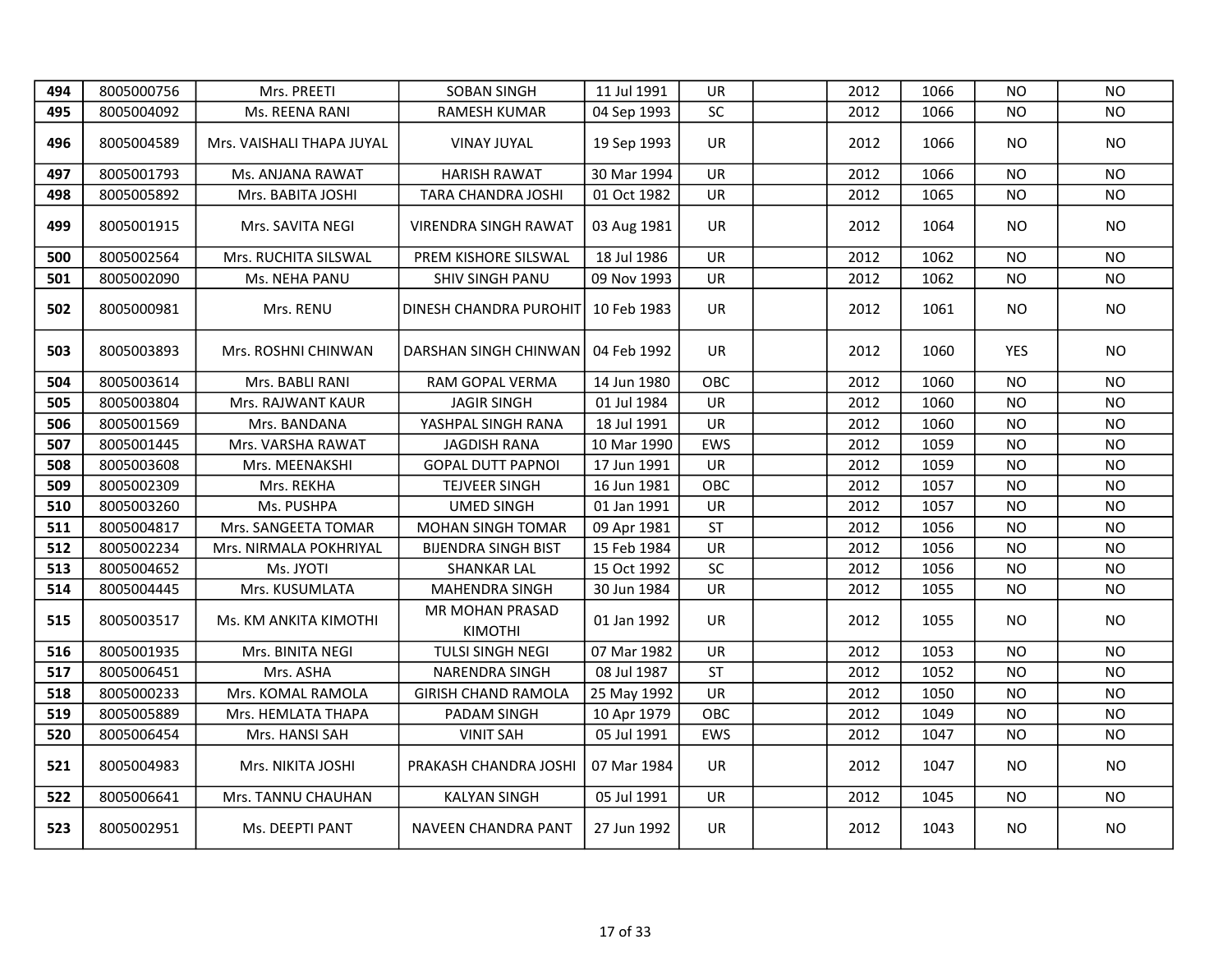| 524 | 8005005466 | Mrs. SHOBHA KANDPAL     | <b>DWARIKA PRASAD JOSHI</b>         | 16 Jun 1987 | UR.       | 2012 | 1041 | NO.       | NO.       |
|-----|------------|-------------------------|-------------------------------------|-------------|-----------|------|------|-----------|-----------|
| 525 | 8005004282 | Mrs. ANJU DEVI          | <b>DALBEER SINGH</b>                | 13 Feb 1986 | UR        | 2012 | 1041 | NO        | <b>NO</b> |
| 526 | 8005003908 | Mrs. MUNNI DEVI         | <b>BACHAN SINGH</b>                 | 15 Oct 1979 | UR        | 2012 | 1041 | <b>NO</b> | <b>NO</b> |
| 527 | 8005001758 | Mrs. LATA KHADKA        | PREM SINGH THAPA                    | 07 Jul 1978 | OBC       | 2012 | 1041 | ΝO        | <b>NO</b> |
| 528 | 8005004600 | Mrs. MONIKA MEHTA       | <b>GOVIND SINGH MEHTA</b>           | 10 May 1989 | UR        | 2012 | 1040 | NO        | <b>NO</b> |
| 529 | 8005004310 | Mrs. MADHU PAL          | ABDHESH SINGH PAL                   | 14 Apr 1981 | OBC       | 2012 | 1040 | NO        | <b>NO</b> |
| 530 | 8005003592 | Mrs. DEEPA NEGI         | <b>MEHAR SINGH NEGI</b>             | 11 Sep 1978 | UR        | 2012 | 1040 | NO        | <b>NO</b> |
| 531 | 8005001509 | Mrs. BAVITA             | POORAN SINGH                        | 01 Jul 1993 | UR        | 2012 | 1039 | ΝO        | <b>NO</b> |
| 532 | 8005006675 | Ms. BABITA              | <b>GURUCHARAN</b>                   | 10 Aug 1986 | SC        | 2012 | 1039 | NO        | <b>NO</b> |
| 533 | 8005004959 | Mrs. VIJAYA RAWAT       | <b>BHAGAT SINGH RAWAT</b>           | 20 May 1985 | <b>ST</b> | 2012 | 1038 | NO        | <b>NO</b> |
| 534 | 8005004070 | Mrs. REETA              | UMMED SINGH                         | 12 Jun 1989 | OBC       | 2012 | 1038 | ΝO        | <b>NO</b> |
| 535 | 8005000086 | Mrs. MALA               | LATE INDER SINGH                    | 19 Sep 1991 | <b>SC</b> | 2012 | 1038 | NO.       | <b>NO</b> |
| 536 | 8005000707 | Mrs. SANJU              | SADHU RAM                           | 03 Jul 1979 | SC        | 2012 | 1036 | <b>NO</b> | <b>NO</b> |
| 537 | 8005006555 | Mrs. KM MUNEESA PRAVEEN | <b>NAZIR AHMAD</b>                  | 15 Jun 1991 | OBC       | 2012 | 1036 | NO.       | <b>NO</b> |
| 538 | 8005003322 | Ms. ANAMIKA             | <b>ANIL SHARMA</b>                  | 30 Oct 1993 | UR        | 2012 | 1035 | <b>NO</b> | NO.       |
| 539 | 8005004558 | Mrs. ALKA PATWAL        | MANBAR SINGH PATWAL                 | 20 Jun 1990 | UR        | 2012 | 1035 | NO.       | <b>NO</b> |
| 540 | 8005004239 | Mrs. ANITA JOSHI        | KIRTI RAM BHATT                     | 01 Apr 1986 | <b>UR</b> | 2012 | 1035 | NO.       | NO.       |
| 541 | 8005002304 | Mrs. SHIKHA GUDIYAL     | <b>HAR SWAROUP</b>                  | 21 Jul 1980 | SC        | 2012 | 1034 | NO        | NO.       |
| 542 | 8005003493 | Mrs. PRIYANKA DEVI      | SUBHASH SINGH                       | 14 Jul 1989 | UR        | 2012 | 1033 | NO        | <b>NO</b> |
| 543 | 8005001047 | Ms. SHASHI BALA         | <b>VIKRAM SINGH</b>                 | 15 Apr 1984 | UR        | 2012 | 1033 | <b>NO</b> | <b>NO</b> |
| 544 | 8005001877 | Ms. NEELAM JOSHI        | <b>GANESH PRASAD JOSHI</b>          | 04 Aug 1993 | UR        | 2012 | 1032 | <b>NO</b> | <b>NO</b> |
| 545 | 8005000358 | Mrs. KUM KUM BARTHWAL   | SATISH CHAND BARTHWAL               | 04 Jun 1989 | UR        | 2012 | 1032 | NO.       | <b>NO</b> |
| 546 | 8005000510 | Mrs. RADHA BAGDWAL      | KUNDAN SINGH BAGDWAL   12 May 1983  |             | UR        | 2012 | 1030 | NO.       | <b>NO</b> |
| 547 | 8005002946 | Mrs. BIMLA RANA         | <b>HIRA SINGH BORA</b>              | 13 Jan 1988 | UR        | 2012 | 1029 | <b>NO</b> | <b>NO</b> |
| 548 | 8005000840 | Mrs. PRIYANKA CHAUHAN   | GAMBHIR SINGH CHAUHAN   12 Apr 1991 |             | <b>ST</b> | 2012 | 1028 | NO.       | <b>NO</b> |
| 549 | 8005000768 | Mrs. REKHA PARMAR       | <b>BACHAN SINGH</b>                 | 01 Jan 1992 | <b>ST</b> | 2012 | 1027 | NO        | <b>NO</b> |
| 550 | 8005000570 | Mrs. INDRA PANDA        | <b>BASANT PANDA</b>                 | 01 Apr 1984 | UR        | 2012 | 1025 | <b>NO</b> | <b>NO</b> |
| 551 | 8005003248 | Mrs. PUSHPA RATURI      | <b>BASHISHTHA NAND</b>              | 04 Mar 1984 | <b>UR</b> | 2012 | 1024 | <b>NO</b> | <b>NO</b> |
| 552 | 8005002470 | Mrs. POONAM KOHLI       | RAMAN LAL KOHLI                     | 04 Nov 1978 | <b>SC</b> | 2012 | 1024 | <b>NO</b> | <b>NO</b> |
| 553 | 8005002952 | Ms. KAVITA KARAKOTI     | <b>KRIPAL SINGH KARAKOTI</b>        | 01 Mar 1992 | UR        | 2012 | 1022 | <b>NO</b> | <b>NO</b> |
| 554 | 8005006440 | Mrs. RASHMI LAKHERA     | <b>BIJENDER DATT LAKHERA</b>        | 07 Nov 1981 | UR        | 2012 | 1021 | NO.       | NO.       |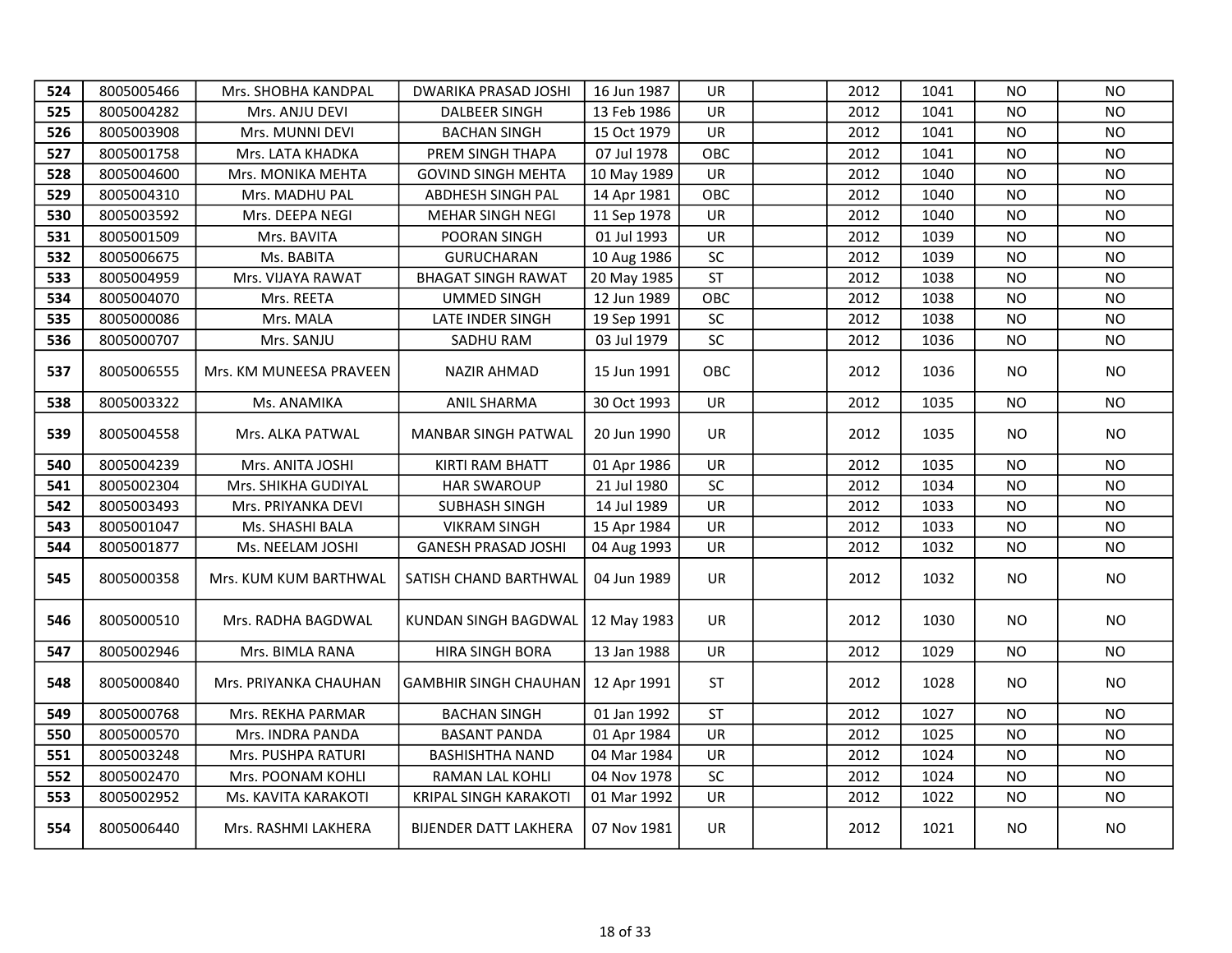| 555 | 8005002931 | Ms. REKHA              | <b>JAMUNA PRASAD</b>             | 10 Jun 1989 | SC         | 2012 | 1017 | <b>NO</b>  | <b>NO</b>      |
|-----|------------|------------------------|----------------------------------|-------------|------------|------|------|------------|----------------|
| 556 | 8005006425 | Mrs. MALLIKA THAPA     | DEV BAHADUR THAPA                | 05 Mar 1986 | OBC        | 2012 | 1016 | NO.        | <b>NO</b>      |
| 557 | 8005003395 | Mrs. LILA DEVI         | <b>TULSI DASS</b>                | 18 Apr 1976 | SC         | 2012 | 1014 | <b>NO</b>  | <b>NO</b>      |
| 558 | 8005006613 | Mrs. VAJDA             | <b>MAHFUZ ALI</b>                | 01 Jul 1989 | OBC        | 2012 | 1013 | NO.        | <b>NO</b>      |
| 559 | 8005003370 | Ms. SAVITA BHANDARI    | DIWAN SINGH BHANDARI             | 15 Jun 1991 | <b>UR</b>  | 2012 | 1008 | NO.        | <b>NO</b>      |
| 560 | 8005006993 | Mrs. JAYA DEVI         | <b>PURAN SINGH</b>               | 26 Jun 1985 | <b>UR</b>  | 2012 | 1006 | <b>NO</b>  | N <sub>O</sub> |
| 561 | 8005004204 | Mrs. BHAGIRATHI MEHTA  | SHER SINGH MEHTA                 | 14 Apr 1987 | <b>OBC</b> | 2012 | 1004 | NO.        | NO.            |
| 562 | 8005003675 | Mrs. SUMAN             | JEET SINGH BUTOLA                | 02 Mar 1984 | <b>UR</b>  | 2012 | 1004 | <b>NO</b>  | <b>NO</b>      |
| 563 | 8005006457 | Mrs. ANI               | <b>ANKUR</b>                     | 05 Aug 1990 | <b>UR</b>  | 2012 | 1002 | <b>NO</b>  | <b>NO</b>      |
| 564 | 8005000154 | Mrs. JEEWANTI SATI     | REWADHAR SATI                    | 05 Apr 1979 | <b>UR</b>  | 2012 | 1002 | NO.        | <b>NO</b>      |
| 565 | 8005007530 | Ms. MUKTI MANDAL       | MAKHAN LAL MANDAL                | 25 Aug 1983 | <b>UR</b>  | 2012 | 999  | <b>NO</b>  | <b>NO</b>      |
| 566 | 8005005645 | Mrs. REKHA DEVI        | <b>TULSI DAS</b>                 | 17 Apr 1980 | SC         | 2012 | 998  | <b>NO</b>  | <b>NO</b>      |
| 567 | 8005003407 | Mrs. SWETA RAI         | RAJESHWAR RAI                    | 10 Sep 1988 | UR         | 2012 | 994  | <b>NO</b>  | <b>NO</b>      |
| 568 | 8005002643 | Mrs. AMAR KLI          | <b>MANI RAM</b>                  | 01 Jul 1976 | SC         | 2012 | 994  | <b>NO</b>  | <b>NO</b>      |
| 569 | 8005004025 | Ms. DEEPA MANDAL       | KRISHNA PAD MANDAL               | 03 Apr 1993 | UR         | 2012 | 993  | <b>NO</b>  | <b>NO</b>      |
| 570 | 8005003468 | Mrs. ASHA BHAKUNI      | PANKAJ BHAKUNI                   | 12 Nov 1980 | UR         | 2012 | 990  | <b>NO</b>  | <b>NO</b>      |
| 571 | 8005002466 | Mrs. KUSUM LATA UNIYAL | JAGDESH PRASAD                   | 11 Mar 1980 | UR         | 2012 | 989  | <b>NO</b>  | <b>NO</b>      |
| 572 | 8005003681 | Mrs. REKHA THAPLIYAL   | <b>HARSH MANI</b>                | 19 Jun 1982 | <b>UR</b>  | 2012 | 988  | <b>NO</b>  | <b>NO</b>      |
| 573 | 8005006855 | Mrs. MONIKA RAWAT      | SURENDRA SINGH RAWAT             | 12 May 1981 | UR         | 2012 | 985  | NO.        | <b>NO</b>      |
| 574 | 8005002295 | Mrs. PUSHPA DEVI       | <b>MAHIPAL SINGH</b>             | 16 Jul 1985 | OBC        | 2012 | 981  | NO.        | <b>NO</b>      |
| 575 | 8005007284 | Mrs. DEEPMALA SHARMA   | JODHEY LAL SHARMA                | 01 Jul 1982 | <b>UR</b>  | 2012 | 979  | <b>NO</b>  | <b>NO</b>      |
| 576 | 8005005378 | Mrs. SULTANA KHATOON   | SLEEM AHAMAD                     | 10 Jul 1980 | OBC        | 2012 | 978  | <b>NO</b>  | <b>NO</b>      |
| 577 | 8005001268 | Mrs. MANISHA LAKHERA   | <b>BIJENDRA DUTT LAKHERA</b>     | 20 Jun 1990 | UR         | 2012 | 976  | NO.        | <b>NO</b>      |
| 578 | 8005002873 | Mrs. YASODA            | DEVENDRA DATT RATURI             | 04 Jun 1984 | <b>UR</b>  | 2012 | 971  | <b>NO</b>  | <b>NO</b>      |
| 579 | 8005000345 | Mrs. PUSHPA BISHT      | <b>CHANDAN SINGH BISHT</b>       | 07 May 1980 | UR         | 2012 | 971  | <b>NO</b>  | <b>NO</b>      |
| 580 | 8005005124 | Mrs. TANUJA PANT       | BHUWAN CHANDRA PANT              | 01 Jan 1990 | UR         | 2012 | 966  | NO.        | NO.            |
| 581 | 8005003790 | Mrs. ANURADHA SUYAL    | <b>SACHIN SUYAL</b>              | 12 Jun 1987 | OBC        | 2012 | 959  | <b>NO</b>  | <b>NO</b>      |
| 582 | 8005005930 | Mrs. JYOTI BISHT       | JITENDRA SINGH BISHT             | 01 Jun 1986 | UR         | 2012 | 956  | <b>NO</b>  | <b>NO</b>      |
| 583 | 8005001036 | Ms. HEMA KORANGA       | HARISH CHANDRA<br><b>KORANGA</b> | 18 Feb 1992 | <b>UR</b>  | 2012 | 952  | <b>YES</b> | <b>NO</b>      |
| 584 | 8005006981 | Mrs. ARTI VERMA        | RAKESH KUMAR                     | 30 Jun 1989 | OBC        | 2012 | 948  | <b>NO</b>  | <b>NO</b>      |
| 585 | 8005004892 | Mrs. MONIKA KARKI      | ROHIT KUMAR KARKI                | 02 Sep 1984 | UR         | 2012 | 947  | <b>NO</b>  | <b>NO</b>      |
| 586 | 8005000934 | Mrs. NIRMALA CHAND     | PUSHKAR CHANDA                   | 04 May 1983 | OBC        | 2012 | 943  | <b>NO</b>  | <b>NO</b>      |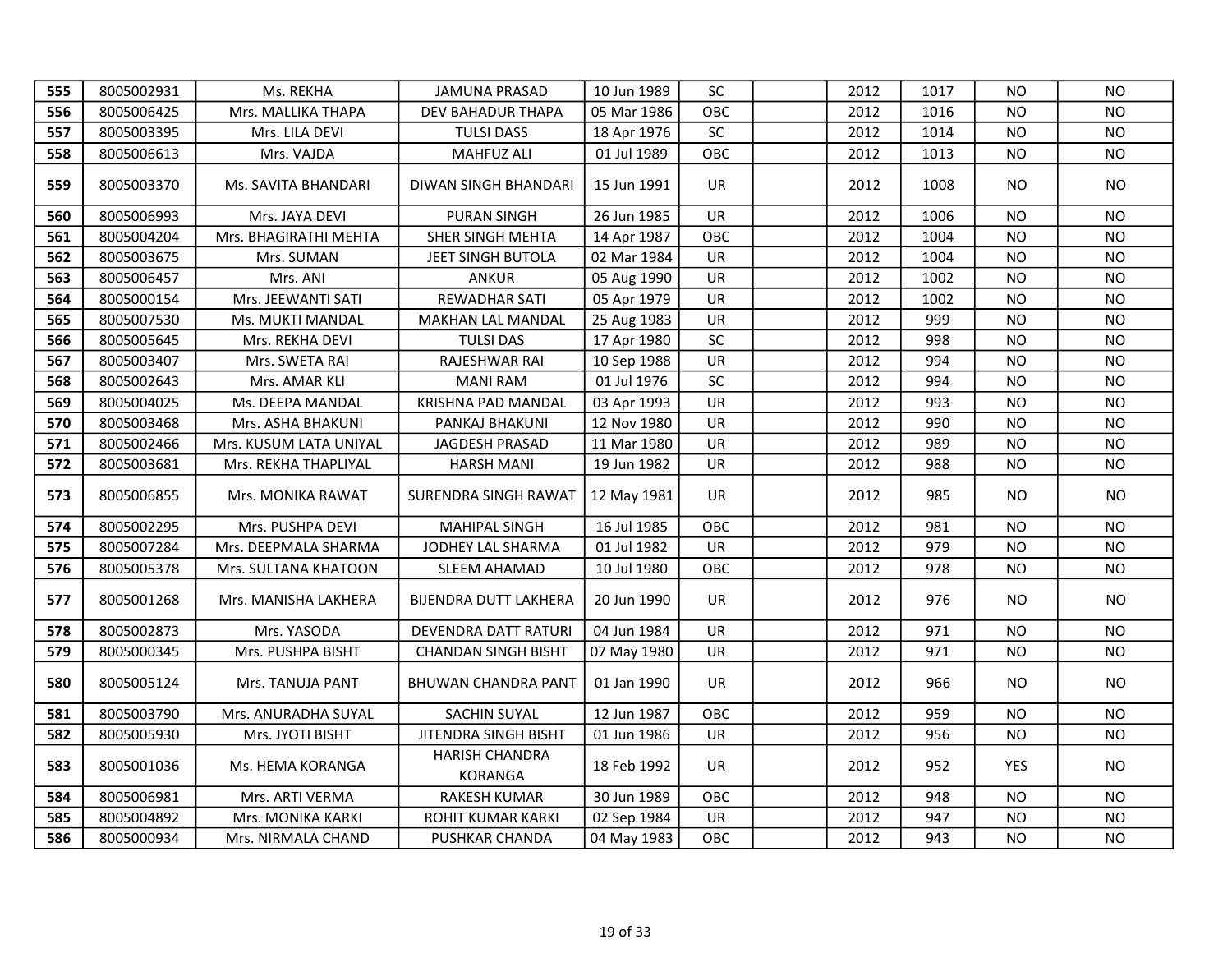| 587 | 8005007159 | Mrs. MATA DEVI           | <b>NARAYAN SINGH</b><br><b>BHANDARI</b> | 15 Jul 1992 | <b>UR</b>  |                | 2012 | 941 | <b>NO</b>  | <b>NO</b> |
|-----|------------|--------------------------|-----------------------------------------|-------------|------------|----------------|------|-----|------------|-----------|
| 588 | 8005004332 | Mrs. SHASHI              | <b>VIJAY PAL SINGH</b>                  | 15 Jan 1977 | OBC        |                | 2012 | 935 | NO.        | <b>NO</b> |
| 589 | 8005002392 | Mrs. ANJU MASIH          | PREM RAM                                | 20 Jun 1977 | <b>SC</b>  |                | 2012 | 935 | NO         | <b>NO</b> |
| 590 | 8005002219 | Ms. SAPNA CHAND          | <b>UMESH CHAND</b>                      | 02 Feb 1990 | UR         |                | 2012 | 932 | <b>NO</b>  | <b>NO</b> |
| 591 | 8005005626 | Mrs. LEELA DOBAL         | LAXMAN SINGH BISHT                      | 02 Feb 1981 | EWS        |                | 2012 | 931 | <b>NO</b>  | <b>NO</b> |
| 592 | 8005000333 | Mrs. MEENA               | CHIRANJI PRASAD                         | 18 Jun 1993 | <b>UR</b>  |                | 2012 | 929 | <b>NO</b>  | <b>NO</b> |
| 593 | 8005006232 | Mrs. SEEMA               | <b>RAM HARAKH</b>                       | 09 Jun 1979 | OBC        |                | 2012 | 928 | <b>YES</b> | <b>NO</b> |
| 594 | 8005002485 | Mrs. KAMLA DEVI          | <b>NAWNATH</b>                          | 06 Dec 1977 | SC         |                | 2012 | 928 | NO         | NO        |
| 595 | 8005005471 | Mrs. AMRITA MANRAL       | <b>CHANDAN SINGH MANRAL</b>             | 18 Jun 1990 | <b>UR</b>  |                | 2012 | 901 | NO.        | <b>NO</b> |
| 596 | 8005000428 | Ms. KM REENA             | CHIRANJI PRASAD                         | 02 Jul 1990 | <b>UR</b>  |                | 2012 | 887 | NO         | <b>NO</b> |
| 597 | 8005001198 | Mrs. REENA CHAUHAN       | ANIL KUMAR CHAUHAN                      | 22 Mar 1988 | <b>EWS</b> | Orph.<br>chld. | 2012 | 848 | NO         | <b>NO</b> |
| 598 | 8005000653 | Mrs. JYOTI RANI          | <b>HITESH MAAN</b>                      | 21 Feb 1991 | <b>UR</b>  |                | 2012 | 735 | <b>NO</b>  | <b>NO</b> |
| 599 | 8005000201 | Mrs. VANDANA DOBHAL      | SURENDRA DUTT CHAMOLI 09 May 1988       |             | <b>UR</b>  |                | 2012 | 639 | <b>NO</b>  | <b>NO</b> |
| 600 | 8005002892 | Mrs. LAKSHMI SINGH DANGI | <b>MAN SINGH DANGI</b>                  | 26 Sep 1983 | <b>UR</b>  |                | 2012 | 607 | <b>NO</b>  | <b>NO</b> |
| 601 | 8005003263 | Mrs. SEEMA RAWAT         | <b>SUMER CHAND NEGI</b>                 | 05 May 1982 | UR         |                | 2012 | 597 | <b>NO</b>  | <b>NO</b> |
| 602 | 8005001492 | Mrs. ANSHU GROVER        | <b>ROSHAN LAL</b>                       | 15 Aug 1986 | <b>UR</b>  |                | 2012 | 596 | <b>NO</b>  | <b>NO</b> |
| 603 | 8005007026 | Mrs. ASHA NEGI           | <b>NARESH SINGH</b>                     | 24 Sep 1988 | UR         |                | 2012 | 595 | <b>NO</b>  | <b>NO</b> |
| 604 | 8005006152 | Mrs. POOJA PANDEY        | DEVI DUTT KHULBE                        | 25 Jun 1987 | UR         |                | 2012 | 592 | <b>NO</b>  | <b>NO</b> |
| 605 | 8005006147 | Mrs. NEEMA PANWAR        | MAHAVEER SINGH<br>PANWAR                | 12 Sep 1981 | UR         |                | 2012 | 590 | NO.        | <b>NO</b> |
| 606 | 8005000246 | Mrs. MONIKA RAWAT        | <b>INDRA SINGH</b>                      | 10 Jan 1991 | <b>UR</b>  |                | 2012 | 589 | <b>NO</b>  | <b>NO</b> |
| 607 | 8005003450 | Mrs. SANGEETA BISHT      | SHIV CHARAN SINGH                       | 14 Mar 1982 | UR         |                | 2012 | 583 | <b>NO</b>  | <b>NO</b> |
| 608 | 8005002137 | Mrs. REEMA CHAUHAN       | RAJENDRA SINGH<br>CHAUHAN               | 10 Jan 1991 | UR         |                | 2012 | 579 | NO.        | <b>NO</b> |
| 609 | 8005005059 | Mrs. BHAWANA BISHT       | <b>MADAN SINGH</b>                      | 01 Jun 1983 | EWS        |                | 2012 | 579 | <b>NO</b>  | <b>NO</b> |
| 610 | 8005003186 | Mrs. SEETA               | <b>BHAGAT SINGH</b>                     | 04 May 1988 | OBC        |                | 2012 | 577 | <b>NO</b>  | <b>NO</b> |
| 611 | 8005000152 | Mrs. VINITA PANT         | MAHESH CHANDRA PANT                     | 25 Jun 1995 | UR         |                | 2012 | 573 | NO.        | <b>NO</b> |
| 612 | 8005005344 | Mrs. RASHMI CHAUHAN      | VINOD PRAKASH CHAUHAN                   | 20 Jul 1984 | EWS        | Orph.<br>chld. | 2012 | 571 | NO         | <b>NO</b> |
| 613 | 8005003819 | Ms. SAFIYA KHATOON       | <b>INTAZAR AHMED</b>                    | 22 Oct 1982 | OBC        |                | 2012 | 564 | <b>NO</b>  | <b>NO</b> |
| 614 | 8005004612 | Mrs. MEENAKSHI           | SATISH KUMAR GAUR                       | 05 Jul 1991 | UR         |                | 2012 | 563 | <b>YES</b> | <b>NO</b> |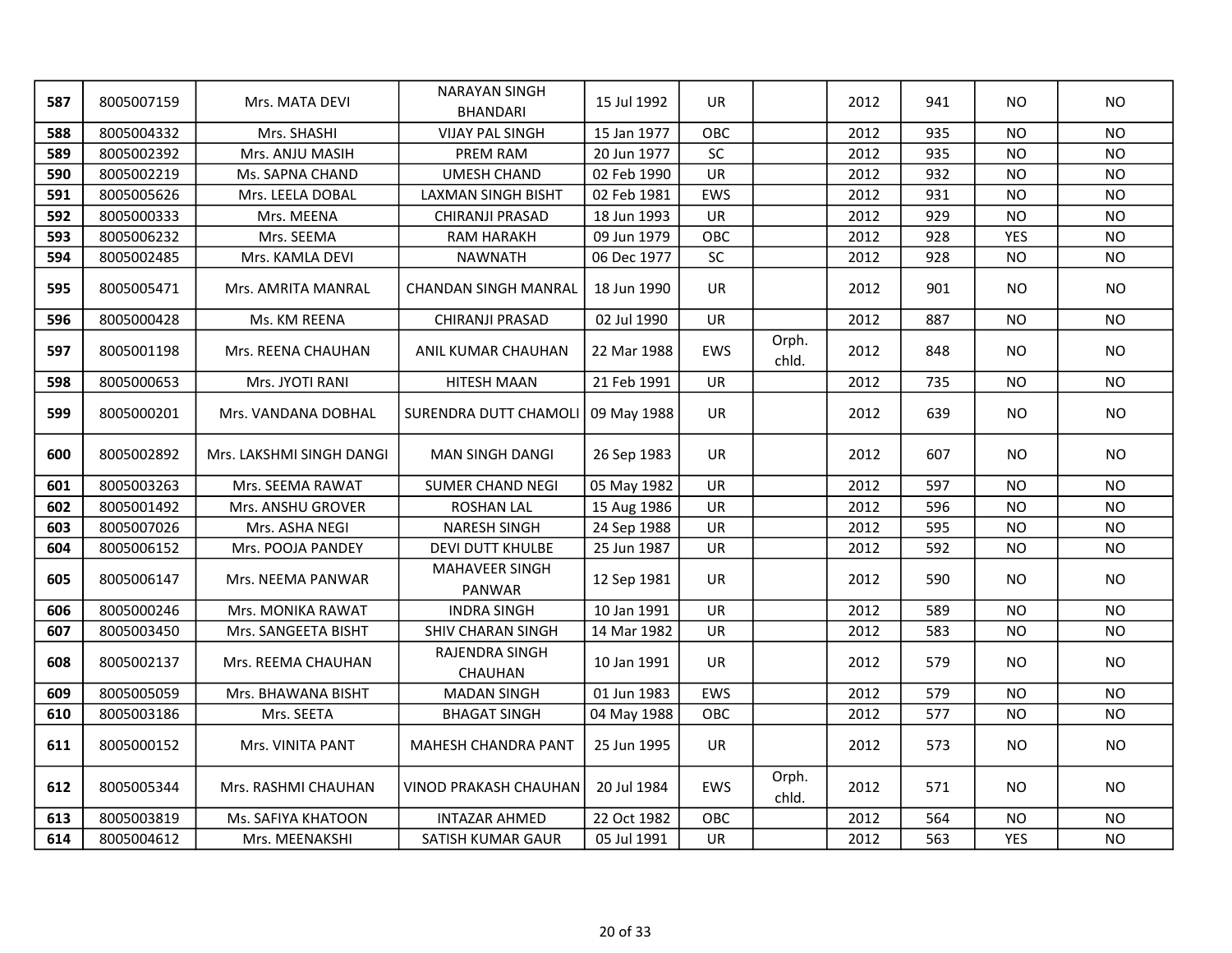| 615 | 8005003002 | Mrs. DEEPA DEVI                 | <b>DHAM SINGH</b>                 | 20 Jul 1992 | <b>ST</b>  | 2012 | 561 | NO.        | <b>NO</b> |
|-----|------------|---------------------------------|-----------------------------------|-------------|------------|------|-----|------------|-----------|
| 616 | 8005003753 | Ms. DEEPA DOSAD                 | SYAM SINGH DOSAD                  | 20 May 1991 | UR         | 2012 | 558 | NO         | <b>NO</b> |
| 617 | 8005004334 | Mrs. LATA ARYA                  | HEM CHANDRA ARYA                  | 15 Dec 1978 | SC         | 2012 | 555 | <b>NO</b>  | <b>NO</b> |
| 618 | 8005003943 | Mrs. SHAKUNTALA                 | <b>GOPAL KUMAR</b>                | 25 Jan 1984 | OBC        | 2012 | 553 | NO         | <b>NO</b> |
| 619 | 8005001893 | Mrs. DIPTI PANDEY               | <b>LALIT CHANDRA PANDEY</b>       | 22 May 1992 | UR         | 2012 | 551 | <b>NO</b>  | <b>NO</b> |
| 620 | 8005001702 | Ms. SAROJANI DHAMI              | HARAK SINGH DHAMI                 | 20 May 1992 | OBC        | 2012 | 549 | <b>NO</b>  | <b>NO</b> |
| 621 | 8005002862 | Mrs. MANJU ADHIKARI             | LAXMAN SINGH ADHIKARI             | 04 Jul 1981 | <b>UR</b>  | 2012 | 548 | NO.        | <b>NO</b> |
| 622 | 8005000690 | Mrs. RITU PRAKASH               | RAHUL PRAKASH                     | 29 Mar 1992 | UR         | 2012 | 546 | NO         | <b>NO</b> |
| 623 | 8005006582 | Mrs. VINITA RAWAT               | <b>BHAGAT SINGH RAWAT</b>         | 28 Oct 1986 | UR         | 2012 | 546 | NO         | <b>NO</b> |
| 624 | 8005001729 | Mrs. VINITA JOSHI               | MR KEDAR DATT JOSHI               | 02 Jun 1985 | UR         | 2012 | 545 | ΝO         | <b>NO</b> |
| 625 | 8005002187 | Mrs. SANGITA                    | <b>INDRA DATT RATURI</b>          | 15 Apr 1984 | OBC        | 2012 | 545 | NO         | <b>NO</b> |
| 626 | 8005002152 | Mrs. ANUJA BISHT                | <b>BALDEV SINGH BISHT</b>         | 23 Sep 1990 | OBC        | 2012 | 544 | NO         | <b>NO</b> |
| 627 | 8005004461 | Ms. ARCHANA HARSHMANI<br>SEMWAL | HARSHMANI SEMWAL                  | 01 Jul 1991 | <b>UR</b>  | 2012 | 543 | NO.        | <b>NO</b> |
| 628 | 8005000299 | Mrs. KIRAN                      | <b>KAMLA PATI</b>                 | 04 Feb 1981 | <b>UR</b>  | 2012 | 543 | <b>NO</b>  | <b>NO</b> |
| 629 | 8005000885 | Mrs. GEETAM THAPA               | RAM SINGH THAPA                   | 20 Aug 1988 | OBC        | 2012 | 540 | NO         | <b>NO</b> |
| 630 | 8005007401 | Mrs. MANJU NAGADALI             | <b>NARAYAN SINGH</b><br>NAGARKOTI | 29 Jul 1988 | <b>UR</b>  | 2012 | 540 | NO.        | <b>NO</b> |
| 631 | 8005003249 | Ms. ANJALI BISHT                | <b>BALDEV SINGH BISHT</b>         | 23 Sep 1990 | OBC        | 2012 | 539 | NO         | <b>NO</b> |
| 632 | 8005004611 | Mrs. GEETA RANI                 | <b>DINESH CHANDRA</b>             | 25 Sep 1977 | SC         | 2012 | 537 | <b>YES</b> | <b>NO</b> |
| 633 | 8005004976 | Mrs. VARSHA                     | <b>AJAY KUMAR</b>                 | 07 Jul 1991 | <b>UR</b>  | 2012 | 533 | <b>NO</b>  | <b>NO</b> |
| 634 | 8005000991 | Mrs. PRAMILA PUNDIR             | RAJENDRA SINGH NEGI               | 09 May 1980 | <b>UR</b>  | 2012 | 533 | NO         | <b>NO</b> |
| 635 | 8005006744 | Ms. ASHA                        | SHRI NANDAN SINGH                 | 01 Apr 1987 | <b>ST</b>  | 2012 | 532 | <b>NO</b>  | <b>NO</b> |
| 636 | 8005004337 | Mrs. AARTI RANA                 | ROOPCHAND POKHRIYAL               | 04 Jun 1981 | <b>OBC</b> | 2012 | 528 | NO.        | <b>NO</b> |
| 637 | 8005001967 | Mrs. PREETI                     | <b>DAN SINGH</b>                  | 04 Jul 1993 | <b>UR</b>  | 2012 | 527 | <b>NO</b>  | NO.       |
| 638 | 8005000489 | Mrs. PREETI                     | <b>JAGAT RAM</b>                  | 10 May 1993 | <b>ST</b>  | 2012 | 527 | NO         | <b>NO</b> |
| 639 | 8005002330 | Mrs. RUPA LAXMI                 | <b>UTTAM SINGH</b>                | 29 Jan 1990 | UR         | 2012 | 526 | NO         | <b>NO</b> |
| 640 | 8005004939 | Mrs. KAVITA CHAND               | TRILOK CHAND                      | 30 Jul 1988 | OBC        | 2012 | 526 | <b>NO</b>  | <b>NO</b> |
| 641 | 8005002183 | Ms. RITU TIWARI                 | SHATISH KUMAR SHARMA              | 07 Jul 1982 | UR         | 2012 | 525 | NO.        | <b>NO</b> |
| 642 | 8005003457 | Mrs. BHARTI BHANDARI            | <b>GANGA SINGH BHANDARI</b>       | 01 Feb 1986 | <b>UR</b>  | 2012 | 524 | NO.        | NO.       |
| 643 | 8005003225 | Mrs. SANGEETA ARYA              | <b>MAHESH LAL</b>                 | 27 Nov 1992 | <b>SC</b>  | 2012 | 522 | NO.        | <b>NO</b> |
| 644 | 8005003698 | Mrs. ARTI                       | <b>GIRISH LAL</b>                 | 04 Apr 1991 | SC         | 2012 | 520 | <b>NO</b>  | <b>NO</b> |
| 645 | 8005004376 | Ms. SAVITRI VISHTH              | PAN SINGH KARKI                   | 02 Jul 1986 | UR         | 2012 | 518 | <b>NO</b>  | <b>NO</b> |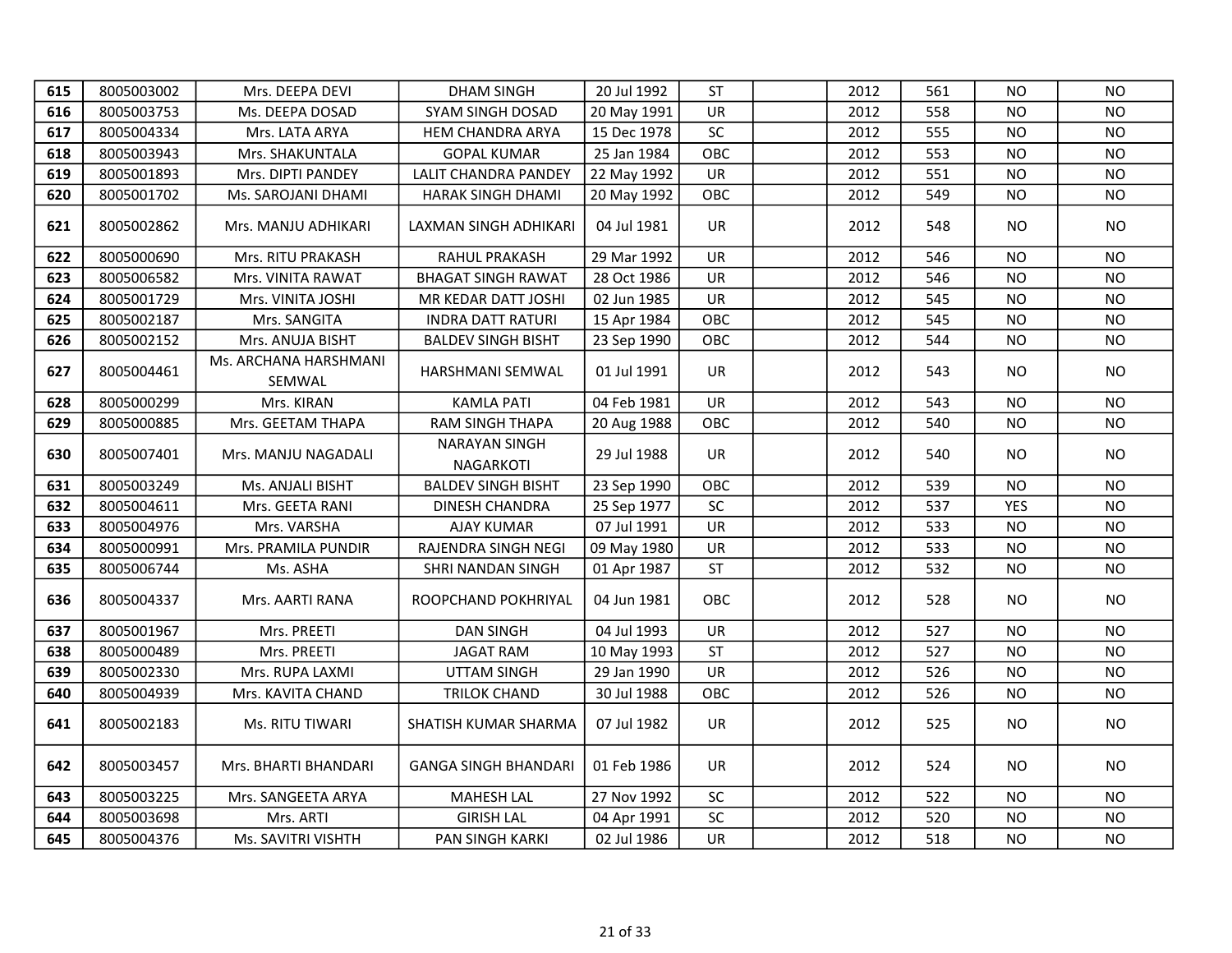| 646 | 8005005639 | Mrs. GEETA DEVI            | <b>DAN SINGH</b>                 | 05 Mar 1988 | UR         |            | 2012 | 514  | <b>NO</b> | <b>NO</b>      |
|-----|------------|----------------------------|----------------------------------|-------------|------------|------------|------|------|-----------|----------------|
| 647 | 8005000050 | Ms. MADHU BHATT            | <b>SN BHATT</b>                  | 03 May 1979 | UR         |            | 2012 | 513  | <b>NO</b> | <b>NO</b>      |
| 648 | 8005003474 | Mrs. SUNEETA BHATT         | <b>MOHAN CHANDRA BHATT</b>       | 28 Oct 1989 | <b>UR</b>  |            | 2012 | 508  | NO.       | <b>NO</b>      |
| 649 | 8005006369 | Ms. HEMLATA BHATT          | <b>HARI DUTT BHATT</b>           | 26 Jun 1989 | UR.        |            | 2012 | 508  | <b>NO</b> | <b>NO</b>      |
| 650 | 8005001613 | Mrs. RANJANA RANA          | LATE BASANT KUMAR                | 20 Jul 1982 | UR         |            | 2012 | 502  | NO        | <b>NO</b>      |
| 651 | 8005007051 | Mrs. REENA RAWAT           | PAN SINGH RAWAT                  | 29 Jul 1985 | UR         |            | 2012 | 500  | <b>NO</b> | <b>NO</b>      |
| 652 | 8005000560 | Mrs. NANDI DEVI            | DHIRENDRA SINGH                  | 16 Dec 1984 | EWS        |            | 2012 | 499  | NO.       | <b>NO</b>      |
| 653 | 8005003803 | Mrs. TANUJA                | <b>BACHAN SINGH</b>              | 01 Jul 1987 | <b>ST</b>  |            | 2012 | 498  | <b>NO</b> | <b>NO</b>      |
| 654 | 8005000848 | Ms. KM NEELAM              | <b>RAM CHANDER</b>               | 02 Oct 1990 | UR         |            | 2012 | 496  | <b>NO</b> | <b>NO</b>      |
| 655 | 8005001891 | Ms. NEHA RANI              | NIRMAL KUMAR                     | 01 Jun 1989 | SC         |            | 2012 | 496  | <b>NO</b> | <b>NO</b>      |
| 656 | 8005002032 | Mrs. LALITA KABADWAL       | LEELADHAR UPADHYAY               | 15 Jun 1985 | UR         |            | 2012 | 495  | <b>NO</b> | <b>NO</b>      |
| 657 | 8005007423 | Ms. RASHMI MANRAL          | <b>NARENDRA SINGH MANRAL</b>     | 08 Jul 1992 | <b>UR</b>  |            | 2012 | 490  | NO.       | <b>NO</b>      |
| 658 | 8005001258 | Mrs. GEETA RAWAT           | LATE SHRI MOHAN SINGH<br>ROUTELA | 28 Feb 1986 | UR         |            | 2012 | 490  | NO.       | NO.            |
| 659 | 8005002286 | Mrs. MANJU BISHT           | <b>MANMOHAN SINGH BISHT</b>      | 13 Mar 1992 | UR.        |            | 2012 | 488  | NO.       | NO.            |
| 660 | 8005002079 | Mrs. CHANDNI UPADHYAY      | <b>VINOD UPADHYAY</b>            | 29 Jan 1990 | UR         |            | 2012 | 488  | NO.       | <b>NO</b>      |
| 661 | 8005003648 | Ms. REKHA                  | PAN SINGH PANKHOLI               | 01 Mar 1984 | <b>ST</b>  |            | 2012 | 488  | NO.       | <b>NO</b>      |
| 662 | 8005000536 | Ms. KAVITA RANI            | SHRI DURGA PRASAD                | 24 Feb 1979 | SC         |            | 2012 | 485  | NO.       | <b>NO</b>      |
| 663 | 8005004801 | Mrs. ANITA                 | <b>HARI SINGH</b>                | 01 Jan 1981 | SC         |            | 2012 | 481  | <b>NO</b> | <b>NO</b>      |
| 664 | 8005005546 | Mrs. DEEPMALA SHARMA       | JODHEY LAL SHARMA                | 01 Jul 1982 | UR         |            | 2012 | 480  | NO.       | N <sub>O</sub> |
| 665 | 8005002566 | Mrs. PRIYA SAHU            | <b>JAI PRAKASH SAHU</b>          | 08 Oct 1985 | <b>SC</b>  | <b>DFF</b> | 2012 | 469  | NO.       | NO.            |
| 666 | 8005004606 | Mrs. ABHILASHA NAUTIYAL    | ANUJ BADONI                      | 15 Jul 1990 | UR         |            | 2012 | 468  | NO.       | <b>NO</b>      |
| 667 | 8005007208 | Mrs. ANJANA JAGURI KURIYAL | CHAMAN PRAKASH JAGURI            | 20 Feb 1995 | <b>OBC</b> |            | 2012 | 465  | NO.       | <b>NO</b>      |
| 668 | 8005004782 | Mrs. HEMA                  | NANDA VALLABH JOSHI              | 15 Mar 1982 | UR         |            | 2012 | 461  | NO.       | NO.            |
| 669 | 8005002283 | Ms. PREETI BISHT           | <b>KESHAR BISHT</b>              | 18 Mar 1992 | UR         |            | 2012 | 445  | <b>NO</b> | <b>NO</b>      |
| 670 | 8005001564 | Ms. NEEMA SAXENA           | RAMESH CHANDRA SAXENA            | 15 Jun 1984 | <b>UR</b>  |            | 2012 | 387  | NO.       | NO.            |
| 671 | 8005006997 | Mrs. CHETANA SHAKYA        | <b>NARAYAN SINGH</b>             | 11 Jan 1991 | UR         |            | 2012 | 222  | NO.       | <b>NO</b>      |
| 672 | 8005000093 | Mrs. ANKITA A SINGH        | ANKIL KUMAR SINGH                | 20 Apr 1989 | UR         |            | 2012 | 198  | <b>NO</b> | <b>NO</b>      |
| 673 | 8005003674 | Mrs. ALKA THAPA            | <b>KARAN SINGH</b>               | 07 Jan 1982 | UR         |            | 2013 | 1934 | <b>NO</b> | <b>NO</b>      |
| 674 | 8005006933 | Mrs. TARANDEEP KAUR        | <b>JARNAIL SINGH</b>             | 15 Aug 1988 | OBC        |            | 2013 | 1884 | <b>NO</b> | <b>NO</b>      |
| 675 | 8005000208 | Ms. CHHAVI GUPTA           | KARAM CHAND GUPTA                | 28 Apr 1993 | UR         |            | 2013 | 1520 | <b>NO</b> | <b>NO</b>      |
| 676 | 8005006968 | Mrs. RUTH                  | <b>ANIL LAL</b>                  | 07 Oct 1986 | UR         |            | 2013 | 1461 | <b>NO</b> | <b>NO</b>      |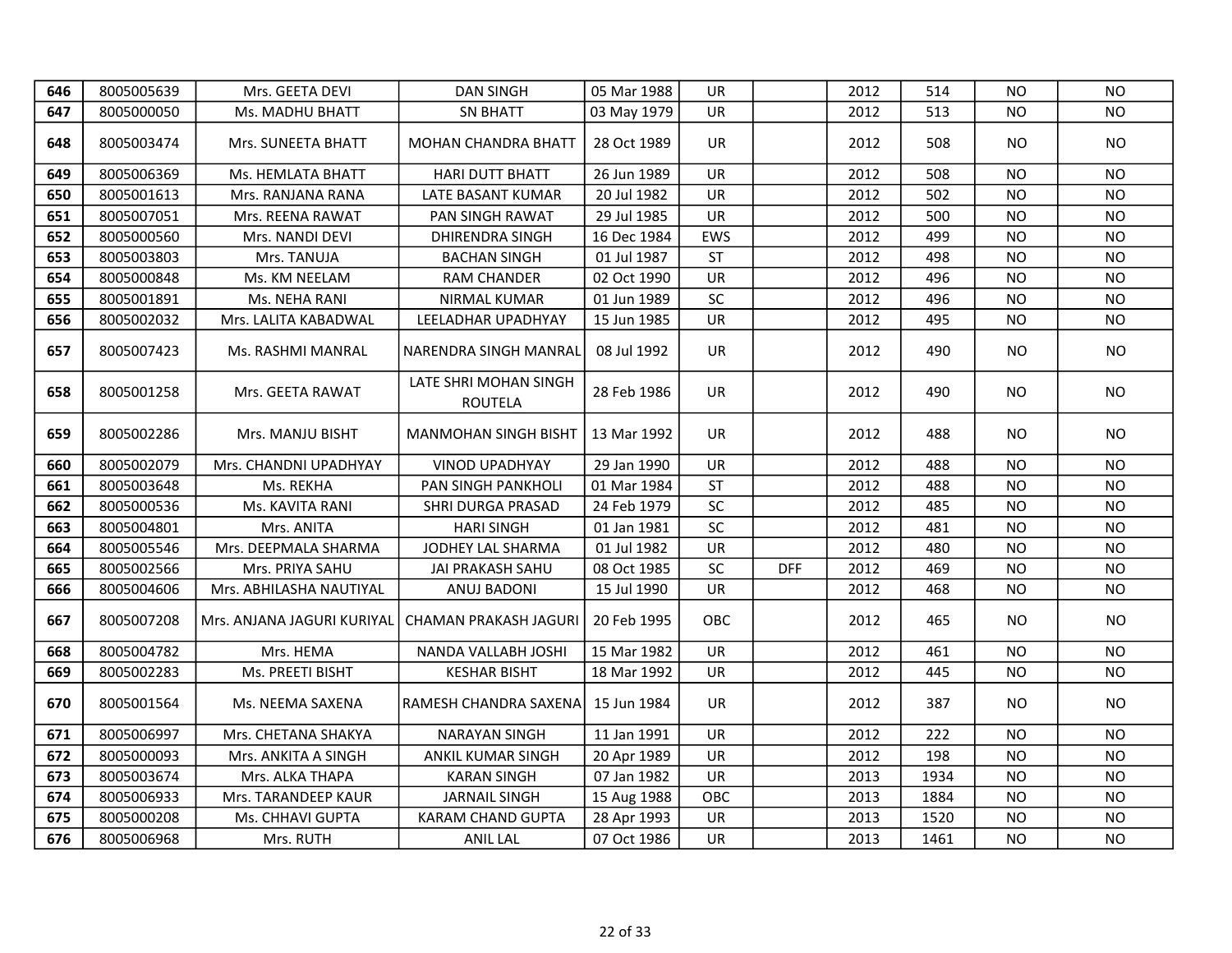| 677 | 8005002745 | Ms. LOVEY SINGH      | <b>JAIPAL SINGH</b>                  | 16 Feb 1988 | UR.        | 2013 | 1394 | NO.       | N <sub>O</sub> |
|-----|------------|----------------------|--------------------------------------|-------------|------------|------|------|-----------|----------------|
| 678 | 8005005676 | Mrs. SHWETA KUMARI   | <b>NANDAN SINGH</b>                  | 17 Sep 1992 | UR         | 2013 | 1356 | <b>NO</b> | <b>NO</b>      |
| 679 | 8005001552 | Mrs. NIKITA          | <b>RAJPAL SINGH</b>                  | 21 Jun 1994 | UR         | 2013 | 1233 | <b>NO</b> | <b>NO</b>      |
| 680 | 8005004427 | Ms. SWATI            | ANAND SINGH RAWAT                    | 21 Jun 1992 | UR         | 2013 | 1222 | NO        | <b>NO</b>      |
| 681 | 8005006925 | Mrs. SHOBHA RAWAT    | <b>NAVEEN RAWAT</b>                  | 01 Apr 1985 | <b>ST</b>  | 2013 | 1218 | <b>NO</b> | <b>NO</b>      |
| 682 | 8005003330 | Mrs. SHWETA          | <b>LALIT KUMAR</b>                   | 22 Oct 1986 | <b>UR</b>  | 2013 | 1217 | <b>NO</b> | <b>NO</b>      |
| 683 | 8005005599 | Mrs. POONAM UNIYAL   | LOKANAND UNIYAL                      | 29 Oct 1989 | <b>EWS</b> | 2013 | 1216 | <b>NO</b> | <b>NO</b>      |
| 684 | 8005002059 | Mrs. NISHA           | <b>KEHAR SINGH</b>                   | 21 Feb 1989 | <b>UR</b>  | 2013 | 1215 | NO        | <b>NO</b>      |
| 685 | 8005004560 | Mrs. SANDEEP KAUR    | <b>GURNAAM SINGH</b>                 | 01 Feb 1989 | UR         | 2013 | 1209 | <b>NO</b> | <b>NO</b>      |
| 686 | 8005000813 | Ms. VANDANA          | <b>VIRENDRA SINGH</b>                | 20 Jun 1996 | <b>UR</b>  | 2013 | 1207 | <b>NO</b> | <b>NO</b>      |
| 687 | 8005002244 | Ms. YOGITA JOSHI     | HARISH CHANDRA JOSHI                 | 25 Jun 1981 | EWS        | 2013 | 1205 | NO        | <b>NO</b>      |
| 688 | 8005002035 | Mrs. NISHTULA SAJWAN | SHEESHPAL SINGH                      | 09 Dec 1990 | UR.        | 2013 | 1204 | NO        | N <sub>O</sub> |
| 689 | 8005003600 | Mrs. KAVITA CHAUHAN  | <b>VIJAY SINGH CHAUHAN</b>           | 02 Jul 1978 | <b>UR</b>  | 2013 | 1198 | <b>NO</b> | <b>NO</b>      |
| 690 | 8005004807 | Mrs. POOJA DEVI      | <b>VIDIT</b>                         | 14 Jul 1984 | <b>UR</b>  | 2013 | 1197 | <b>NO</b> | <b>NO</b>      |
| 691 | 8005003756 | Mrs. ARCHANA NEGI    | <b>GUMAN SINGH</b>                   | 15 Jun 1980 | <b>UR</b>  | 2013 | 1191 | <b>NO</b> | N <sub>O</sub> |
| 692 | 8005004992 | Ms. SWATI            | <b>VIKRAM PRASAD</b>                 | 04 May 1992 | UR         | 2013 | 1187 | NO.       | <b>NO</b>      |
| 693 | 8005002402 | Mrs. SUNITA KHATRI   | <b>HUKAM SINGH</b>                   | 25 Apr 1984 | UR         | 2013 | 1185 | NO.       | <b>NO</b>      |
| 694 | 8005002487 | Mrs. SHWETA CHAUHAN  | DILAWAR SINGH CHAUHAN                | 13 Jun 1992 | UR         | 2013 | 1183 | NO.       | <b>NO</b>      |
| 695 | 8005001235 | Ms. ROSHNI RANGARH   | <b>CHANDAN SINGH</b>                 | 07 Jul 1991 | OBC        | 2013 | 1179 | NO.       | <b>NO</b>      |
| 696 | 8005005161 | Mrs. MANOJ KUMARI    | <b>NANHA SINGH</b>                   | 05 May 1987 | <b>UR</b>  | 2013 | 1179 | NO.       | <b>NO</b>      |
| 697 | 8005006847 | Mrs. RAVEENA JOSHI   | <b>BHAGAT RAM JOSHI</b>              | 05 Feb 1995 | <b>ST</b>  | 2013 | 1176 | NO        | <b>NO</b>      |
| 698 | 8005004325 | Mrs. MEENAKSHI       | PRADEEP SINGH                        | 29 Jan 1987 | <b>UR</b>  | 2013 | 1174 | <b>NO</b> | <b>NO</b>      |
| 699 | 8005000831 | Mrs. BARKHA          | <b>ANIL KUMAR</b>                    | 20 Dec 1982 | SC         | 2013 | 1172 | NO.       | <b>NO</b>      |
| 700 | 8005005873 | Mrs. ARTI SEMWAL     | <b>BHAIRAN DUTT SEMWAL</b>           | 10 Jul 1984 | EWS        | 2013 | 1172 | <b>NO</b> | <b>NO</b>      |
| 701 | 8005004736 | Mrs. VINITA BHANDARI | SHANKAR DUTT KUNWALA                 | 01 Jan 1981 | UR         | 2013 | 1167 | NO.       | <b>NO</b>      |
| 702 | 8005006130 | Mrs. POONAM          | <b>VIJAYPAL SINGH</b>                | 12 Mar 1993 | OBC        | 2013 | 1164 | <b>NO</b> | <b>NO</b>      |
| 703 | 8005004211 | Mrs. DEEPA BISHT     | <b>UMED SINGH BISHT</b>              | 14 Nov 1991 | UR         | 2013 | 1162 | <b>NO</b> | <b>NO</b>      |
| 704 | 8005003409 | Mrs. VANCHAYA RANI   | <b>KAMLASH RANA</b>                  | 10 Oct 1983 | EWS        | 2013 | 1159 | <b>NO</b> | <b>NO</b>      |
| 705 | 8005006798 | Mrs. VINEETA KAPRWAN | <b>BHARAT SINGH KAPRWAN</b>          | 12 Aug 1985 | <b>UR</b>  | 2013 | 1159 | NO.       | <b>NO</b>      |
| 706 | 8005003491 | Ms. MANJU BAM        | <b>NETRA SINGH</b>                   | 06 Jun 1989 | OBC        | 2013 | 1159 | NO        | <b>NO</b>      |
| 707 | 8005002102 | Mrs. SHAHDAB PARVEEN | MASOOD HASAN                         | 20 Nov 1980 | <b>UR</b>  | 2013 | 1158 | <b>NO</b> | <b>NO</b>      |
| 708 | 8005002154 | Mrs. SHAHDAB PARVEEN | MASOOD HASAN                         | 20 Nov 1980 | UR         | 2013 | 1158 | <b>NO</b> | <b>NO</b>      |
| 709 | 8005006606 | Mrs. VINITA PATHAK   | JAGDISH CHANDRA PATHAK   01 Jun 1986 |             | UR.        | 2013 | 1157 | NO.       | NO.            |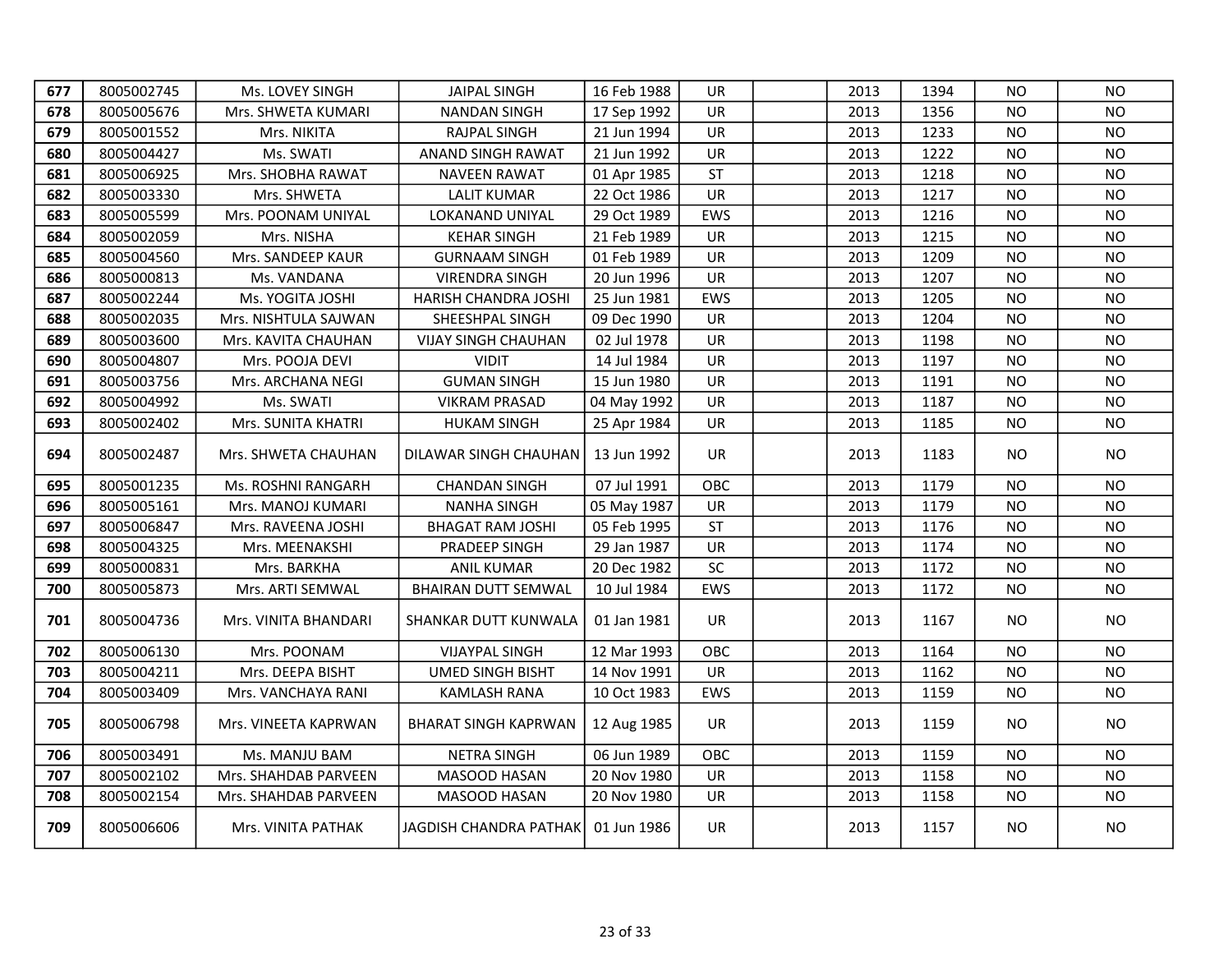| 710 | 8005001804 | Mrs. MAMTA NAUTIYAL   | <b>SATISH CHANDRA</b>             | 21 Oct 1985 | <b>UR</b>  | 2013 | 1156 | NO.            | NO.       |
|-----|------------|-----------------------|-----------------------------------|-------------|------------|------|------|----------------|-----------|
| 711 | 8005006885 | Mrs. BHAWNA           | <b>VINOD KUMAR</b>                | 21 Oct 1984 | SC         | 2013 | 1155 | NO.            | <b>NO</b> |
| 712 | 8005004544 | Ms. SEEMA RANA        | <b>CHATTAR SINGH RANA</b>         | 20 Jul 1993 | UR         | 2013 | 1154 | <b>NO</b>      | <b>NO</b> |
| 713 | 8005001203 | Mrs. PREETY CHAUHAN   | <b>RAM KUMAR SINGH</b>            | 02 Jan 1986 | <b>UR</b>  | 2013 | 1154 | NO.            | <b>NO</b> |
| 714 | 8005002401 | Mrs. SAVITA RAWAT     | RANJEET SINGH RAWAT               | 20 Aug 1987 | <b>UR</b>  | 2013 | 1150 | NO.            | <b>NO</b> |
| 715 | 8005005836 | Mrs. SHAILJA PUNETHA  | <b>BHAIRAB DATT BISHRAL</b>       | 18 May 1980 | <b>UR</b>  | 2013 | 1149 | NO.            | <b>NO</b> |
| 716 | 8005006999 | Ms. TARA HARKOTIA     | <b>BHAWAN SINGH HARKOTIA</b>      | 14 Feb 1992 | <b>ST</b>  | 2013 | 1148 | NO.            | <b>NO</b> |
| 717 | 8005006109 | Mrs. HIMANI           | <b>VIJENDRA KUMAR</b>             | 15 Aug 1988 | EWS        | 2013 | 1147 | N <sub>O</sub> | <b>NO</b> |
| 718 | 8005000586 | Mrs. RASHMI MISHRA    | HARISH CHANDRA JOSHI              | 05 Apr 1984 | UR         | 2013 | 1146 | NO.            | NO.       |
| 719 | 8005002042 | Mrs. RASHMI CHAMOLI   | PRAKASH CHANDRA<br><b>CHAMOLI</b> | 20 Feb 1994 | <b>UR</b>  | 2013 | 1145 | NO.            | NO.       |
| 720 | 8005001234 | Mrs. PRIYANKA DEVI    | <b>RAJESH SINGH</b>               | 02 May 1991 | <b>EWS</b> | 2013 | 1144 | NO.            | NO.       |
| 721 | 8005006509 | Ms. ARCHANA RAWAT     | LATE DHURAT SINGH<br><b>RAWAT</b> | 04 Sep 1993 | OBC.       | 2013 | 1142 | NO.            | NO.       |
| 722 | 8005003498 | Mrs. DEEPA BISHT      | <b>VIKRAM SINGH</b>               | 20 Mar 1990 | EWS        | 2013 | 1136 | NO.            | NO.       |
| 723 | 8005002384 | Mrs. HARIKRIPA        | <b>BANSHI LAL</b>                 | 12 Jul 1983 | OBC        | 2013 | 1133 | NO.            | <b>NO</b> |
| 724 | 8005004299 | Mrs. MEENA SAJWAN     | <b>RANVEER SINGH</b>              | 03 Mar 1989 | OBC        | 2013 | 1131 | <b>NO</b>      | <b>NO</b> |
| 725 | 8005003927 | Mrs. NEELAM           | <b>MOHAN LAL</b>                  | 16 Mar 1994 | SC         | 2013 | 1123 | <b>NO</b>      | <b>NO</b> |
| 726 | 8005004844 | Mrs. SARITA ASWAL     | <b>MOHAN LAL</b>                  | 15 Aug 1983 | OBC        | 2013 | 1121 | <b>NO</b>      | <b>NO</b> |
| 727 | 8005002807 | Mrs. LEELA ARYA       | HEERA RAM ARYA                    | 08 Jul 1989 | SC         | 2013 | 1118 | <b>NO</b>      | <b>NO</b> |
| 728 | 8005000453 | Mrs. MAMTA ARYA       | <b>OM PRAKASH</b>                 | 01 Jun 1987 | SC         | 2013 | 1112 | <b>NO</b>      | <b>NO</b> |
| 729 | 8005003757 | Mrs. PRATIBHA RANI    | <b>GOPAL SINGH SAINI</b>          | 07 Sep 1977 | OBC        | 2013 | 1111 | <b>NO</b>      | <b>NO</b> |
| 730 | 8005004566 | Ms. KUSUM LATA        | <b>BRAJ BHUSHAN</b>               | 15 Sep 1977 | SC         | 2013 | 1111 | <b>NO</b>      | <b>NO</b> |
| 731 | 8005001695 | Mrs. SARITA           | SHRI PREM DUTT BHATT              | 12 Apr 1990 | OBC        | 2013 | 1111 | <b>NO</b>      | <b>NO</b> |
| 732 | 8005000746 | Mrs. PREETI RANA      | SOHAN SINGH RANA                  | 04 Jun 1994 | OBC        | 2013 | 1111 | <b>NO</b>      | <b>NO</b> |
| 733 | 8005006627 | Mrs. NEELAM DEVI      | <b>SULTAN SINGH</b>               | 01 Jul 1984 | OBC        | 2013 | 1104 | <b>NO</b>      | <b>NO</b> |
| 734 | 8005002337 | Mrs. AMRITA SINGH     | <b>SUNDER LAL</b>                 | 15 Aug 1987 | SC         | 2013 | 1100 | <b>NO</b>      | <b>NO</b> |
| 735 | 8005002794 | Mrs. BABITA ARYA      | <b>KHYALI RAM</b>                 | 07 Jul 1991 | SC         | 2013 | 1100 | <b>NO</b>      | <b>NO</b> |
| 736 | 8005001020 | Mrs. SUCHITA NAUTIYAL | SHAMBHU PRASAD<br>NAUTIYAL        | 15 Jul 1991 | OBC        | 2013 | 1099 | NO.            | NO.       |
| 737 | 8005004077 | Mrs. GEETA DEVI       | <b>KISHAN TAMTA</b>               | 08 Mar 1983 | <b>SC</b>  | 2013 | 1098 | NO.            | <b>NO</b> |
| 738 | 8005005345 | Mrs. FARHA KHATUN     | <b>NAWAB KHAN</b>                 | 14 Jun 1987 | OBC        | 2013 | 1097 | <b>NO</b>      | <b>NO</b> |
| 739 | 8005000354 | Mrs. POONAM DEVI      | <b>KEDAR SINGH RANA</b>           | 03 Aug 1982 | <b>ST</b>  | 2013 | 1091 | <b>NO</b>      | <b>NO</b> |
| 740 | 8005001879 | Mrs. MAMTA DEVI       | <b>RAJESH SINGH</b>               | 10 Mar 1985 | $\sf SC$   | 2013 | 1088 | <b>NO</b>      | <b>NO</b> |
| 741 | 8005000304 | Mrs. VINITA GOTHWAL   | <b>DHANBIR LAL</b>                | 01 Sep 1982 | $\sf SC$   | 2013 | 1083 | <b>NO</b>      | <b>NO</b> |
| 742 | 8005002724 | Mrs. VINITA GOTHWAL   | <b>DHANBIR LAL</b>                | 01 Sep 1982 | <b>SC</b>  | 2013 | 1083 | <b>NO</b>      | <b>NO</b> |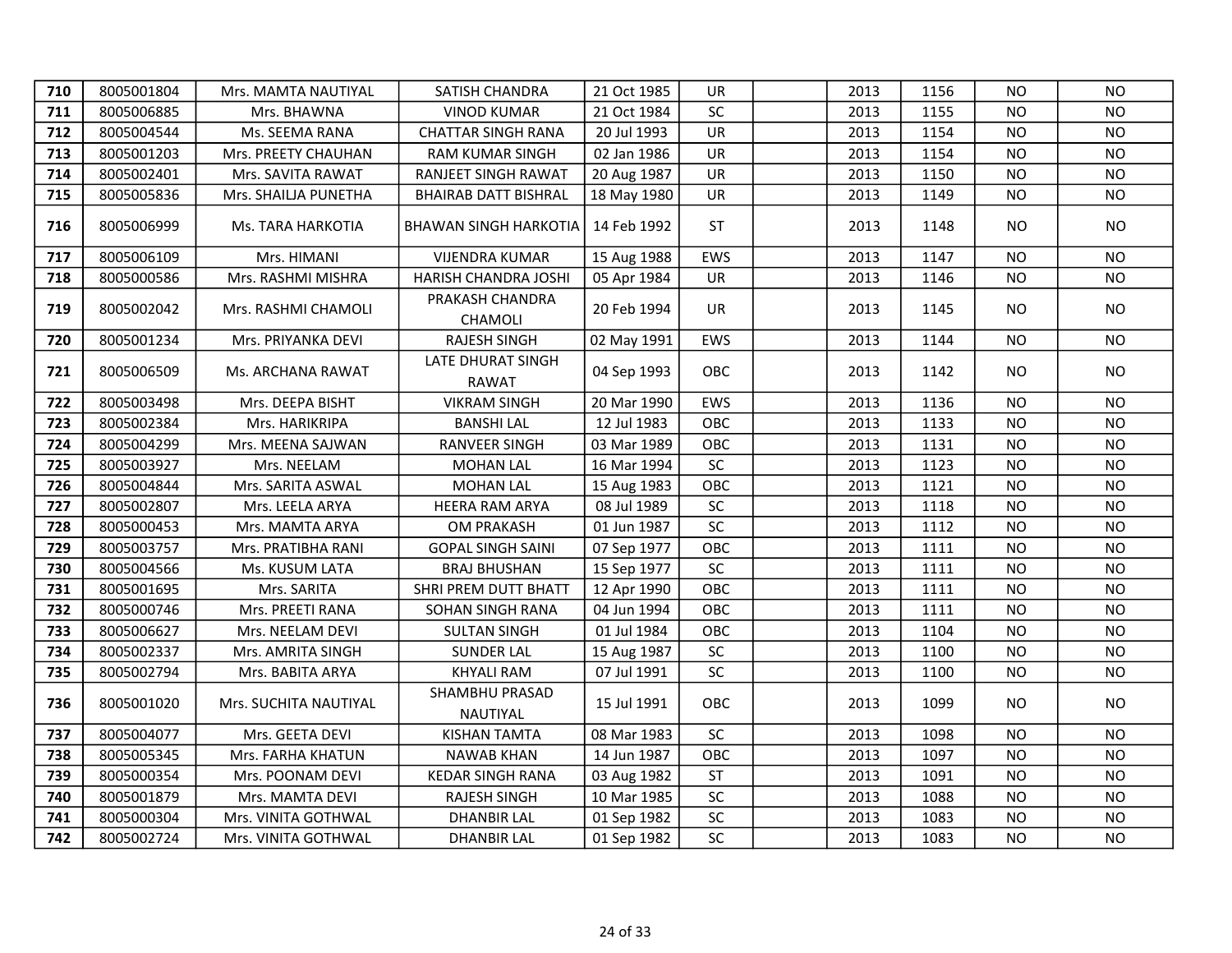| 743 | 8005007123 | Mrs. JYOTI DEVI BISHT | <b>CHIMAR SINGH BISHT</b>        | 05 Jul 1986 | <b>OBC</b> | 2013 | 1080 | NO.        | NO.       |
|-----|------------|-----------------------|----------------------------------|-------------|------------|------|------|------------|-----------|
| 744 | 8005004408 | Mrs. KIRAN ARYA       | <b>VIKRAM RAM</b>                | 12 Jun 1978 | SC         | 2013 | 1079 | NO.        | <b>NO</b> |
| 745 | 8005006445 | Mrs. DEEPA HARARIYA   | <b>NARAYAN SINGH</b>             | 13 Jan 1989 | EWS        | 2013 | 1078 | <b>NO</b>  | <b>NO</b> |
| 746 | 8005005450 | Ms. MEENA             | <b>CHATAR SINGH</b>              | 01 Jul 1980 | SC         | 2013 | 1077 | <b>NO</b>  | <b>NO</b> |
| 747 | 8005001013 | Mrs. MAHESHWARI       | <b>LAXMAN SINGH</b>              | 01 May 1979 | EWS        | 2013 | 1072 | NO.        | <b>NO</b> |
| 748 | 8005006980 | Mrs. MEERA            | RADHEY SHYAM                     | 15 Jun 1981 | SC         | 2013 | 1072 | NO.        | <b>NO</b> |
| 749 | 8005005278 | Mrs. INDU RANI        | SAURABH SINGH                    | 12 Feb 1987 | SC         | 2013 | 1070 | NO.        | <b>NO</b> |
| 750 | 8005002840 | Mrs. MAMTA            | DHOOM SINGH PANWAR               | 01 Aug 1984 | <b>OBC</b> | 2013 | 1068 | NO.        | <b>NO</b> |
| 751 | 8005003195 | Ms. POOJA KOHLI       | RAJENDRA PRASAD                  | 30 Jun 1991 | SC         | 2013 | 1066 | NO.        | <b>NO</b> |
| 752 | 8005005146 | Mrs. POONAM           | PREM DUTT THAPLIYAL              | 01 Oct 1985 | OBC        | 2013 | 1065 | NO.        | <b>NO</b> |
| 753 | 8005003933 | Mrs. HEMA GIRI        | <b>DEEWAN GIRI</b>               | 12 May 1990 | OBC        | 2013 | 1064 | NO.        | NO.       |
| 754 | 8005002135 | Mrs. PRIYANKA         | <b>DHANPAL SINGH</b>             | 05 Apr 1991 | OBC        | 2013 | 1061 | NO.        | <b>NO</b> |
| 755 | 8005002388 | Ms. KIRAN HARKOTIA    | <b>BHUPAL HARKOTIA</b>           | 29 Oct 1992 | <b>ST</b>  | 2013 | 1060 | NO.        | NO.       |
| 756 | 8005004521 | Ms. REENA JAYARA      | <b>NEELA SINGH</b>               | 21 Jul 1985 | OBC        | 2013 | 1059 | NO.        | <b>NO</b> |
| 757 | 8005005193 | Mrs. MANISHA BARTWAL  | NATHI SINGH BARTWAL              | 10 Jul 1992 | OBC        | 2013 | 1056 | <b>NO</b>  | <b>NO</b> |
| 758 | 8005005562 | Mrs. VIJAYESHWARI     | DEV SINGH NEGI                   | 01 Jul 1985 | OBC        | 2013 | 1054 | NO.        | NO.       |
| 759 | 8005003057 | Mrs. KM MADHU RANI    | <b>DINESH KUMAR</b>              | 29 Apr 1986 | SC         | 2013 | 1054 | NO.        | <b>NO</b> |
| 760 | 8005005217 | Mrs. MANJU DEVI       | RAJENDRA SINGH                   | 12 Aug 1988 | OBC        | 2013 | 1054 | <b>NO</b>  | <b>NO</b> |
| 761 | 8005006529 | Mrs. POONAM NEGI      | DEEPENDRA NEGI                   | 10 Jun 1986 | EWS        | 2013 | 1048 | <b>NO</b>  | <b>NO</b> |
| 762 | 8005001271 | Mrs. BASANTI          | SURENDRA PRASAD                  | 12 Feb 1993 | OBC        | 2013 | 1048 | NO.        | NO.       |
| 763 | 8005002375 | Mrs. CHHAYA BALMIKI   | <b>BABURAM</b>                   | 15 May 1986 | SC         | 2013 | 1045 | NO.        | <b>NO</b> |
| 764 | 8005004490 | Mrs. MAMTA            | <b>KRISHNA NAND</b>              | 10 Dec 1984 | OBC        | 2013 | 1044 | NO.        | <b>NO</b> |
| 765 | 8005005331 | Mrs. ANJANI BHANDARI  | <b>BALAM SINGH BHANDARI</b>      | 07 Mar 1989 | <b>OBC</b> | 2013 | 1044 | NO.        | <b>NO</b> |
| 766 | 8005006380 | Mrs. RANJU DEVI       | JAYENDRA SINGH                   | 26 Jun 1991 | OBC        | 2013 | 1042 | <b>NO</b>  | <b>NO</b> |
| 767 | 8005003913 | Mrs. DEEPA KUMARI     | <b>JAGDISH KUMAR</b>             | 03 Apr 1994 | SC         | 2013 | 1038 | <b>NO</b>  | <b>NO</b> |
| 768 | 8005004440 | Mrs. ANITA DEVI ARYA  | MAHESH CHANDRA ARYA              | 22 Jun 1983 | <b>SC</b>  | 2013 | 1037 | <b>YES</b> | <b>NO</b> |
| 769 | 8005006977 | Mrs. MINAKSHI SAINI   | <b>RAGHUNATH SAINI</b>           | 08 Aug 1984 | OBC        | 2013 | 1037 | <b>NO</b>  | <b>NO</b> |
| 770 | 8005000021 | Mrs. SHASHIBALA       | <b>GUNDER CHAND</b>              | 30 Apr 1982 | <b>SC</b>  | 2013 | 1030 | <b>NO</b>  | <b>NO</b> |
| 771 | 8005003611 | Mrs. SUNEETA GUSAIN   | <b>BHUVAN CHANDRA GUSAIN</b>     | 06 Nov 1988 | OBC        | 2013 | 1027 | <b>NO</b>  | NO.       |
| 772 | 8005001771 | Mrs. MANJU BISHT      | <b>DHAN SINGH</b>                | 05 Jul 1987 | OBC        | 2013 | 1027 | <b>NO</b>  | <b>NO</b> |
| 773 | 8005003483 | Ms. LAKSHMI MARTOLIYA | <b>BAHADUR SINGH</b>             | 28 Jun 1991 | ST         | 2013 | 1026 | NO.        | <b>NO</b> |
| 774 | 8005006629 | Ms. KIRAN BANDHANI    | LOKENDRA DUTT<br><b>BANDHANI</b> | 17 Oct 1989 | OBC        | 2013 | 1026 | NO.        | <b>NO</b> |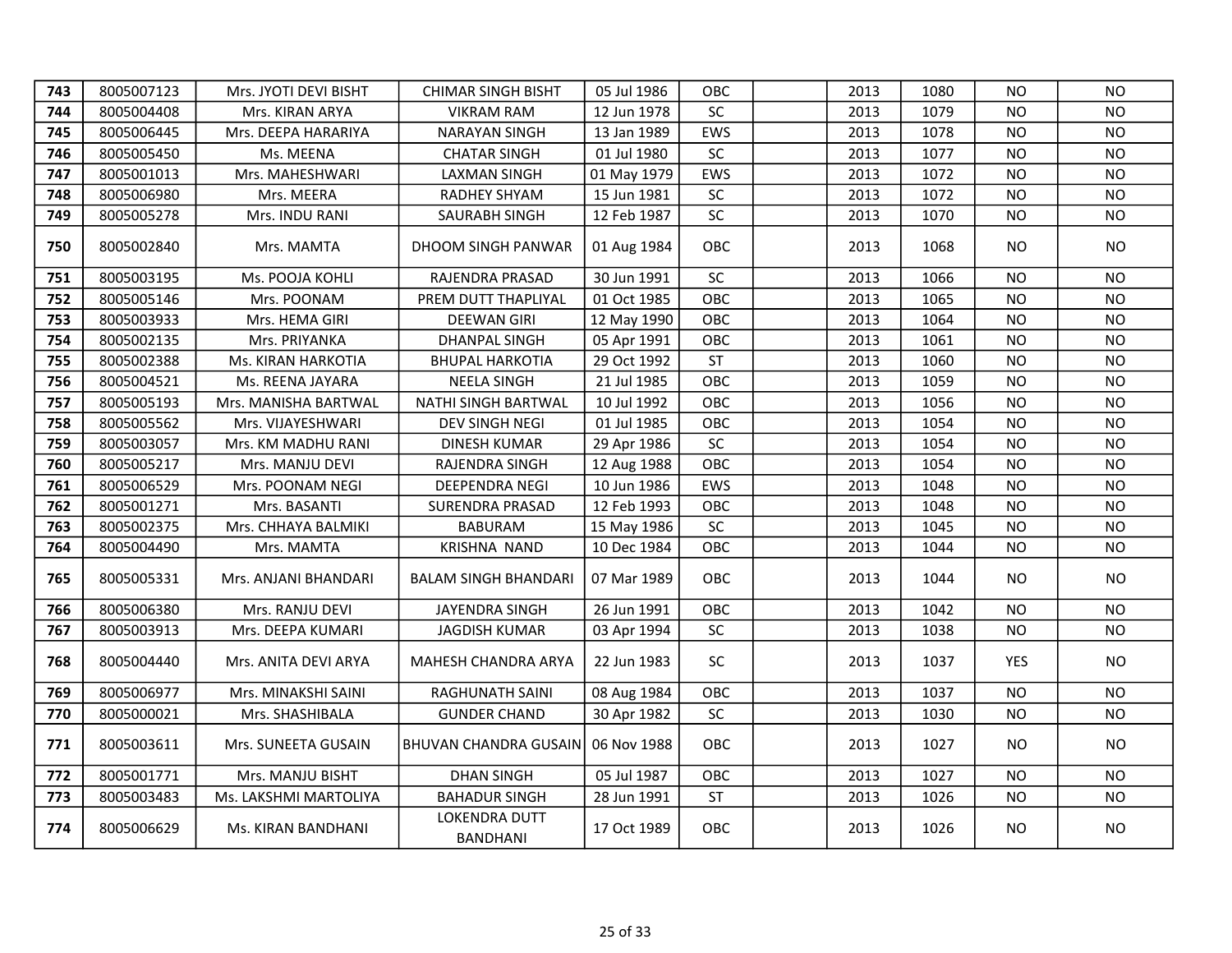| 775 | 8005007230 | Ms. SITA KANWASI      | <b>GOVIND SINGH PANWAR</b>  | 03 Mar 1985 | <b>EWS</b> | 2013 | 1023 | <b>NO</b> | <b>NO</b>      |
|-----|------------|-----------------------|-----------------------------|-------------|------------|------|------|-----------|----------------|
| 776 | 8005002224 | Mrs. BABITA           | JAYA PRAKASH ARYA           | 01 Jul 1990 | SC         | 2013 | 1023 | <b>NO</b> | N <sub>O</sub> |
| 777 | 8005002328 | Mrs. POOJA DEVI       | DAMODAR PRASAD              | 07 Apr 1991 | EWS        | 2013 | 1021 | <b>NO</b> | <b>NO</b>      |
| 778 | 8005002553 | Mrs. VANDANA          | KRISHAN DUTT UNIYAL         | 05 Mar 1989 | OBC        | 2013 | 1014 | NO.       | <b>NO</b>      |
| 779 | 8005005379 | Mrs. ANITA NEGI       | <b>CHANDER SINGH</b>        | 01 Apr 1985 | OBC        | 2013 | 1014 | NO.       | <b>NO</b>      |
| 780 | 8005002265 | Ms. NEELAM            | <b>CHAITU LAL</b>           | 02 May 1993 | SC         | 2013 | 1012 | <b>NO</b> | NO.            |
| 781 | 8005005371 | Mrs. HARSHI BHATT     | SRI CHANDRA DATT VYAS       | 01 May 1981 | OBC        | 2013 | 1011 | NO.       | NO.            |
| 782 | 8005006172 | Mrs. JAESHREE MEHTA   | DAN SINGH KHARAYAT          | 18 Jun 1989 | EWS        | 2013 | 1009 | <b>NO</b> | NO.            |
| 783 | 8005001908 | Mrs. BEENA BISHT      | SHYAM SINGH BISHT           | 15 Jun 1989 | EWS        | 2013 | 1007 | <b>NO</b> | <b>NO</b>      |
| 784 | 8005005182 | Mrs. CHATRI PANWAR    | <b>BHAGWAN SINGH</b>        | 04 Jul 1988 | OBC        | 2013 | 1006 | <b>NO</b> | <b>NO</b>      |
| 785 | 8005004277 | Ms. MUNNI ARYA        | <b>VANSILAL</b>             | 25 Apr 1980 | SC         | 2013 | 1005 | <b>NO</b> | <b>NO</b>      |
| 786 | 8005004197 | Mrs. SONI LATA RANA   | <b>BABU SINGH RANA</b>      | 01 Jan 1983 | <b>ST</b>  | 2013 | 1003 | <b>NO</b> | <b>NO</b>      |
| 787 | 8005003985 | Ms. LATA ARYA         | PREMPRAKASH ARYA            | 11 Jul 1989 | $\sf SC$   | 2013 | 1003 | <b>NO</b> | <b>NO</b>      |
| 788 | 8005001524 | Mrs. ROOMA DEVI       | PRATAP SINGH KUNWAR         | 03 Jan 1989 | <b>ST</b>  | 2013 | 1001 | <b>NO</b> | <b>NO</b>      |
| 789 | 8005007055 | Ms. BABITA            | <b>DHANI LAL</b>            | 20 Aug 1978 | SC         | 2013 | 989  | <b>NO</b> | <b>NO</b>      |
| 790 | 8005005451 | Mrs. GOVINDI KATHAYAT | SHER SINGH                  | 30 Jun 1990 | OBC        | 2013 | 985  | <b>NO</b> | <b>NO</b>      |
| 791 | 8005001151 | Mrs. ANURADHA         | <b>DALBIR SINGH SAINI</b>   | 07 Jul 1980 | OBC        | 2013 | 982  | <b>NO</b> | <b>NO</b>      |
| 792 | 8005005831 | Mrs. SUMAN            | <b>ASHISH PUROHIT</b>       | 04 Mar 1984 | EWS        | 2013 | 978  | <b>NO</b> | <b>NO</b>      |
| 793 | 8005000755 | Mrs. RANI NAUTIYAL    | <b>BRAHAMANAND NAUTIYAL</b> | 23 Sep 1993 | OBC        | 2013 | 973  | NO.       | <b>NO</b>      |
| 794 | 8005004259 | Mrs. PUSHPA MEHTA     | <b>RAM SINGH BISHT</b>      | 06 Feb 1993 | EWS        | 2013 | 963  | <b>NO</b> | <b>NO</b>      |
| 795 | 8005004541 | Ms. KM PINKI          | <b>ANIL KUMAR</b>           | 20 Jun 1991 | SC         | 2013 | 959  | <b>NO</b> | <b>NO</b>      |
| 796 | 8005006466 | Mrs. KM SONAM         | <b>MADAN SINGH</b>          | 05 Jul 1991 | EWS        | 2013 | 956  | <b>NO</b> | <b>NO</b>      |
| 797 | 8005002170 | Mrs. MEENA            | <b>JAGADISH RAM</b>         | 30 Jun 1980 | SC         | 2013 | 943  | <b>NO</b> | <b>NO</b>      |
| 798 | 8005003816 | Ms. MAMTA             | <b>KEDAR SINGH GARIYA</b>   | 12 Apr 1993 | EWS        | 2013 | 928  | <b>NO</b> | <b>NO</b>      |
| 799 | 8005006801 | Ms. NEELAM KORANGA    | MOHAN SINGH KORANGA         | 20 Aug 1993 | EWS        | 2013 | 916  | NO.       | <b>NO</b>      |
| 800 | 8005006894 | Mrs. JYOTI BANKOTI    | <b>KAMAL SINGH BANKOTI</b>  | 23 Apr 1979 | EWS        | 2013 | 909  | <b>NO</b> | <b>NO</b>      |
| 801 | 8005003615 | Ms. JEEWANTI KOHALI   | <b>VISH RAM</b>             | 11 Apr 1983 | $\sf SC$   | 2013 | 892  | <b>NO</b> | <b>NO</b>      |
| 802 | 8005004428 | Mrs. PUSHPA DEVI      | <b>DARWAN RAM</b>           | 03 Dec 1984 | $\sf SC$   | 2013 | 891  | <b>NO</b> | <b>NO</b>      |
| 803 | 8005001852 | Mrs. SHREE DEVI       | NARAYAN SINGH RANA          | 23 Mar 1989 | <b>ST</b>  | 2013 | 594  | <b>NO</b> | <b>NO</b>      |
| 804 | 8005004682 | Ms. RAJESHWARI        | <b>JAGAT SINGH</b>          | 12 Feb 1989 | SC         | 2013 | 573  | NO.       | <b>NO</b>      |
| 805 | 8005000612 | Ms. RACHNA            | <b>KAMAL KUMAR</b>          | 19 Jul 1988 | $\sf SC$   | 2013 | 561  | <b>NO</b> | <b>NO</b>      |
| 806 | 8005000209 | Mrs. GEETA PANT       | <b>MOHAN CHANDRA PANT</b>   | 10 Sep 1980 | <b>EWS</b> | 2013 | 560  | NO.       | N <sub>O</sub> |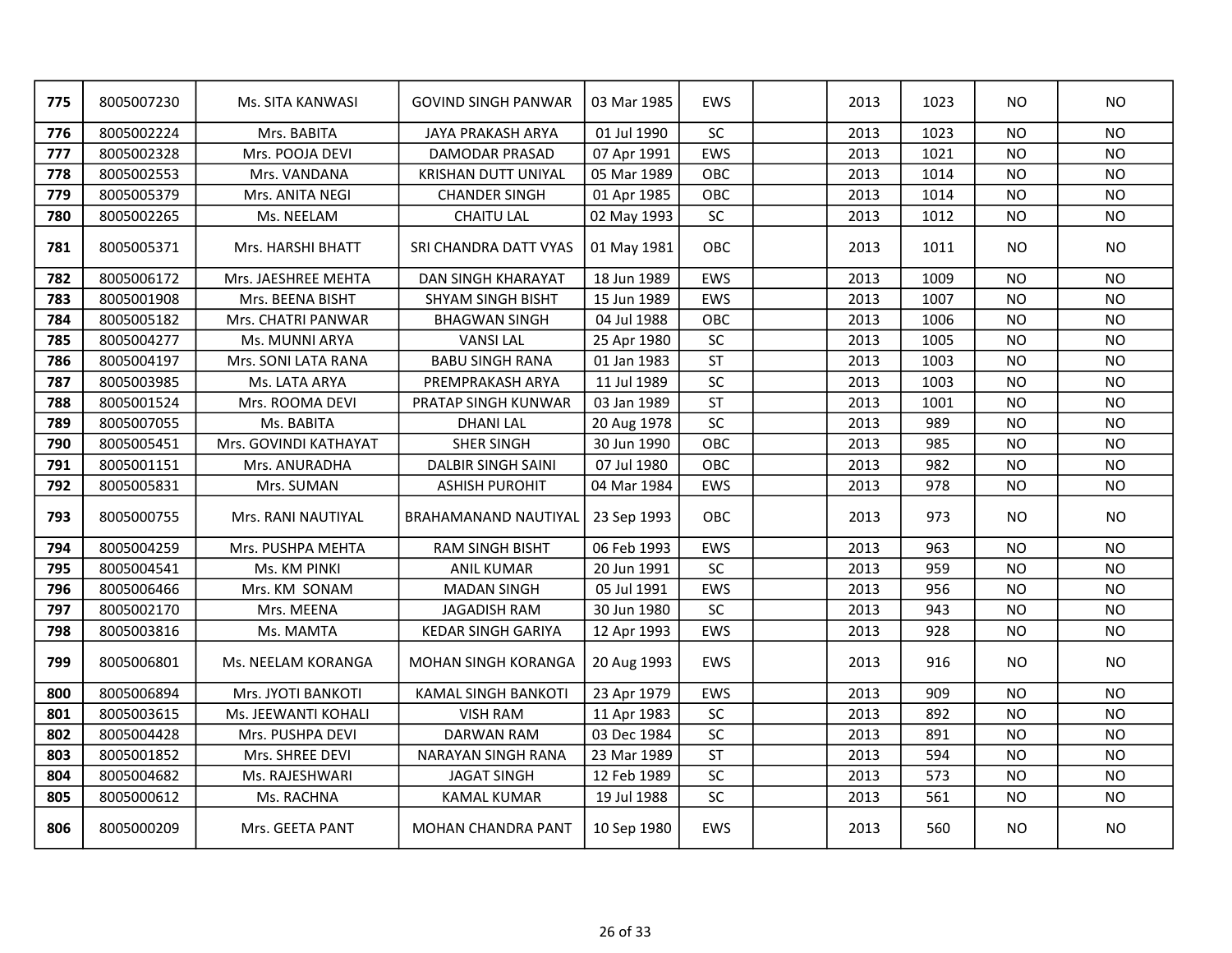| 807 | 8005007182 | Mrs. RAMESHWARI      | <b>RAMA MISTRI</b>     | 06 Jul 1991 | SC         |            | 2013 | 558  | <b>NO</b>  | <b>NO</b> |
|-----|------------|----------------------|------------------------|-------------|------------|------------|------|------|------------|-----------|
| 808 | 8005003274 | Ms. PUSHPA DEVI      | <b>KRIPAL SINGH</b>    | 15 Aug 1981 | <b>ST</b>  |            | 2013 | 553  | <b>NO</b>  | <b>NO</b> |
| 809 | 8005000994 | Ms. KAVITA ARYA      | KUNWAR RAM             | 10 Jul 1991 | SC         |            | 2013 | 553  | <b>NO</b>  | <b>NO</b> |
| 810 | 8005007087 | Mrs. NEETA ARYA      | PREM RAM               | 10 Aug 1977 | SC         |            | 2013 | 543  | NO.        | <b>NO</b> |
| 811 | 8005001929 | Mrs. SEEMA KOHLI     | SHEESH RAM             | 03 Jun 1986 | $\sf SC$   |            | 2013 | 537  | <b>NO</b>  | <b>NO</b> |
| 812 | 8005002476 | Ms. POORVA           | DHRAMPAL               | 15 Dec 1994 | SC         |            | 2013 | 536  | <b>NO</b>  | <b>NO</b> |
| 813 | 8005005832 | Mrs. SHAKUNTALA      | <b>KUNWAR SINGH</b>    | 01 Aug 1994 | EWS        |            | 2013 | 530  | <b>NO</b>  | <b>NO</b> |
| 814 | 8005003421 | Mrs. ANITA KANDARI   | <b>BALAM SINGH</b>     | 25 Mar 1982 | <b>ST</b>  |            | 2013 | 524  | <b>NO</b>  | <b>NO</b> |
| 815 | 8005000723 | Mrs. ANITA           | <b>DEEWAN SINGH</b>    | 15 Jun 1981 | <b>ST</b>  |            | 2013 | 512  | NO.        | <b>NO</b> |
| 816 | 8005004567 | Mrs. RASHMI BHARTI   | <b>RAMESH LAL</b>      | 20 Jun 1990 | $\sf SC$   |            | 2013 | 509  | <b>NO</b>  | <b>NO</b> |
| 817 | 8005001168 | Ms. PRIYA            | <b>MADAN SINGH</b>     | 01 Jul 1989 | <b>ST</b>  |            | 2013 | 508  | <b>NO</b>  | <b>NO</b> |
| 818 | 8005005650 | Mrs. MEENA           | CHIRANJI LAL           | 10 Jun 1985 | $\sf SC$   |            | 2013 | 495  | NO.        | <b>NO</b> |
| 819 | 8005004129 | Ms. POONAM MARTOLIYA | PRATAP SINGH MARTOLIYA | 01 Jul 1991 | <b>ST</b>  |            | 2013 | 493  | NO.        | <b>NO</b> |
| 820 | 8005002741 | Ms. ROSHNI           | <b>MADAN RAM</b>       | 20 Jun 1984 | SC         |            | 2013 | 490  | <b>NO</b>  | <b>NO</b> |
| 821 | 8005002279 | Ms. PRIYANKA         | <b>JAYPAL SINGH</b>    | 04 Mar 1993 | <b>ST</b>  |            | 2013 | 490  | <b>NO</b>  | <b>NO</b> |
| 822 | 8005001417 | Mrs. GANESHI BISHT   | DEVENDRA SINGH BISHT   | 30 Dec 1983 | EWS        |            | 2013 | 482  | NO.        | <b>NO</b> |
| 823 | 8005006224 | Ms. POOJA NAYAL      | DEVENDRA SINGH NAYAL   | 02 Sep 1994 | <b>EWS</b> |            | 2013 | 472  | NO         | <b>NO</b> |
| 824 | 8005006804 | Mrs. REKHA BHATIYA   | <b>LAL SINGH</b>       | 05 Jul 1992 | EWS        |            | 2013 | 469  | <b>NO</b>  | <b>NO</b> |
| 825 | 8005006833 | Mrs. LEELA DEVI      | <b>JAGDISH CHANDRA</b> | 12 Jun 1988 | SC         |            | 2013 | 463  | <b>NO</b>  | <b>NO</b> |
| 826 | 8005003728 | Mrs. KIRAN CHAUDHARI | SUNDAR LAL ARYA        | 02 Apr 1990 | SC         |            | 2013 | 458  | <b>NO</b>  | <b>NO</b> |
| 827 | 8005005500 | Mrs. REKHA           | <b>MANOJ KUMAR</b>     | 19 Jul 1987 | SC         |            | 2013 | 454  | <b>NO</b>  | <b>NO</b> |
| 828 | 8005000631 | Mrs. HEMLATA         | LACHCHHI RAM           | 10 May 1987 | SC         |            | 2013 | 445  | NO.        | <b>NO</b> |
| 829 | 8005000993 | Ms. DEEPA            | RAJ BHADUR             | 28 Jun 1990 | SC         |            | 2013 | 443  | <b>NO</b>  | <b>NO</b> |
| 830 | 8005006327 | Mrs. REEKU           | CHANDRA SHEKHAR AZAD   | 02 Sep 1992 | SC         |            | 2013 | 427  | NO.        | <b>NO</b> |
| 831 | 8005003806 | Ms. SEEMA            | MANGAL SINGH           | 15 Aug 1985 | SC         |            | 2013 | 424  | <b>NO</b>  | <b>NO</b> |
| 832 | 8005004820 | Mrs. PUSHPA PANGTEY  | JASWANT SINGH PANGTEY  | 26 Jan 1979 | <b>ST</b>  |            | 2013 | 423  | NO.        | <b>NO</b> |
| 833 | 8005005576 | Mrs. NISHA           | <b>OM PRAKASH</b>      | 20 Aug 1987 | <b>SC</b>  |            | 2014 | 1450 | NO.        | <b>NO</b> |
| 834 | 8005004078 | Mrs. JAYANTI         | <b>RAM CHAND</b>       | 25 Jul 1990 | UR         | <b>DFF</b> | 2014 | 1323 | <b>NO</b>  | <b>NO</b> |
| 835 | 8005006530 | Mrs. HIMANI CHAUHAN  | ANAND SINGH CHAUHAN    | 03 Jan 1992 | <b>EWS</b> |            | 2014 | 1188 | <b>YES</b> | NO        |
| 836 | 8005000279 | Mrs. HEMA            | <b>DURGA RAM</b>       | 01 Feb 1993 | SC         |            | 2014 | 1173 | <b>NO</b>  | <b>NO</b> |
| 837 | 8005007232 | Mrs. MANORAMA        | <b>BALWANT SINGH</b>   | 06 Apr 1984 | EWS        |            | 2014 | 1170 | <b>NO</b>  | <b>NO</b> |
| 838 | 8005006822 | Mrs. LAKSHMI         | YOGENDRA SINGH         | 08 Aug 1979 | EWS        |            | 2014 | 1169 | <b>NO</b>  | <b>NO</b> |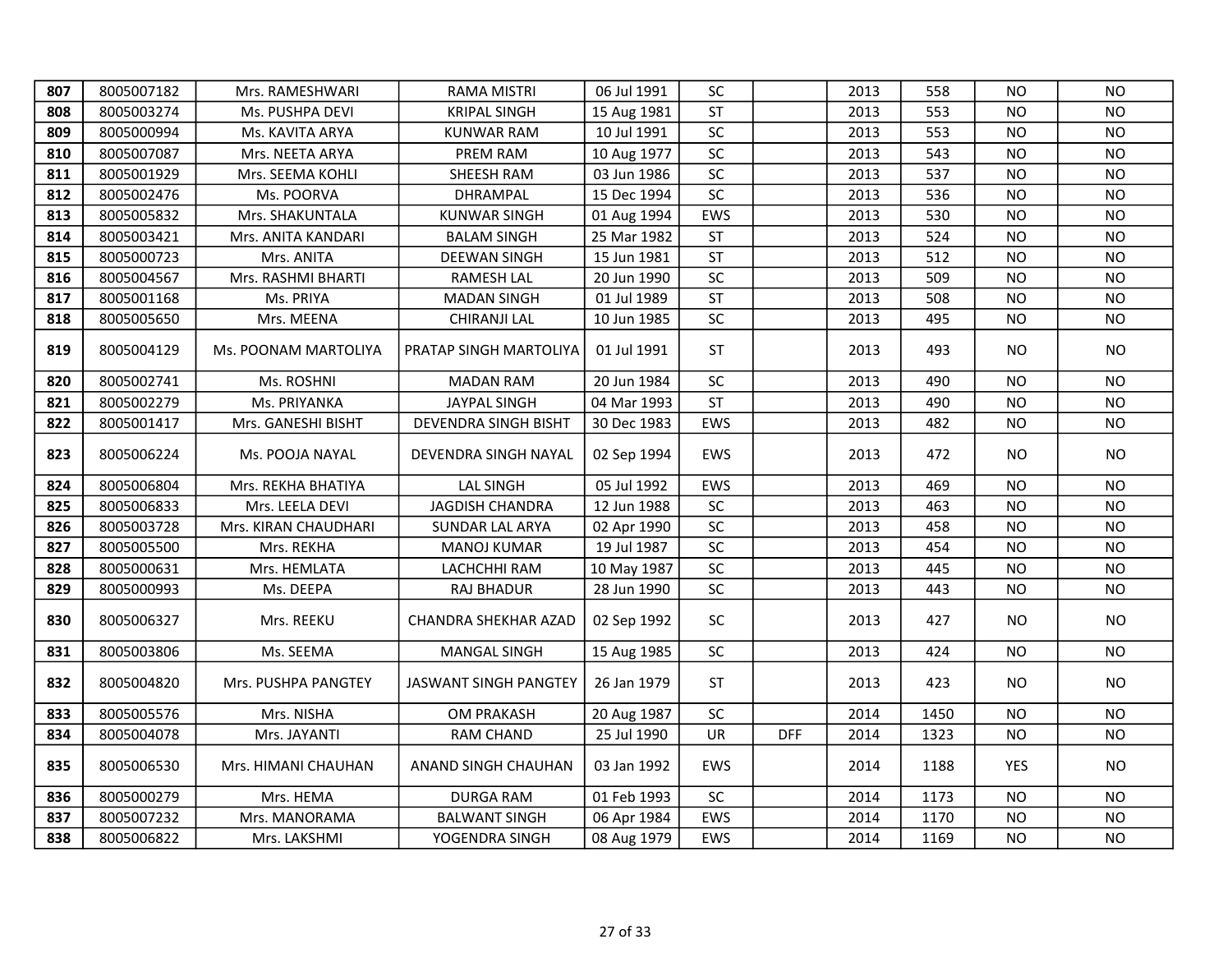| 839 | 8005003964 | Ms. KM RITA             | <b>SUBHASH CHANDRA</b>       | 03 Nov 1990 | <b>SC</b>  |            | 2014 | 1167 | <b>NO</b> | <b>NO</b> |
|-----|------------|-------------------------|------------------------------|-------------|------------|------------|------|------|-----------|-----------|
| 840 | 8005006143 | Ms. RITA                | <b>SUBHASH CHANDRA</b>       | 03 Nov 1990 | SC         |            | 2014 | 1167 | NO.       | <b>NO</b> |
| 841 | 8005002695 | Mrs. NEEMA NEGI         | MR BHAGAT SINGH              | 10 Jul 1992 | EWS        |            | 2014 | 1167 | <b>NO</b> | <b>NO</b> |
| 842 | 8005007063 | Mrs. RADHA DEVI         | <b>PURAN SINGH</b>           | 03 May 1981 | EWS        |            | 2014 | 1149 | <b>NO</b> | <b>NO</b> |
| 843 | 8005005630 | Mrs. GUDDI DEVI         | <b>PURAN SINGH</b>           | 21 May 1992 | <b>ST</b>  |            | 2014 | 1144 | <b>NO</b> | <b>NO</b> |
| 844 | 8005003622 | Ms. ARCHANA VISHVAKARMA | KAMAL KISHORE<br>VISHVAKARMA | 14 May 1986 | <b>SC</b>  |            | 2014 | 1140 | NO.       | <b>NO</b> |
| 845 | 8005007286 | Mrs. JYOTI NEGI         | <b>RAI SINGH</b>             | 28 May 1990 | EWS        |            | 2014 | 1140 | NO.       | <b>NO</b> |
| 846 | 8005006900 | Mrs. DEEPA JOSHI        | OM PARKASH DEOLI             | 10 Jul 1988 | EWS        |            | 2014 | 1138 | NO.       | <b>NO</b> |
| 847 | 8005003719 | Ms. ASHA ARYA           | SHIV LAL ARYA                | 07 Jun 1990 | SC         |            | 2014 | 1131 | NO.       | <b>NO</b> |
| 848 | 8005006937 | Mrs. REENA RAMOLA       | KUNWAR SINGH BHANDARI        | 26 Sep 1987 | <b>EWS</b> |            | 2014 | 1126 | NO.       | <b>NO</b> |
| 849 | 8005003224 | Mrs. ANJU PANDEY        | <b>MOHAN CHANDRA PANDEY</b>  | 12 Jan 1981 | <b>EWS</b> |            | 2014 | 1121 | NO.       | <b>NO</b> |
| 850 | 8005002447 | Mrs. BHAGWATI NABIYAL   | DILEEP NABIYAL               | 08 Aug 1982 | SC         |            | 2014 | 1118 | <b>NO</b> | <b>NO</b> |
| 851 | 8005004352 | Mrs. LALITA JOSHI       | ANAND BALLABH PANDEY         | 15 Aug 1980 | EWS        |            | 2014 | 1109 | NO        | <b>NO</b> |
| 852 | 8005007141 | Mrs. SUMAN GAIRA        | JAGDISH SINGH KAPKOTI        | 15 Jul 1990 | EWS        |            | 2014 | 1102 | NO.       | <b>NO</b> |
| 853 | 8005005248 | Ms. INDU                | <b>GOVIND SINGH</b>          | 29 Sep 1993 | EWS        |            | 2014 | 1099 | <b>NO</b> | <b>NO</b> |
| 854 | 8005002199 | Ms. SUMAN ARYA          | <b>TRILOK ARYA</b>           | 28 May 1990 | SC         |            | 2014 | 1096 | <b>NO</b> | <b>NO</b> |
| 855 | 8005001057 | Ms. MEENAKSHI           | <b>NARAYAN RAM</b>           | 07 Mar 1995 | SC         |            | 2014 | 1088 | <b>NO</b> | <b>NO</b> |
| 856 | 8005000259 | Ms. SEEMA               | <b>KHARAK RAM</b>            | 30 Jun 1990 | SC         |            | 2014 | 1086 | <b>NO</b> | <b>NO</b> |
| 857 | 8005005766 | Ms. PREMA HARKOTIA      | <b>DEEWAN SINGH HARKOTIA</b> | 25 May 1992 | <b>ST</b>  |            | 2014 | 1085 | NO.       | <b>NO</b> |
| 858 | 8005005343 | Mrs. MEMATA             | PHOOL SINGH                  | 15 Jul 1990 | $\sf SC$   |            | 2014 | 1080 | <b>NO</b> | <b>NO</b> |
| 859 | 8005001985 | Mrs. VIBHA JEENA        | DEEWAN SINGH KHARAYAT        | 30 Jan 1985 | <b>EWS</b> |            | 2014 | 1079 | NO.       | <b>NO</b> |
| 860 | 8005006120 | Mrs. ALKA BHANDARI      | NARAYAN SINGH RAWAT          | 22 Feb 1991 | <b>EWS</b> |            | 2014 | 1079 | NO.       | <b>NO</b> |
| 861 | 8005005297 | Mrs. YOJNA DEVI         | HARSHBARDHAN SINGH           | 16 Mar 1990 | EWS        |            | 2014 | 1077 | <b>NO</b> | <b>NO</b> |
| 862 | 8005007188 | Mrs. ARCHANA NEGI       | PRAMOD SINGH NEGI            | 12 Jul 1992 | EWS        |            | 2014 | 1077 | <b>NO</b> | <b>NO</b> |
| 863 | 8005003386 | Mrs. PUSHPA RAWAT       | <b>JITENDRA SINGH</b>        | 10 Apr 1988 | EWS        |            | 2014 | 1074 | <b>NO</b> | <b>NO</b> |
| 864 | 8005006289 | Mrs. GEETA GARIYA       | KAMAL SINGH GARIYA           | 07 Apr 1989 | EWS        |            | 2014 | 1071 | <b>NO</b> | <b>NO</b> |
| 865 | 8005000646 | Ms. MAMTA RANA          | RAVISH SINGH RANA            | 12 Apr 1988 | <b>ST</b>  |            | 2014 | 1068 | <b>NO</b> | <b>NO</b> |
| 866 | 8005005964 | Mrs. KM DEEPIKA UNIYAL  | VIRENDRA DUTT UNIYAL         | 10 Dec 1993 | UR         | <b>DFF</b> | 2014 | 1067 | <b>NO</b> | <b>NO</b> |
| 867 | 8005002560 | Mrs. KAVITA ARYA        | <b>SURESH RAM</b>            | 15 Jul 1994 | SC         |            | 2014 | 1067 | <b>NO</b> | <b>NO</b> |
| 868 | 8005005628 | Ms. NIRMALA             | <b>MOHAN RAM</b>             | 20 Jul 1990 | SC         |            | 2014 | 1064 | <b>NO</b> | <b>NO</b> |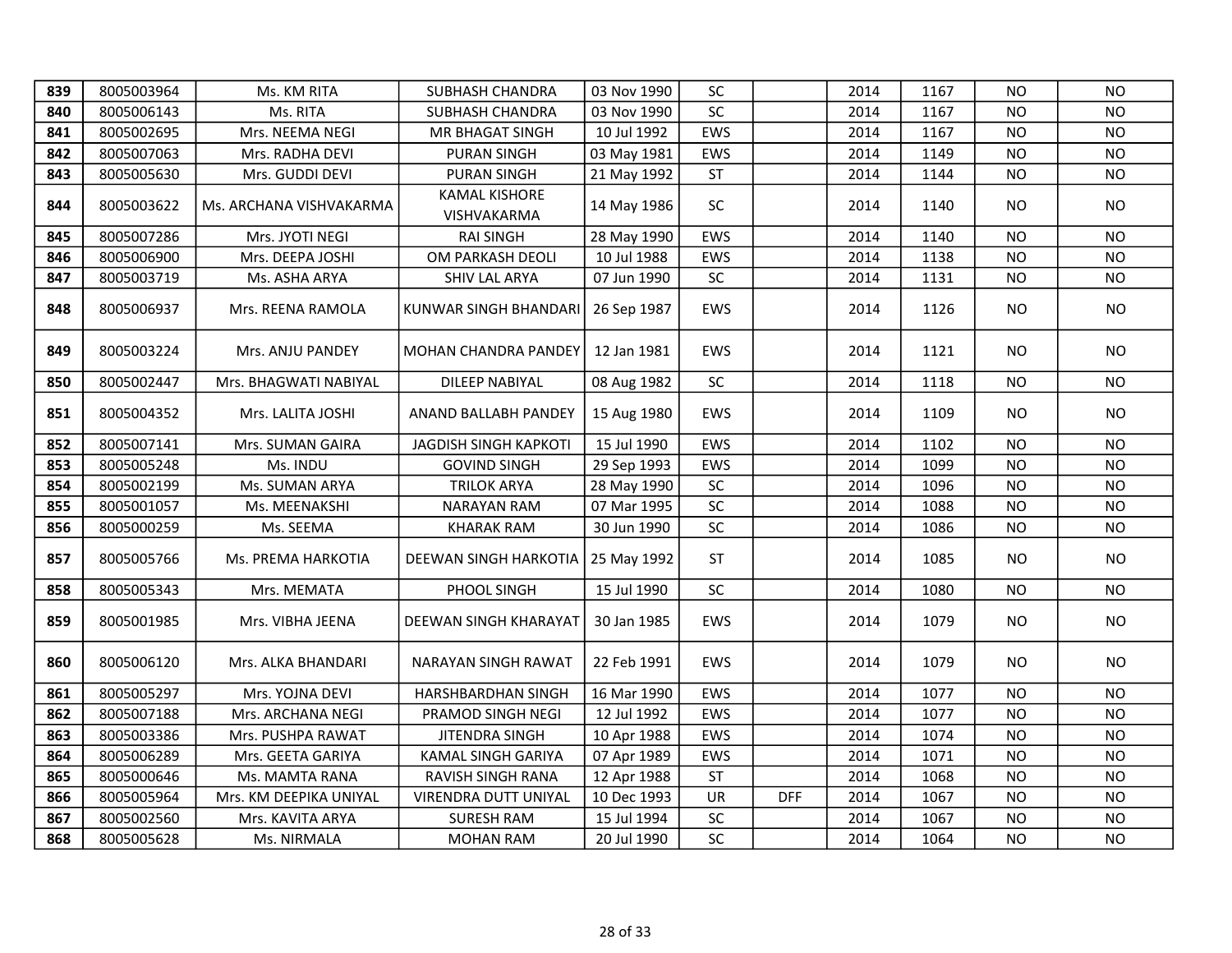| 869 | 8005001745 | Mrs. RADHA              | <b>KISHAN SINGH</b>       | 10 May 1992 | <b>ST</b>  |            | 2014 | 1058 | NO.        | <b>NO</b> |
|-----|------------|-------------------------|---------------------------|-------------|------------|------------|------|------|------------|-----------|
| 870 | 8005001696 | Ms. DEVESHWARI          | <b>BEERBAL LAL</b>        | 12 Oct 1987 | SC         |            | 2014 | 1055 | NO         | <b>NO</b> |
| 871 | 8005003950 | Mrs. BHUWNESHWARI KOHLI | JAGDISH RAM KOHLI         | 14 Apr 1990 | SC         |            | 2014 | 1055 | NO         | <b>NO</b> |
| 872 | 8005006522 | Mrs. MUNNI              | OM PRAKASH                | 02 Jun 1984 | <b>EWS</b> |            | 2014 | 1054 | NO         | <b>NO</b> |
| 873 | 8005002288 | Mrs. MAMTA RANI         | <b>DIWAN RAM</b>          | 06 Oct 1981 | SC         |            | 2014 | 1053 | NO         | <b>NO</b> |
| 874 | 8005006221 | Mrs. KAMLA DEVI         | <b>BHOPAL SINGH MEHRA</b> | 02 May 1987 | EWS        |            | 2014 | 1053 | <b>NO</b>  | NO        |
| 875 | 8005002961 | Mrs. MANJU              | ABBAL DAS                 | 05 Jun 1989 | <b>SC</b>  |            | 2014 | 1051 | NO         | <b>NO</b> |
| 876 | 8005002486 | Mrs. SUDHA ARYA         | <b>JASRAM</b>             | 15 Mar 1982 | <b>SC</b>  |            | 2014 | 1050 | ΝO         | <b>NO</b> |
| 877 | 8005006486 | Mrs. MEERA BARTWAL      | YOGAMBAR SINGH            | 10 Jun 1987 | <b>EWS</b> |            | 2014 | 1050 | <b>NO</b>  | NO.       |
| 878 | 8005005201 | Mrs. AARTI              | NARENDRA SINGH            | 01 Jul 1990 | EWS        |            | 2014 | 1045 | <b>NO</b>  | <b>NO</b> |
| 879 | 8005003956 | Mrs. NIRMALA FIRMALA    | <b>VRIJENDRA FIRMAL</b>   | 05 Jun 1986 | SC         |            | 2014 | 1044 | NO         | <b>NO</b> |
| 880 | 8005000091 | Mrs. ROSHNI             | <b>KISHAN PAL</b>         | 16 Dec 1987 | SC         |            | 2014 | 1043 | <b>NO</b>  | <b>NO</b> |
| 881 | 8005007328 | Mrs. SONI               | <b>KHEEM SINGH</b>        | 21 Mar 1991 | EWS        |            | 2014 | 1042 | <b>NO</b>  | <b>NO</b> |
| 882 | 8005003036 | Ms. MANJU               | <b>JAGDISH PRASAD</b>     | 14 Jun 1985 | <b>UR</b>  | <b>DFF</b> | 2014 | 1041 | <b>NO</b>  | <b>NO</b> |
| 883 | 8005006008 | Ms. MANISHA BISHT       | RAJENDRA SINGH BISHT      | 15 Apr 1994 | EWS        |            | 2014 | 1035 | <b>NO</b>  | <b>NO</b> |
| 884 | 8005007444 | Mrs. LALITA DEVI        | RAMESH RAM                | 02 Jul 1992 | <b>SC</b>  |            | 2014 | 1034 | <b>NO</b>  | <b>NO</b> |
| 885 | 8005005460 | Ms. ARCHANA DEVI        | AMI CHAND                 | 02 Jul 1984 | SC         |            | 2014 | 1033 | <b>NO</b>  | <b>NO</b> |
| 886 | 8005003882 | Mrs. POONAM SHARMA      | ANUJ KUMAR SHARMA         | 22 Jul 1993 | EWS        |            | 2014 | 1029 | <b>NO</b>  | <b>NO</b> |
| 887 | 8005003628 | Mrs. SHASHI BALA SOOD   | <b>SURESH KUMAR</b>       | 11 Feb 1978 | SC         |            | 2014 | 1029 | <b>NO</b>  | <b>NO</b> |
| 888 | 8005006206 | Mrs. USHA DEVI          | <b>GAUR SINGH</b>         | 21 Apr 1985 | EWS        |            | 2014 | 1028 | <b>NO</b>  | <b>NO</b> |
| 889 | 8005004293 | Mrs. ANITA              | <b>BACHAN LAL</b>         | 30 Jun 1990 | SC         |            | 2014 | 1022 | <b>NO</b>  | <b>NO</b> |
| 890 | 8005001129 | Ms. INDU                | <b>GUMANI RAM</b>         | 05 Jul 1987 | SC         |            | 2014 | 1020 | <b>NO</b>  | <b>NO</b> |
| 891 | 8005000038 | Ms. SAVITRI DAVI        | ANIL BHANDARI             | 06 Jul 1988 | EWS        |            | 2014 | 1018 | <b>NO</b>  | <b>NO</b> |
| 892 | 8005007215 | Mrs. POOJA              | PRAKASH CHANDRA ARYA      | 15 Mar 1995 | SC         |            | 2014 | 1017 | <b>NO</b>  | <b>NO</b> |
| 893 | 8005002852 | Mrs. SAVITA KOHLI       | <b>FAKEER RAM</b>         | 04 Aug 1989 | SC         |            | 2014 | 1015 | <b>NO</b>  | <b>NO</b> |
| 894 | 8005000169 | Ms. POOJA BISHT         | <b>SUNDER SINGH BISHT</b> | 30 Nov 1994 | EWS        |            | 2014 | 1014 | <b>NO</b>  | <b>NO</b> |
| 895 | 8005000412 | Ms. KALPANA             | <b>GIRISH SINGH AGARI</b> | 28 Jun 1994 | SC         |            | 2014 | 1013 | <b>NO</b>  | <b>NO</b> |
| 896 | 8005001393 | Mrs. GEETA              | <b>BIJAL DAS</b>          | 07 May 1985 | SC         |            | 2014 | 1011 | <b>NO</b>  | <b>NO</b> |
| 897 | 8005002850 | Ms. KANTI DEVI          | <b>KUTHULU LAL</b>        | 01 Jan 1982 | SC         |            | 2014 | 1004 | <b>NO</b>  | <b>NO</b> |
| 898 | 8005002306 | Mrs. GEETA RANI         | <b>KHARAK BAHADUR</b>     | 19 Oct 1984 | SC         |            | 2014 | 1002 | <b>NO</b>  | <b>NO</b> |
| 899 | 8005001865 | Mrs. MANJI TAMTA        | <b>TIRLOK RAM</b>         | 12 Dec 2002 | SC         |            | 2014 | 1001 | <b>NO</b>  | <b>NO</b> |
| 900 | 8005002446 | Mrs. SUBODHRI           | <b>ASHOK KUMAR</b>        | 10 Mar 1984 | EWS        |            | 2014 | 996  | <b>NO</b>  | <b>NO</b> |
| 901 | 8005002506 | Mrs. SUSHILA            | <b>DALIP RAM</b>          | 21 Aug 1990 | SC         |            | 2014 | 982  | <b>YES</b> | <b>NO</b> |
| 902 | 8005000165 | Mrs. PINKI              | <b>MANOJ KUMAR</b>        | 03 Jul 1993 | SC         |            | 2014 | 982  | <b>NO</b>  | <b>NO</b> |
| 903 | 8005000518 | Mrs. PINKI              | RAJENDRA SINGH            | 03 Jul 1993 | SC         |            | 2014 | 982  | <b>NO</b>  | <b>NO</b> |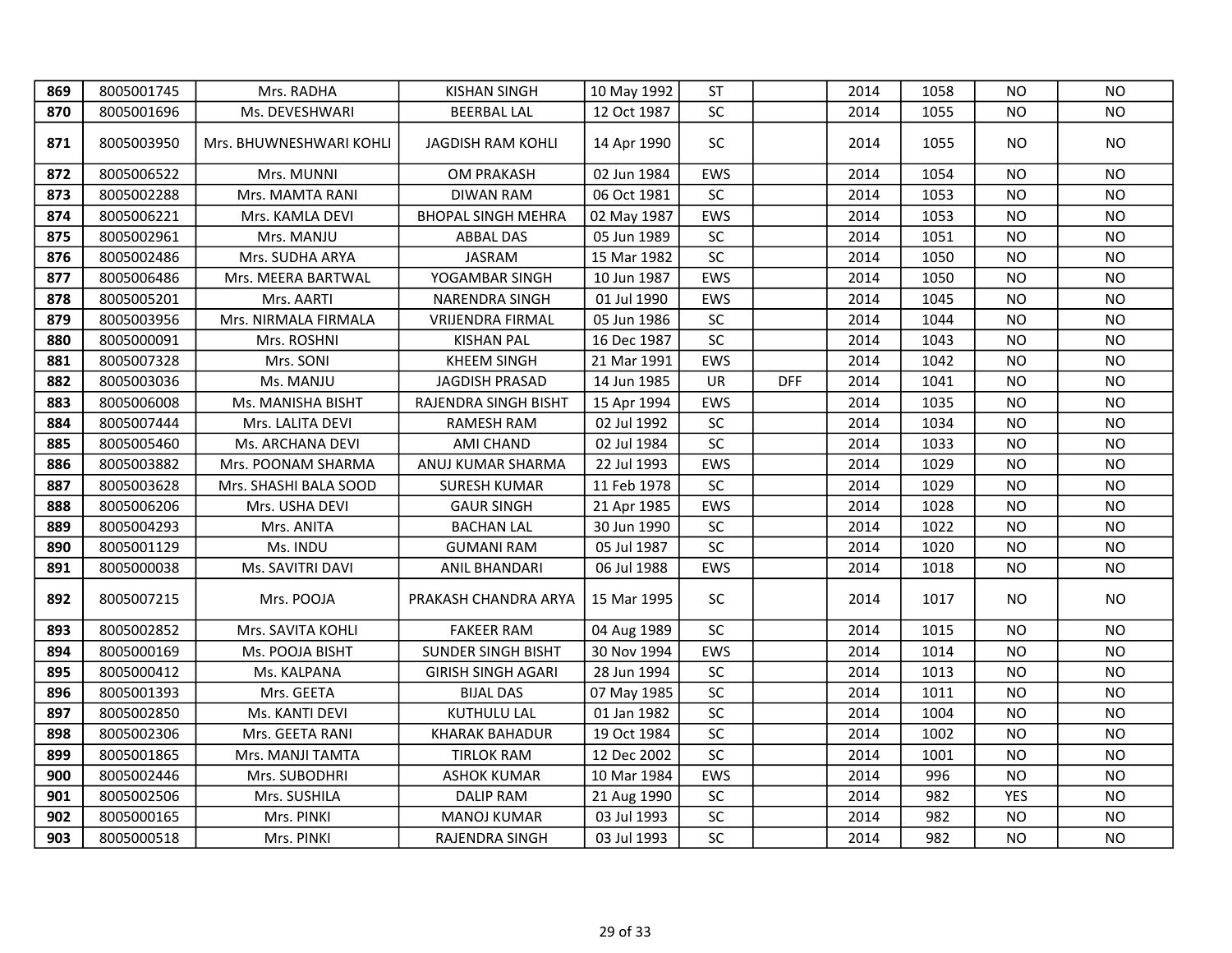| 904 | 8005006234 | Mrs. BABITA            | <b>BHIM RAM</b>                    | 15 Mar 1991 | <b>SC</b>  |                | 2014 | 981 | NO.       | <b>NO</b>      |
|-----|------------|------------------------|------------------------------------|-------------|------------|----------------|------|-----|-----------|----------------|
| 905 | 8005006639 | Mrs. ARTI              | <b>UMMED SINGH</b>                 | 15 Feb 1993 | EWS        |                | 2014 | 980 | NO        | <b>NO</b>      |
| 906 | 8005002832 | Mrs. BEENA ARYA        | <b>GUINSAI RAM</b>                 | 04 Jun 1991 | SC         |                | 2014 | 978 | NO        | <b>NO</b>      |
| 907 | 8005002391 | Ms. KAMLA              | PREM RAM                           | 16 Jun 1991 | SC         |                | 2014 | 975 | NO.       | <b>NO</b>      |
| 908 | 8005003932 | Mrs. CHAMPA DEVI       | SANTOSH KUMAR SINGH                | 30 Jun 1987 | $\sf SC$   |                | 2014 | 972 | NO        | <b>NO</b>      |
| 909 | 8005004995 | Mrs. SANGEETA KAUSHAL  | OM PRAKASH KAUSHAL                 | 02 Apr 1982 | SC         |                | 2014 | 971 | NO        | <b>NO</b>      |
| 910 | 8005001112 | Ms. ANITA              | <b>BARATU LAL</b>                  | 01 Jan 1985 | SC         |                | 2014 | 969 | NO.       | NO.            |
| 911 | 8005004235 | Mrs. NEELAM            | <b>HARPAL SINGH</b>                | 18 Apr 1985 | $\sf SC$   |                | 2014 | 963 | NO        | NO.            |
| 912 | 8005004624 | Mrs. POOJA             | <b>CHANDRA RAM</b>                 | 06 May 1982 | SC         |                | 2014 | 962 | NO        | <b>NO</b>      |
| 913 | 8005006192 | Ms. SUJATA ARYA        | <b>VIJENDRA LAL</b>                | 18 Jun 1993 | SC         |                | 2014 | 962 | NO.       | N <sub>O</sub> |
| 914 | 8005003475 | Mrs. RASHMI            | <b>MANTRI LAL</b>                  | 10 Jul 1994 | SC         |                | 2014 | 961 | <b>NO</b> | <b>NO</b>      |
| 915 | 8005003424 | Mrs. KHADI TOLIA       | NATHO SINGH MARTOLIA               | 05 Mar 1983 | <b>ST</b>  |                | 2014 | 953 | NO.       | <b>NO</b>      |
| 916 | 8005001048 | Mrs. SANGEETA ARYA     | MOHAN CHANDRA ARYA                 | 06 Jul 1986 | <b>SC</b>  |                | 2014 | 951 | NO.       | <b>NO</b>      |
| 917 | 8005003702 | Mrs. CHANDRAKALA       | <b>MANOHAR LAL</b>                 | 31 Mar 1987 | SC         |                | 2014 | 944 | NO.       | <b>NO</b>      |
| 918 | 8005006649 | Mrs. SANGEETA DEVI     | <b>JASPAL SINGH</b>                | 10 Jul 1982 | EWS        |                | 2014 | 940 | <b>NO</b> | <b>NO</b>      |
| 919 | 8005001252 | Mrs. POONAM            | SANJAY                             | 05 Aug 1992 | SC         |                | 2014 | 936 | <b>NO</b> | <b>NO</b>      |
| 920 | 8005004793 | Mrs. RUCHI             | PREM BALLABH                       | 08 Nov 1989 | EWS        |                | 2014 | 935 | NO        | <b>NO</b>      |
| 921 | 8005006913 | Mrs. VINEETA JOSHI     | DEEP CHANDRA JOSHI                 | 20 Dec 1989 | EWS        |                | 2014 | 927 | NO.       | <b>NO</b>      |
| 922 | 8005006272 | Mrs. RENU GANGOLA      | <b>GOVIND PRASAD</b>               | 15 Aug 1995 | SC         |                | 2014 | 909 | <b>NO</b> | <b>NO</b>      |
| 923 | 8005000452 | Ms. BABITA BERI        | RAJKUMAR BERI                      | 04 Jul 1992 | SC         |                | 2014 | 907 | NO        | <b>NO</b>      |
| 924 | 8005004726 | Mrs. NEELAM            | <b>SOBAN RAM</b>                   | 28 May 1992 | SC         |                | 2014 | 898 | <b>NO</b> | <b>NO</b>      |
| 925 | 8005001071 | Mrs. POONAM ARYA       | <b>CHANDRA MOHAN</b>               | 03 Jul 1985 | SC         |                | 2014 | 892 | NO.       | <b>NO</b>      |
| 926 | 8005000553 | Ms. RACHANA DEVI       | RAM NARESH                         | 20 Jun 1994 | SC         |                | 2014 | 876 | <b>NO</b> | <b>NO</b>      |
| 927 | 8005003038 | Mrs. KM SUMAN          | SIDDHARTHA PARKSH<br><b>GAUTAM</b> | 05 Feb 1991 | <b>SC</b>  |                | 2014 | 867 | NO.       | NO.            |
| 928 | 8005002174 | Ms. SIMPAL             | <b>SHIV KUMAR</b>                  | 06 Jun 1993 | <b>SC</b>  |                | 2014 | 837 | <b>NO</b> | <b>NO</b>      |
| 929 | 8005002356 | Mrs. MALA DEVI         | PRAKASH LAL TAMTA                  | 01 Jul 1989 | SC         |                | 2014 | 594 | <b>NO</b> | <b>NO</b>      |
| 930 | 8005004828 | Ms. VINITA             | SINKIYALAL                         | 13 Mar 1993 | <b>SC</b>  | Orph.<br>chld. | 2014 | 555 | NO        | <b>NO</b>      |
| 931 | 8005000963 | Mrs. MEENA ARYA        | <b>JEEVAN RAM</b>                  | 31 Aug 1985 | <b>SC</b>  |                | 2014 | 530 | NO.       | <b>NO</b>      |
| 932 | 8005000965 | Mrs. SUNEETA           | <b>GAINA NAND</b>                  | 01 Jul 1986 | SC         |                | 2014 | 522 | NO        | <b>NO</b>      |
| 933 | 8005001011 | Mrs. HARMAN PREET KAUR | <b>DILEEP SINGH</b>                | 10 Apr 1992 | EWS        |                | 2014 | 519 | <b>NO</b> | <b>NO</b>      |
| 934 | 8005006095 | Mrs. KAVITA            | PREMVALLABH THAPLIYAL              | 01 Jul 1995 | <b>EWS</b> |                | 2014 | 502 | NO.       | <b>NO</b>      |
| 935 | 8005007193 | Mrs. RUPA SHARMA       | SATENDRA PRAKASH<br>SHARMA         | 14 Jun 1983 | EWS        |                | 2014 | 502 | NO.       | <b>NO</b>      |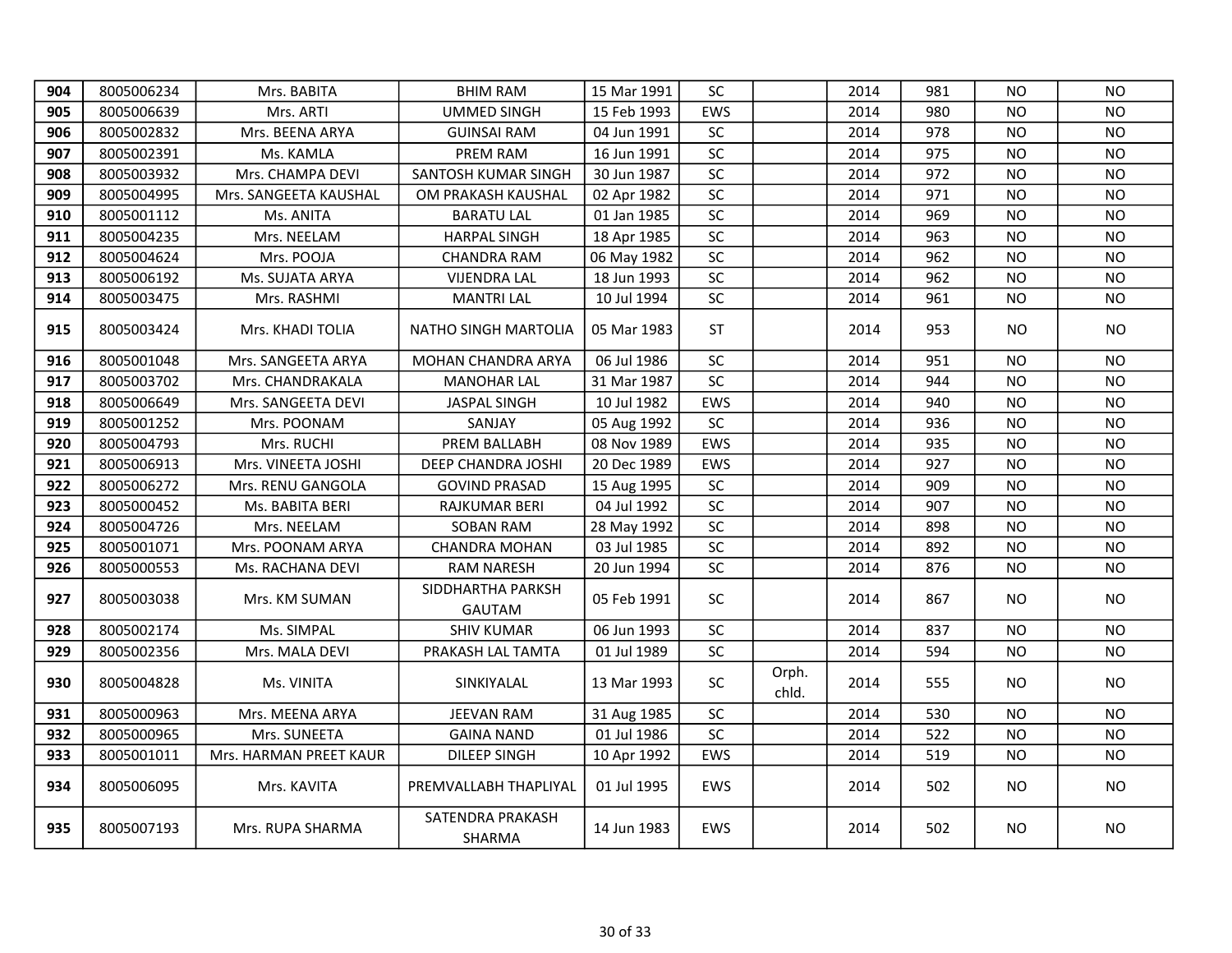| 936 | 8005003740 | Mrs. SUMAN RANA     | <b>NEHARU SINGH</b>               | 30 Jun 1991 | ST         |            | 2014 | 495 | NO.        | NO.       |
|-----|------------|---------------------|-----------------------------------|-------------|------------|------------|------|-----|------------|-----------|
| 937 | 8005001191 | Mrs. BABITA         | DUNGAR RAM ARYA                   | 02 Jul 1987 | <b>SC</b>  |            | 2014 | 494 | NO.        | <b>NO</b> |
| 938 | 8005001248 | Mrs. SONIKA         | ROOP CHAND SINGH                  | 10 Sep 1994 | $\sf SC$   |            | 2014 | 493 | <b>NO</b>  | <b>NO</b> |
| 939 | 8005006585 | Mrs. SONIKA         | ROOP CHAND SINGH                  | 10 Sep 1994 | SC         |            | 2014 | 493 | NO.        | <b>NO</b> |
| 940 | 8005001260 | Mrs. MAMTA NEGI     | <b>GULAB SINGH NEGI</b>           | 30 Jul 1991 | EWS        |            | 2014 | 490 | NO.        | <b>NO</b> |
| 941 | 8005002351 | Mrs. SONI           | RAJESH KUMAR                      | 09 Jul 1990 | SC         |            | 2014 | 490 | NO.        | <b>NO</b> |
| 942 | 8005005784 | Mrs. LATA           | <b>NAVEEN SINGH QUIRIYAL</b>      | 01 Jan 1986 | <b>ST</b>  |            | 2014 | 483 | NO.        | <b>NO</b> |
| 943 | 8005005019 | Mrs. SEEMA RANI     | ANAND SINGH RANA                  | 07 Jun 1989 | <b>ST</b>  |            | 2014 | 476 | NO.        | <b>NO</b> |
| 944 | 8005006257 | Mrs. SUNITA BHATT   | <b>KHEEMA NAND</b>                | 23 Jun 1991 | EWS        |            | 2014 | 475 | NO.        | <b>NO</b> |
| 945 | 8005000310 | Mrs. SHEELA         | SANJAY KUMAR                      | 01 Jul 1987 | <b>SC</b>  |            | 2014 | 475 | NO.        | NO.       |
| 946 | 8005007296 | Ms. POOJA LATWAL    | DUNGAR SINGH LATWAL               | 19 Dec 1992 | <b>EWS</b> | <b>DFF</b> | 2014 | 474 | NO.        | NO.       |
| 947 | 8005001053 | Ms. AMBIKA          | <b>GOVERDHAN SINGH</b><br>NABIYAL | 01 Mar 1985 | ST         |            | 2014 | 473 | NO.        | NO.       |
| 948 | 8005004240 | Ms. JIWANTI ARYA    | <b>BUDHI SAGAR ARYA</b>           | 15 Jul 1982 | SC         |            | 2014 | 471 | NO.        | <b>NO</b> |
| 949 | 8005000936 | Mrs. RAJANI         | <b>NARESH SINGH</b>               | 05 Jun 1990 | <b>ST</b>  |            | 2014 | 470 | NO.        | <b>NO</b> |
| 950 | 8005002568 | Mrs. MAMTA          | <b>GANESH RAM</b>                 | 02 Jul 1991 | SC         |            | 2014 | 467 | <b>NO</b>  | <b>NO</b> |
| 951 | 8005005582 | Ms. GANGA HARKOTIA  | <b>MAN SINGH</b>                  | 28 May 1990 | <b>ST</b>  |            | 2014 | 463 | NO.        | NO.       |
| 952 | 8005006994 | Mrs. RADHIKA HYANKI | <b>LAL SINGH</b>                  | 20 Jul 1988 | <b>ST</b>  |            | 2014 | 462 | NO.        | <b>NO</b> |
| 953 | 8005003011 | Ms. NISHA           | <b>DAYA KISHAN</b>                | 05 May 1994 | SC         |            | 2014 | 460 | NO.        | <b>NO</b> |
| 954 | 8005000754 | Mrs. BEENA          | <b>RATAN SINGH</b>                | 01 Dec 1978 | <b>ST</b>  |            | 2014 | 459 | NO.        | NO.       |
| 955 | 8005005196 | Mrs. KAVITA KOHLI   | PANKAJ KUMAR                      | 10 Jul 1989 | <b>SC</b>  |            | 2014 | 458 | NO.        | NO.       |
| 956 | 8005002491 | Ms. MUNESHWARI      | RAMPAL SINGH                      | 02 Apr 1986 | SC         |            | 2014 | 458 | NO.        | <b>NO</b> |
| 957 | 8005001636 | Mrs. KUSUM LATA     | <b>VINOD LAL</b>                  | 10 May 1987 | $\sf SC$   |            | 2014 | 457 | NO.        | <b>NO</b> |
| 958 | 8005001137 | Ms. ARTI            | SOMWARI LAL                       | 15 Apr 1992 | SC         |            | 2014 | 456 | <b>YES</b> | <b>NO</b> |
| 959 | 8005006604 | Mrs. MAMTA          | <b>GABAR SINGH</b>                | 07 Jul 1986 | <b>ST</b>  |            | 2014 | 456 | <b>NO</b>  | <b>NO</b> |
| 960 | 8005001320 | Mrs. TANUJA KHOLIYA | TRIBHUWAN LAL SAH                 | 28 Jun 1994 | UR         | Ex-Army    | 2014 | 455 | <b>YES</b> | <b>NO</b> |
| 961 | 8005000176 | Ms. KAVITA          | <b>LAKHAN LAL</b>                 | 20 May 1986 | <b>SC</b>  |            | 2014 | 455 | NO.        | <b>NO</b> |
| 962 | 8005004285 | Ms. BASANTI         | <b>ANI RAM</b>                    | 11 Feb 1983 | SC         |            | 2014 | 452 | <b>NO</b>  | <b>NO</b> |
| 963 | 8005004816 | Mrs. RAJANI ARYA    | <b>MUNNA LAL</b>                  | 08 Jul 1987 | SC         |            | 2014 | 450 | <b>NO</b>  | <b>NO</b> |
| 964 | 8005002196 | Mrs. MEENA          | <b>SHOBAN RAM</b>                 | 15 Apr 1980 | $\sf SC$   |            | 2014 | 450 | <b>NO</b>  | <b>NO</b> |
| 965 | 8005003902 | Mrs. REKHA          | <b>GOVIND LAL</b>                 | 08 Nov 1989 | <b>SC</b>  |            | 2014 | 448 | NO.        | <b>NO</b> |
| 966 | 8005000204 | Mrs. GUNJAN         | <b>VED PRAKASH</b>                | 12 Sep 1984 | SC         |            | 2014 | 445 | <b>NO</b>  | <b>NO</b> |
| 967 | 8005001860 | Mrs. PREMWATI RANA  | JAGNNATH SINGH RANA               | 15 Mar 1984 | <b>ST</b>  |            | 2014 | 443 | <b>NO</b>  | <b>NO</b> |
| 968 | 8005002779 | Mrs. CHANDRAKALA    | <b>KUSHI RAM</b>                  | 03 Jul 1991 | <b>SC</b>  |            | 2014 | 439 | NO.        | <b>NO</b> |
| 969 | 8005003278 | Ms. RACHNA          | OM PRAKASH                        | 11 Jul 1992 | <b>ST</b>  |            | 2014 | 437 | NO.        | <b>NO</b> |
| 970 | 8005005494 | Mrs. KIRAN LAT      | <b>SUNIL KUMAR</b>                | 15 Jul 1986 | SC         |            | 2014 | 427 | NO.        | <b>NO</b> |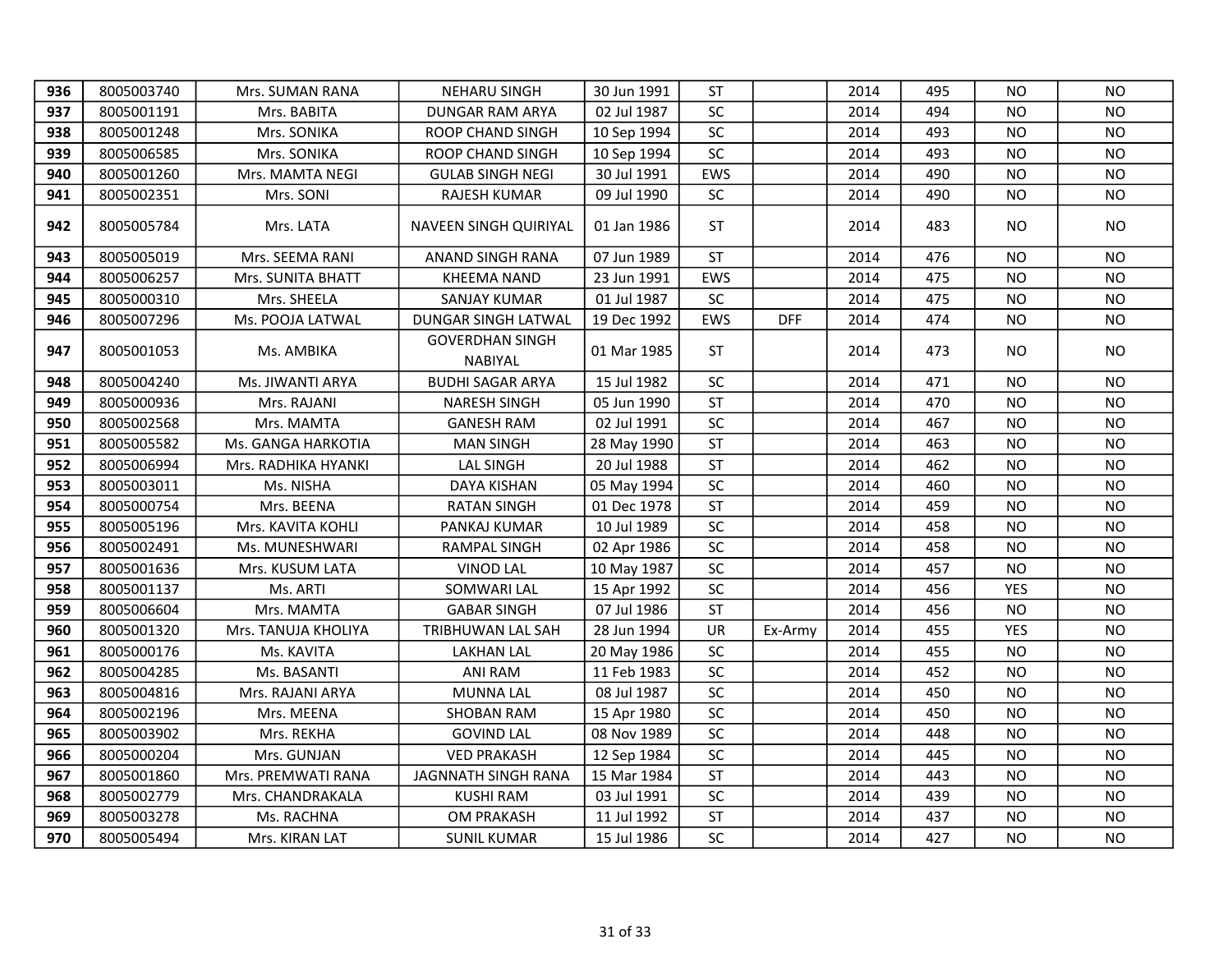| 971  | 8005006908 | Mrs. KIRAN LATA          | <b>SUNIL KUMAR</b>         | 15 Jul 1986 | SC                       | 2014 | 427  | <b>NO</b>  | <b>NO</b> |
|------|------------|--------------------------|----------------------------|-------------|--------------------------|------|------|------------|-----------|
| 972  | 8005004045 | Mrs. ANITA VISHWAKARMA   | <b>BHUWAN CHANDRA</b>      | 05 Aug 1984 | <b>SC</b>                | 2014 | 422  | NO.        | <b>NO</b> |
| 973  | 8005001356 | Mrs. DEEPIKA             | <b>GOPAL LAL BHARTI</b>    | 01 Aug 1991 | SC                       | 2014 | 421  | <b>NO</b>  | <b>NO</b> |
| 974  | 8005002343 | Mrs. ENGLESH RANA        | <b>GANGARAM RANA</b>       | 20 Nov 1989 | <b>ST</b>                | 2014 | 394  | <b>NO</b>  | <b>NO</b> |
| 975  | 8005001148 | Mrs. ANU KUMARI          | <b>MAMCHAND</b>            | 02 Jun 1990 | $\overline{SC}$          | 2014 | 367  | <b>NO</b>  | <b>NO</b> |
| 976  | 8005006554 | Mrs. POOJA TAMTA         | SHER RAM TAMTA             | 25 Feb 1989 | SC                       | 2014 | 338  | <b>NO</b>  | <b>NO</b> |
| 977  | 8005005361 | Mrs. USHA                | <b>KEDAR LAL</b>           | 15 Feb 1991 | SC                       | 2015 | 1621 | <b>YES</b> | <b>NO</b> |
| 978  | 8005000868 | Mrs. NISHA ARYA          | <b>SURESH LAL</b>          | 06 Aug 1991 | SC                       | 2015 | 1204 | <b>YES</b> | <b>NO</b> |
| 979  | 8005003387 | Mrs. SONI RANA           | <b>BHAGWAN SINGH RANA</b>  | 03 Mar 1987 | <b>ST</b>                | 2015 | 1172 | <b>NO</b>  | <b>NO</b> |
| 980  | 8005007431 | Mrs. HEMA ARYA           | <b>GOPAL RAM</b>           | 01 Jul 1986 | SC                       | 2015 | 1141 | <b>NO</b>  | <b>NO</b> |
| 981  | 8005003577 | Mrs. VIDYA GUNJIYAL      | KALYAN SINGH GUNJIYAL      | 05 Jun 1987 | <b>ST</b>                | 2015 | 1117 | NO.        | <b>NO</b> |
| 982  | 8005002357 | Mrs. URMILA PANWAR       | PRADEEP PANWAR             | 05 Oct 1982 | <b>ST</b>                | 2015 | 1113 | <b>NO</b>  | <b>NO</b> |
| 983  | 8005005138 | Ms. NIRMALA              | <b>JAWAHAR LAL</b>         | 15 Aug 1980 | SC                       | 2015 | 1111 | <b>NO</b>  | <b>NO</b> |
| 984  | 8005007218 | Mrs. MEENA TOMAR         | <b>MANJEET SINGH TOMAR</b> | 05 Jun 1987 | <b>ST</b>                | 2015 | 1105 | NO         | <b>NO</b> |
| 985  | 8005003348 | Ms. POOJA DEVI           | ANIL                       | 11 Jun 1993 | SC                       | 2015 | 1100 | <b>NO</b>  | <b>NO</b> |
| 986  | 8005005617 | Ms. KAMALA CHUNARA       | PREM RAM                   | 04 Jul 1994 | SC                       | 2015 | 1095 | <b>NO</b>  | <b>NO</b> |
| 987  | 8005005240 | Ms. PRIYANKA S SINGH     | <b>SHIV KUMAR</b>          | 01 Jun 1989 | SC                       | 2015 | 1089 | <b>NO</b>  | <b>NO</b> |
| 988  | 8005006443 | Ms. AMRITA               | RAVINDRA SINGH             | 10 Mar 1992 | SC                       | 2015 | 1085 | <b>NO</b>  | <b>NO</b> |
| 989  | 8005003212 | Ms. ANITA DUGTAL         | <b>RAM SINGH</b>           | 02 Mar 1987 | <b>ST</b>                | 2015 | 1084 | <b>NO</b>  | <b>NO</b> |
| 990  | 8005000805 | Ms. PRIYANKA ARYA        | <b>GAUTAM PRASAD</b>       | 29 Aug 1993 | SC                       | 2015 | 1083 | <b>NO</b>  | <b>NO</b> |
| 991  | 8005002441 | Mrs. ANITA RANI SAGAR    | <b>MAHIPAL SINGH</b>       | 04 Jun 1983 | SC                       | 2015 | 1081 | <b>NO</b>  | <b>NO</b> |
| 992  | 8005003105 | Ms. SANTOSHI             | PREM LALSHAH               | 15 Oct 1993 | SC                       | 2015 | 1077 | <b>NO</b>  | <b>NO</b> |
| 993  | 8005003860 | Mrs. JYOTI               | <b>AJAY KUMAR</b>          | 24 Nov 1989 | SC                       | 2015 | 1076 | <b>NO</b>  | <b>NO</b> |
| 994  | 8005003594 | Ms. PREETI ARYA          | <b>DINESH RAM</b>          | 01 Jul 1994 | SC                       | 2015 | 1075 | <b>NO</b>  | <b>NO</b> |
| 995  | 8005004169 | Mrs. KUSUM PAL           | KHEEM SINGH PAL            | 30 Jun 1990 | $\overline{\mathsf{ST}}$ | 2015 | 1057 | <b>NO</b>  | <b>NO</b> |
| 996  | 8005003487 | Mrs. POOJA NITWAL        | SUNDAR SINGH RAWAL         | 18 May 1990 | <b>ST</b>                | 2015 | 1048 | <b>NO</b>  | <b>NO</b> |
| 997  | 8005004940 | Mrs. DEEPMALA RANA       | ROHIT SINGH RANA           | 06 May 1989 | <b>ST</b>                | 2015 | 1048 | <b>NO</b>  | <b>NO</b> |
| 998  | 8005004106 | Mrs. DEEPU RANA          | <b>BHIKHARI SINGH RANA</b> | 23 Mar 1985 | <b>ST</b>                | 2015 | 1038 | <b>NO</b>  | <b>NO</b> |
| 999  | 8005002142 | Ms. KM ASHA DEVI         | AJAB SINGH                 | 16 Jun 1989 | <b>ST</b>                | 2015 | 1037 | <b>NO</b>  | <b>NO</b> |
| 1000 | 8005003892 | Mrs. AMITA RANA          | <b>BALAM SINGH RANA</b>    | 08 Mar 1989 | <b>ST</b>                | 2015 | 1037 | <b>NO</b>  | <b>NO</b> |
| 1001 | 8005006500 | Mrs. ARVIND RANA         | PURAN SINGH RANA           | 25 May 1985 | ST                       | 2015 | 1032 | <b>NO</b>  | <b>NO</b> |
| 1002 | 8005003232 | Mrs. SANGEETA SINGH RANA | DHEER SINGH RANA           | 01 Sep 1982 | <b>ST</b>                | 2015 | 1013 | NO.        | <b>NO</b> |
| 1003 | 8005005064 | Ms. KM GEETA             | <b>VIRENDRA SINGH</b>      | 07 Jun 1981 | <b>ST</b>                | 2015 | 1000 | <b>NO</b>  | <b>NO</b> |